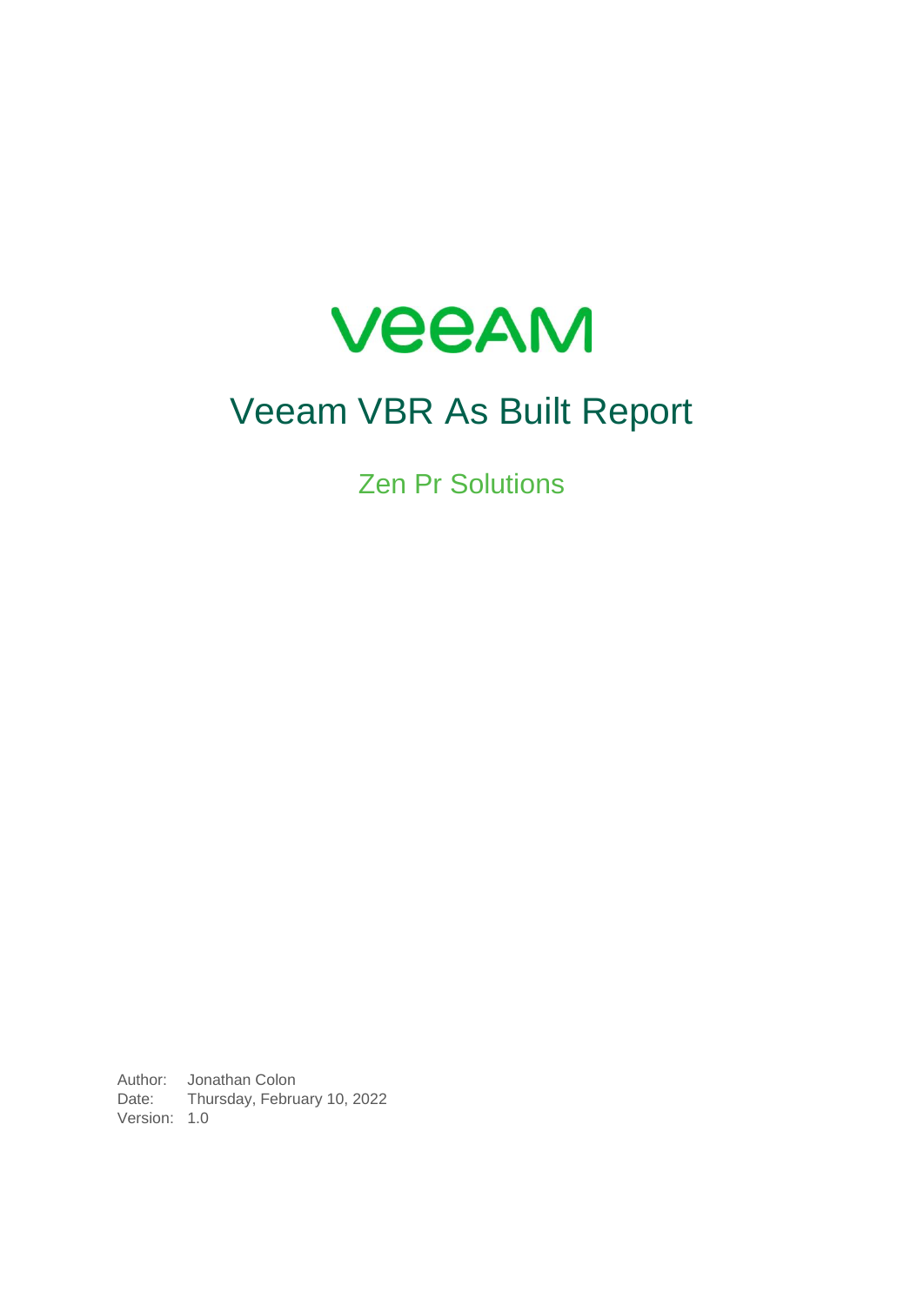## **Table of Contents**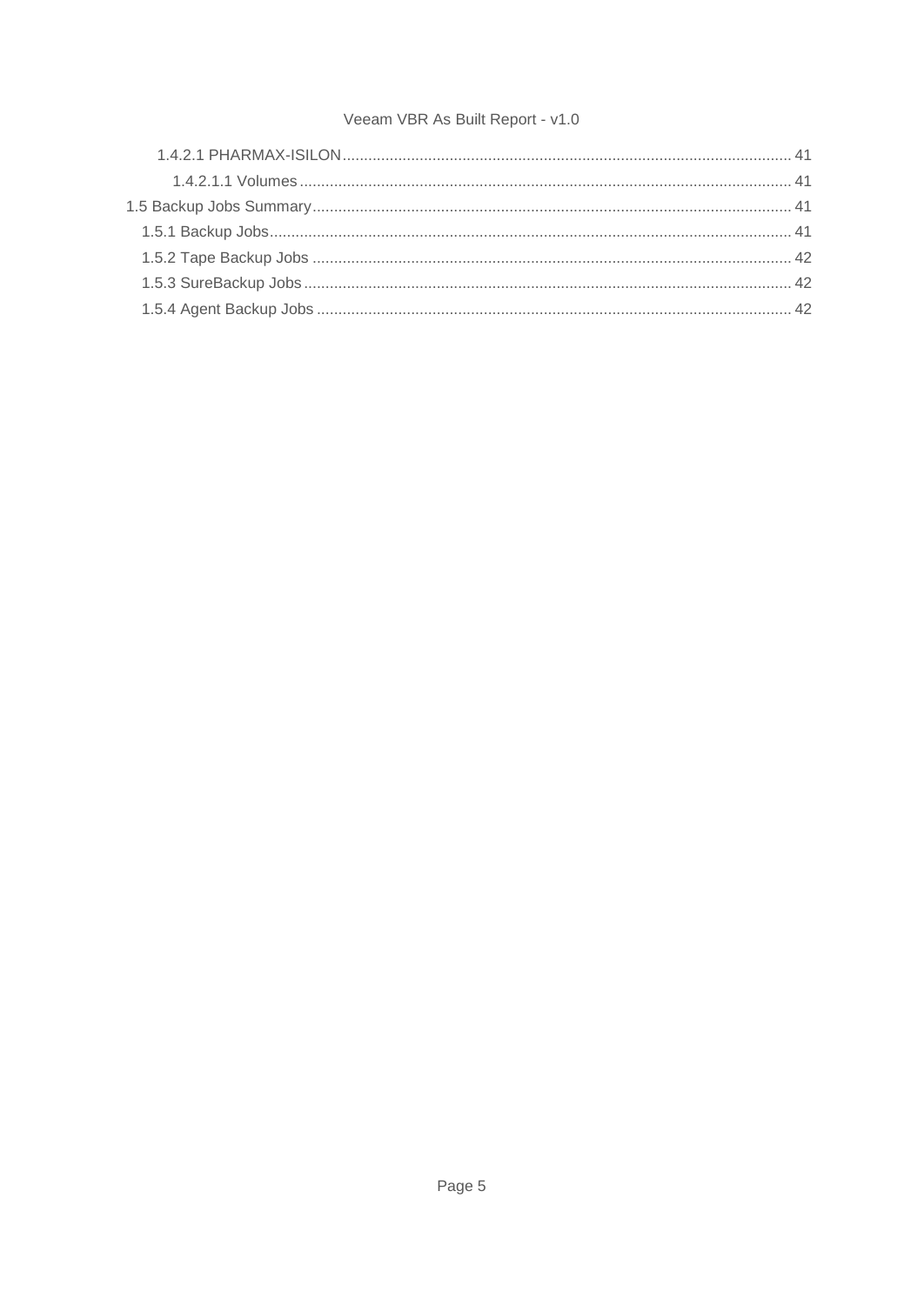## <span id="page-5-0"></span>1 Implementation Report

The following section provides a summary of the implemented components on the Veeam Backup & Replication Infrastructure

## <span id="page-5-1"></span>1.1 Backup Infrastructure Summary

The following sections detail the configuration of Veeam Backup Server veeam-vbr.pharmax.local.

| Number of Backup Proxies               | 5              |
|----------------------------------------|----------------|
| Number of Managed Servers              | 26             |
| Number of Backup Repositories          | 4              |
| Number of SOBR Repositories            | 3              |
| Number of Object Repository            | 3              |
| Number of WAN Accelerator              | $\overline{2}$ |
| Number of SureBackup Application Group | 2              |
| Number of SureBackup Virtual Lab       | $\overline{2}$ |
| Number of Locations                    | $\mathbf{0}$   |
| Instance Licenses (Total/Used)         | 20/0           |
| Socket Licenses (Total/Used)           | 0/0            |
| Capacity Licenses (Total/Used)         | OTB/OTB        |

*Table 1 - Executive Summary - VEEAM-VBR*

## <span id="page-5-2"></span>1.1.1 Backup Server Information

The following table details a summary of the local Veeam Backup Server

| <b>Server Name</b>         | VEEAM-VBR.pharmax.local                                                                                     |  |
|----------------------------|-------------------------------------------------------------------------------------------------------------|--|
| <b>Version</b>             | 11.0.1.1261                                                                                                 |  |
| Database Server            | VEEAM-SQL.pharmax.local                                                                                     |  |
| Database Instance          |                                                                                                             |  |
| Database Name              | VeeamBackup                                                                                                 |  |
| <b>Connection Ports</b>    | Backup Server Port: 9392 Secure Connections Port: 9401<br>Cloud Server Port: 10003 Cloud Service Port: 6169 |  |
| <b>Install Path</b>        | C:\Program Files\Veeam\Backup and Replication\Backup\                                                       |  |
| <b>Audit Logs Path</b>     | C:\ProgramData\Veeam\Backup\Audit                                                                           |  |
| Compress Old Audit Logs    | Yes                                                                                                         |  |
| <b>Fips Compliant Mode</b> | <b>Disabled</b>                                                                                             |  |
| <b>Logging Level</b>       | 4                                                                                                           |  |
| Log Directory              | C:\ProgramData\Veeam\Backup                                                                                 |  |
|                            | Toble ? Pookup Consec VEEAM VPD                                                                             |  |

*Table 2 - Backup Server - VEEAM-VBR*

#### <span id="page-5-3"></span>1.1.1.1 Inventory Summary

| <b>Name</b>                    | VEEAM-VBR                               |
|--------------------------------|-----------------------------------------|
| Windows Product Name           | Windows Server 2019 Standard Evaluation |
| <b>Windows Current Version</b> | 6.3                                     |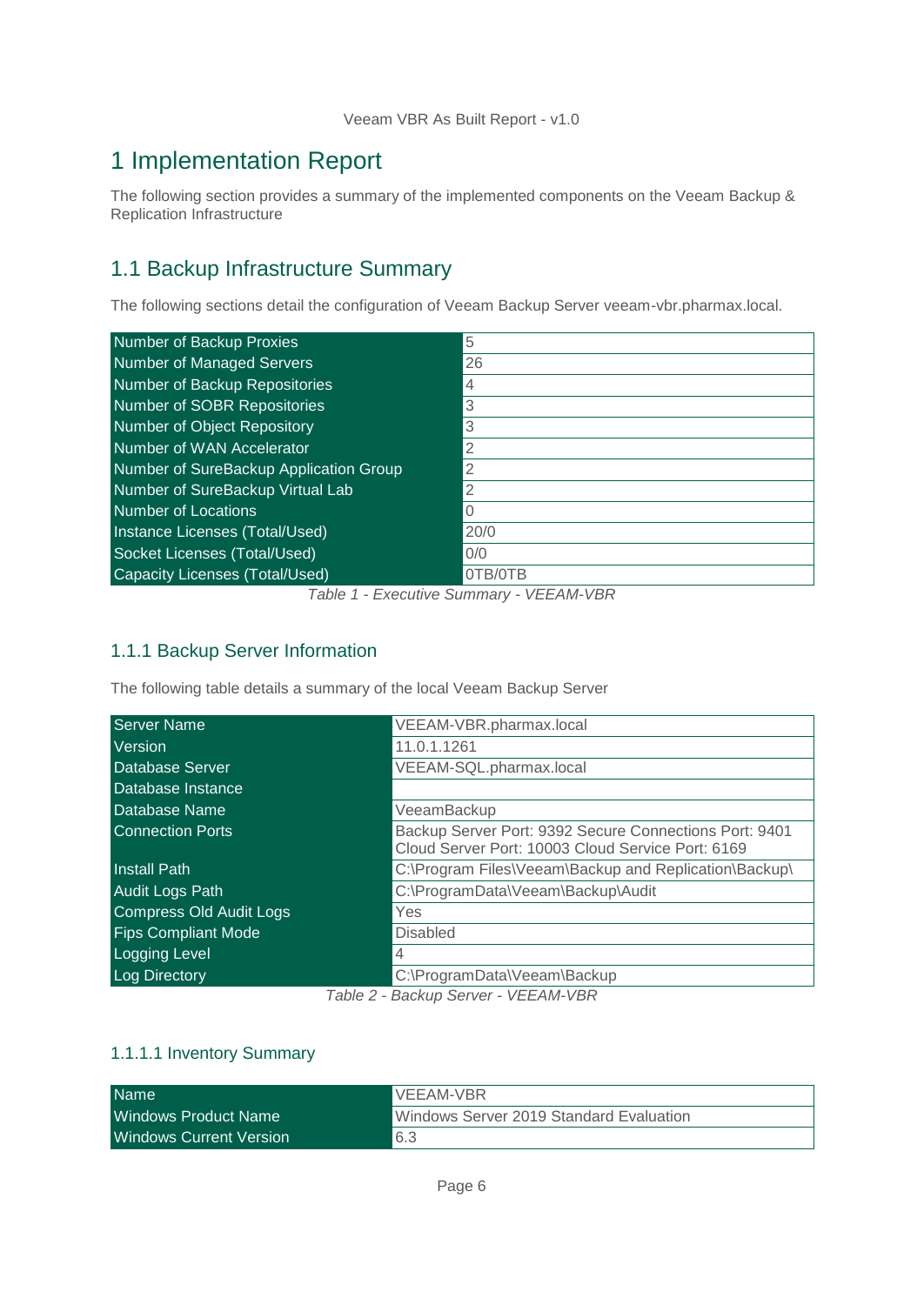| <b>Windows Build Number</b>      | 10.0.17763                                             |
|----------------------------------|--------------------------------------------------------|
| <b>Windows Install Type</b>      | Server                                                 |
| <b>Active Directory Domain</b>   | pharmax.local                                          |
| <b>Windows Installation Date</b> | 12/03/2019 11:13:44                                    |
| Time Zone                        | (UTC-04:00) Georgetown, La Paz, Manaus, San Juan       |
| <b>License Type</b>              | Retail:TB:Eval                                         |
| <b>Partial Product Key</b>       | Y7XRX                                                  |
| Manufacturer                     | VMware, Inc.                                           |
| Model                            | VMware7,1                                              |
| <b>Serial Number</b>             | VMware-42 30 cb b7 cb bd 7a c2-8f 7f 82 e9 07 31 63 90 |
| <b>Bios Type</b>                 | Uefi                                                   |
| <b>BIOS Version</b>              | INTEL - 6040000                                        |
| <b>Processor Manufacturer</b>    | GenuineIntel                                           |
| <b>Processor Model</b>           | Intel(R) Core(TM) i7-6700 CPU @ 3.40GHz                |
| <b>Number of CPU Cores</b>       | 2                                                      |
| Number of Logical Cores          | $\overline{2}$                                         |
| Physical Memory (GB)             | 12 GB                                                  |

*Table 3 - Backup Server Inventory - VEEAM-VBR*

## <span id="page-6-0"></span>1.1.1.1.1 Local Disks

| <b>Disk Number</b> | Model        | <b>Serial Number</b>                     | <b>Partition Style</b> | <b>Disk Size</b> |
|--------------------|--------------|------------------------------------------|------------------------|------------------|
| 10                 | Virtual disk | 6000c294f4726ed3 2<br>721b15c76abaffcc   |                        | 60 GB            |
|                    | Virtual disk | 6000c290f86cd3c4 2<br>72f24b32a0ddb0e4   |                        | 100 GB           |
| $\overline{2}$     | Virtual disk | 6000c299dbe6847<br>6926d68da7e017a<br>C1 |                        | 500 GB           |

*Table 4 - Backup Server - Local Disks*

## <span id="page-6-1"></span>1.1.1.1.2 Host Volumes

| Drive Letter | <b>File System</b><br>Label | <b>File System</b> | <b>Size</b> | <b>Free Space</b> | <b>Health Status</b> |
|--------------|-----------------------------|--------------------|-------------|-------------------|----------------------|
|              |                             | <b>NTFS</b>        | 59 GB       | 18 GB             |                      |
|              | VEEAM2                      | <b>ReFS</b>        | 500 GB      | 461 GB            |                      |
|              | <b>VEEAM</b>                | <b>NTFS</b>        | 100 GB      | 99 GB             |                      |

*Table 5 - Backup Server - Volumes*

## <span id="page-6-2"></span>1.1.1.1.3 Network Adapters

| <b>Adapter Name</b> | <b>Adapter Description</b>  | Mac Address                  | Link Speed |
|---------------------|-----------------------------|------------------------------|------------|
| External            | Ivmxnet3 Ethernet Adapter   | 00-50-56-B0-10-7A 10 Gbps    |            |
| <b>ISCSI-A</b>      | vmxnet3 Ethernet Adapter #2 | $ 00-50-56-B0-66-B1 10$ Gbps |            |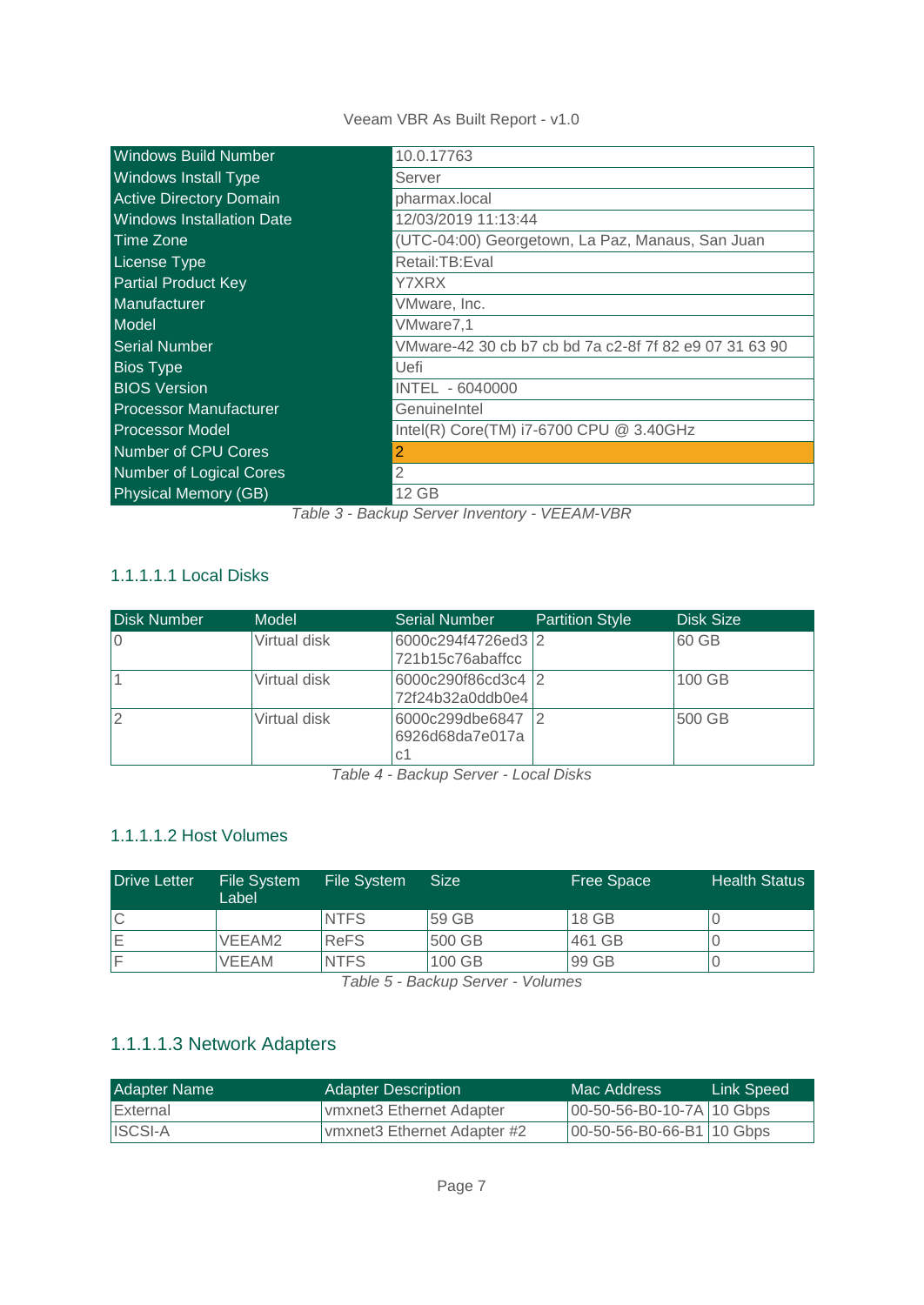| <b>Adapter Description</b>  | Mac Address | Link Speed'        |
|-----------------------------|-------------|--------------------|
| vmxnet3 Ethernet Adapter #3 |             | 10 Gbps            |
|                             |             | $ 00-50-56-B0-EC-$ |

*Table 6 - Backup Server - Network Adapters*

## <span id="page-7-0"></span>1.1.1.1.4 IP Address

| Interface Name | <b>Interface Description</b>            | <b>IPv4 Addresses</b> | Subnet<br><b>Mask</b> | <b>IPv4 Gateway</b> |
|----------------|-----------------------------------------|-----------------------|-----------------------|---------------------|
| External       | vmxnet <sub>3</sub> Ethernet<br>Adapter | 192.168.7.73          | 24                    | 192.168.7.254       |
| <b>ISCSI-A</b> | vmxnet3 Ethernet<br>Adapter #2          | 192.168.6.13          | 24                    | 192.168.6.254       |
| <b>ISCSI-B</b> | vmxnet3 Ethernet<br>Adapter #3          | 192.168.12.13         | 24                    | 192.168.12.254      |

*Table 7 - Backup Server - IP Address*

## <span id="page-7-1"></span>1.1.1.2 HealthCheck - Services Status

| <b>Display Name</b>                     | <b>Short Name</b>         | <b>Status</b> |
|-----------------------------------------|---------------------------|---------------|
| Veeam AWS Service                       | VeeamAWSSvc               | Running       |
| <b>Veeam Azure Service</b>              | VeeamAzureSvc             | Running       |
| <b>Veeam CDP Coordinator Service</b>    | VeeamBackupCdpSvc         | Running       |
| Veeam Backup Server RESTful API Service | VeeamBackupRESTSvc        | Running       |
| Veeam Backup Service                    | VeeamBackupSvc            | Running       |
| Veeam Broker Service                    | VeeamBrokerSvc            | Running       |
| Veeam Guest Catalog Service             | VeeamCatalogSvc           | Running       |
| <b>Veeam Cloud Connect Service</b>      | VeeamCloudSvc             | Running       |
| Veeam Installer Service                 | VeeamDeploySvc            | Running       |
| <b>Veeam Distribution Service</b>       | VeeamDistributionSvc      | Running       |
| Veeam Explorers Recovery Service        | VeeamExplorersRecoverySvc | Running       |
| Veeam Backup VSS Integration Service    | VeeamFilesysVssSvc        | Running       |
| <b>Veeam GCP Service</b>                | VeeamGCPSvc               | Running       |
| <b>Veeam Mount Service</b>              | VeeamMountSvc             | Running       |
| <b>Veeam vPower NFS Service</b>         | VeeamNFSSvc               | Running       |
| <b>Veeam Tape Access Service</b>        | VeeamTapeSvc              | Running       |
| Veeam Data Mover Service                | VeeamTransportSvc         | Running       |
| Veeam VSS Hardware Provider Service     | VeeamVssProviderSvc       | Running       |
| Veeam WAN Accelerator Service           | <b>VeeamWANSvc</b>        | Running       |

*Table 8 - HealthCheck - Services Status - VEEAM-VBR*

#### <span id="page-7-2"></span>1.1.1.3 HealthCheck - Network Statistics

| Proto      | Local IP | Local<br>Port | Remote IP | Remote State<br>Port | <b>Process Name</b> | PID  |
|------------|----------|---------------|-----------|----------------------|---------------------|------|
| <b>UDP</b> | 0.0.0.0  | 1063          |           |                      | <b>VeeamNFSSvc</b>  | 3296 |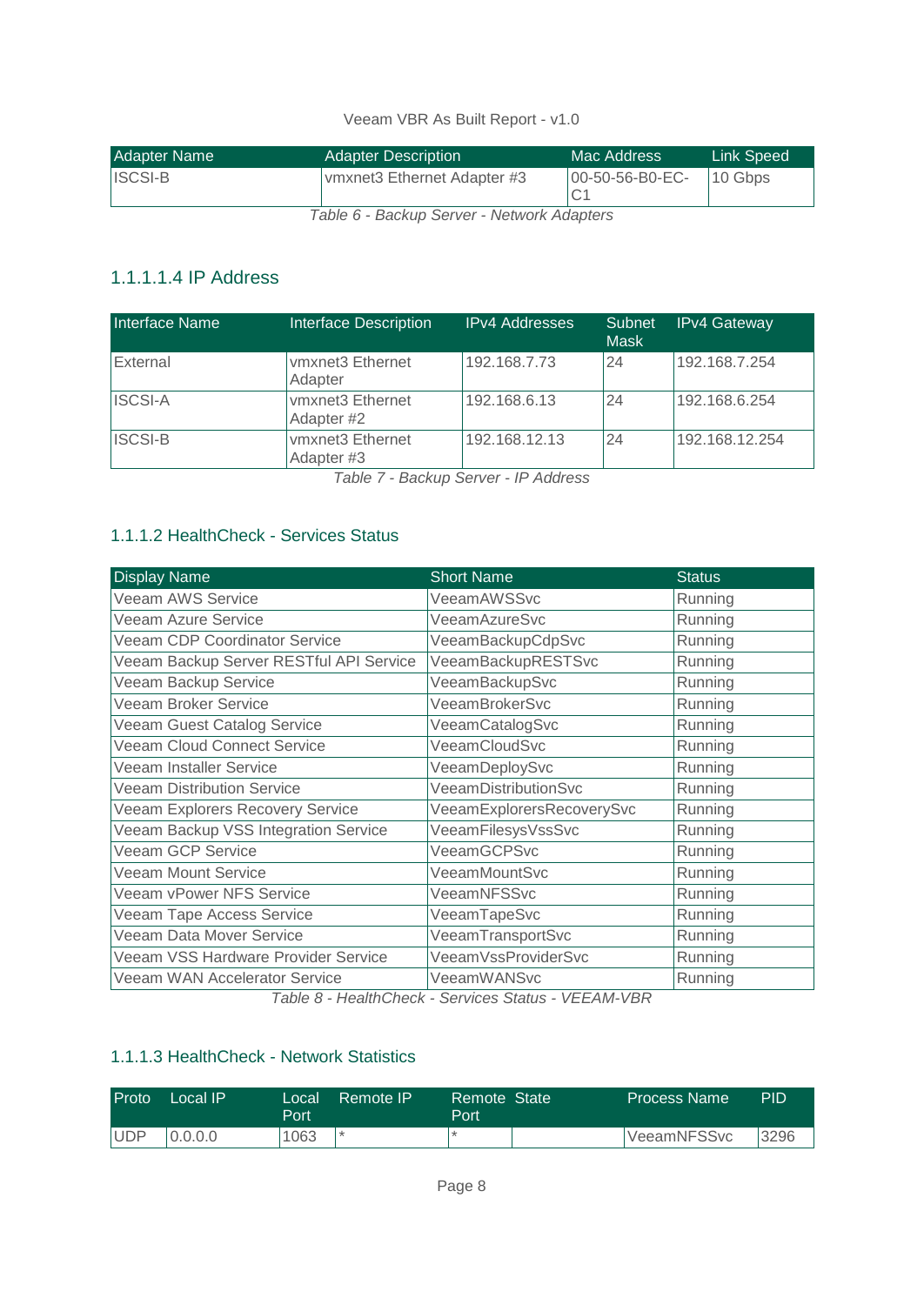| Veeam VBR As Built Report - v1.0 |  |  |  |  |  |
|----------------------------------|--|--|--|--|--|
|----------------------------------|--|--|--|--|--|

| Proto      | Local IP     | Local<br>Port | <b>Remote IP</b> | Remote State<br>Port |                        | <b>Process Name</b>                                    | <b>PID</b> |
|------------|--------------|---------------|------------------|----------------------|------------------------|--------------------------------------------------------|------------|
| <b>UDP</b> | 0.0.0.0      | 111           | $\star$          | $\star$              |                        | VeeamNFSSvc                                            | 3296       |
| <b>UDP</b> | 0.0.0.0      | 2049          | $\star$          | $\star$              |                        | VeeamNFSSvc                                            | 3296       |
| <b>TCP</b> | 127.0.0.1    | 49743         | 127.0.0.1        | 6290                 | <b>ESTABLISHE</b><br>D | VeeamTransportS<br>VC                                  | 3336       |
| <b>TCP</b> | 192.168.7.73 | 50042         | 192.168.7.72     | 1433                 | <b>ESTABLISHE</b><br>D | Veeam.Backup.UI<br>Server                              | 4576       |
| <b>TCP</b> | 192.168.7.73 | 51129         | 192.168.7.72     | 1433                 | <b>ESTABLISHE</b><br>D | Veeam.Backup.S<br>ervice                               | 5208       |
| <b>TCP</b> | 192.168.7.73 | 51236         | 192.168.7.72     | 1433                 | <b>ESTABLISHE</b><br>D | Veeam.Backup.M<br>anager                               | 2680       |
| <b>TCP</b> | 192.168.7.73 | 59023         | 192.168.7.72     | 1433                 | <b>ESTABLISHE</b><br>D | Veeam.Backup.S<br>ervice                               | 5208       |
| <b>TCP</b> | 192.168.7.73 | 59062         | 192.168.7.72     | 1433                 | <b>ESTABLISHE</b><br>D | Veeam.Backup.Br<br>okerService                         | 3692       |
| <b>TCP</b> | 192.168.7.73 | 59102         | 192.168.7.72     | 1433                 | <b>ESTABLISHE</b><br>D | Veeam.Backup.E<br>xternalInfrastructu<br>re.DbProvider | 5688       |
| <b>TCP</b> | 192.168.7.73 | 59104         | 192.168.7.72     | 1433                 | <b>ESTABLISHE</b><br>D | Veeam.Backup.M<br>anager                               | 4288       |
| <b>TCP</b> | 192.168.7.73 | 59366         | 192.168.7.72     | 1433                 | <b>ESTABLISHE</b><br>D | Veeam.Backup.Cl<br>oudService                          | 7236       |
| <b>TCP</b> | 192.168.7.73 | 59481         | 192.168.7.72     | 1433                 | <b>ESTABLISHE</b><br>D | Veeam.Backup.C<br>dp.Service                           | 7544       |
| <b>TCP</b> | 192.168.7.73 | 59492         | 192.168.7.72     | 1433                 | <b>ESTABLISHE</b><br>D | Veeam.Backup.R<br>estAPIService                        | 3876       |
| <b>TCP</b> | 127.0.0.1    | 6290          | 127.0.0.1        | 49743                | <b>ESTABLISHE</b><br>D | Veeam.Guest.Inte<br>raction.Proxy                      | 4336       |
| <b>TCP</b> | 192.168.7.73 | 62911         | 192.168.7.72     | 1433                 | <b>ESTABLISHE</b><br>D | Veeam.Backup.UI<br>Server                              | 4576       |
| <b>TCP</b> | 192.168.7.73 | 63269         | 192.168.7.208    | 6160                 | <b>ESTABLISHE</b><br>D | Veeam.Backup.M<br>anager                               | 2468       |
| <b>TCP</b> | 192.168.7.73 | 64027         | 192.168.7.72     | 1433                 | <b>ESTABLISHE</b><br>D | Veeam.Backup.UI<br>Server                              | 4576       |
| <b>TCP</b> | 192.168.7.73 | 64743         | 192.168.7.72     | 1433                 | <b>ESTABLISHE</b><br>D | Veeam.Backup.S<br>ervice                               | 5208       |
| <b>TCP</b> | 192.168.7.73 | 65282         | 192.168.7.72     | 1433                 | <b>ESTABLISHE</b><br>D | Veeam.Backup.M<br>anager                               | 2468       |
| <b>TCP</b> | 192.168.7.73 | 65298         | 192.168.7.72     | 1433                 | <b>ESTABLISHE</b><br>D | Veeam.Backup.UI<br>Server                              | 4576       |
| <b>TCP</b> | 192.168.7.73 | 65306         | 192.168.7.72     | 1433                 | <b>ESTABLISHE</b><br>D | Veeam.Backup.M<br>anager                               | 7808       |
| <b>TCP</b> | 192.168.7.73 | 65307         | 192.168.7.73     | 9392                 | <b>ESTABLISHE</b><br>D | Veeam.Backup.M<br>anager                               | 7808       |
| <b>TCP</b> | 192.168.7.73 | 65310         | 192.168.7.73     | 9392                 | <b>ESTABLISHE</b><br>D | Veeam.Backup.UI<br>Server                              | 4576       |
| <b>TCP</b> | 192.168.7.73 | 65312         | 192.168.7.73     | 9392                 | <b>ESTABLISHE</b><br>D | Veeam.Backup.M<br>anager                               | 4288       |
| <b>TCP</b> | 192.168.7.73 | 65313         | 192.168.7.73     | 9392                 | <b>ESTABLISHE</b><br>D | Veeam.Backup.E<br>xternalInfrastructu<br>re.DbProvider | 5688       |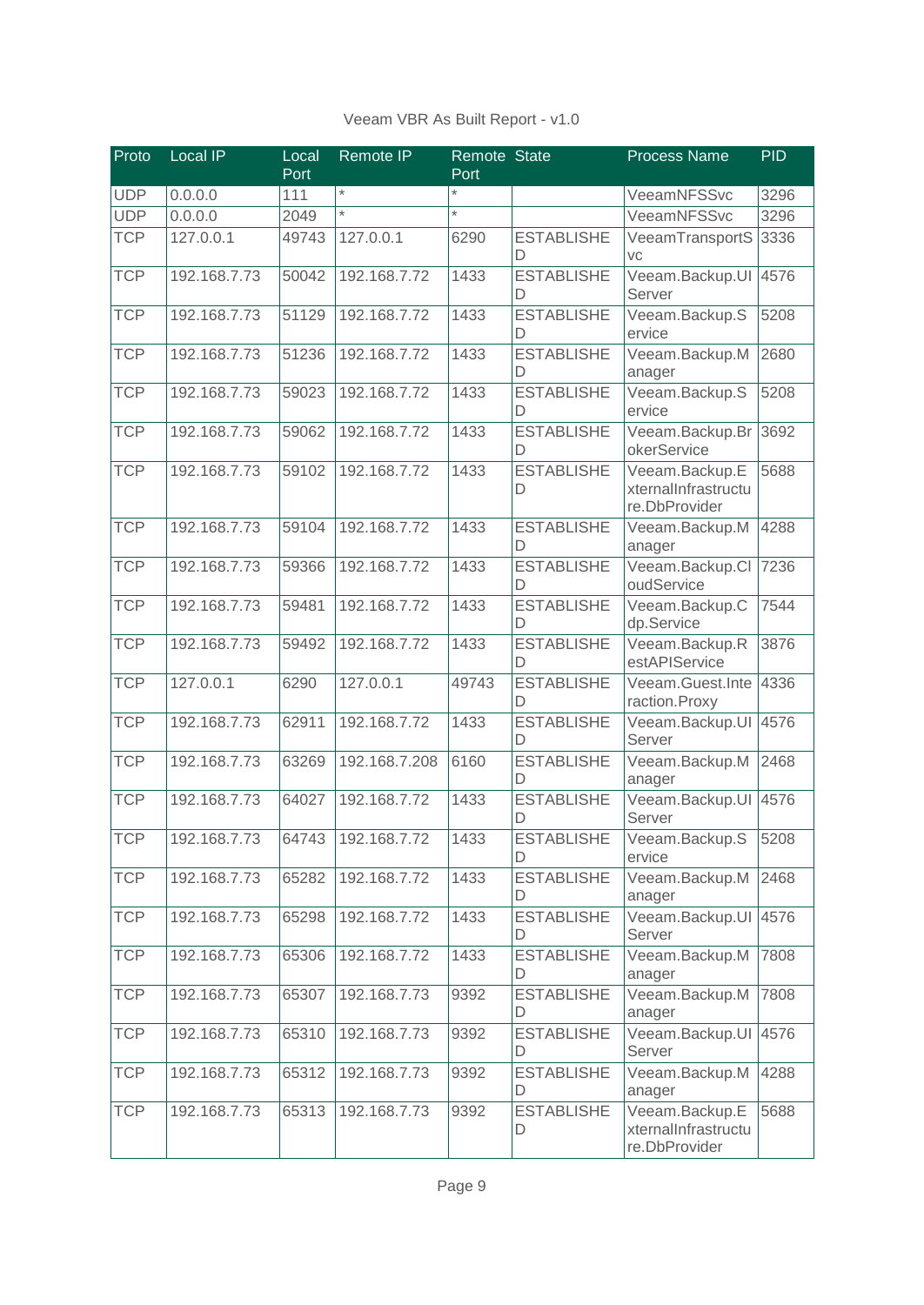| Veeam VBR As Built Report - v1.0 |  |  |  |  |  |  |
|----------------------------------|--|--|--|--|--|--|
|----------------------------------|--|--|--|--|--|--|

| Proto      | Local IP     | Local<br>Port | <b>Remote IP</b> | Remote State<br>Port |                        | <b>Process Name</b>           | <b>PID</b> |
|------------|--------------|---------------|------------------|----------------------|------------------------|-------------------------------|------------|
| <b>TCP</b> | 192.168.7.73 | 65315         | 192.168.7.73     | 9392                 | <b>ESTABLISHE</b><br>D | Veeam.Backup.C<br>dp.Service  | 7544       |
| <b>TCP</b> | 192.168.7.73 | 65319         | 192.168.7.73     | 9392                 | <b>ESTABLISHE</b><br>D | Veeam.Backup.M<br>anager      | 2468       |
| <b>TCP</b> | 192.168.7.73 | 65321         | 192.168.7.73     | 9392                 | <b>ESTABLISHE</b><br>D | Veeam.Backup.M<br>anager      | 2680       |
| <b>TCP</b> | 192.168.7.73 | 65324         | 192.168.7.73     | 9392                 | <b>ESTABLISHE</b><br>D | Veeam.Backup.Cl<br>oudService | 7236       |
| <b>TCP</b> | 192.168.7.73 | 9392          | 192.168.7.73     | 65312                | <b>ESTABLISHE</b><br>D | Veeam.Backup.S<br>ervice      | 5208       |
| <b>TCP</b> | 192.168.7.73 | 9392          | 192.168.7.73     | 65313                | <b>ESTABLISHE</b><br>D | Veeam.Backup.S<br>ervice      | 5208       |
| <b>TCP</b> | 192.168.7.73 | 9392          | 192.168.7.73     | 65315                | <b>ESTABLISHE</b><br>D | Veeam.Backup.S<br>ervice      | 5208       |
| <b>TCP</b> | 192.168.7.73 | 9392          | 192.168.7.73     | 65324                | <b>ESTABLISHE</b><br>D | Veeam.Backup.S<br>ervice      | 5208       |
| <b>TCP</b> | 192.168.7.73 | 9392          | 192.168.7.73     | 65321                | <b>ESTABLISHE</b><br>D | Veeam.Backup.S<br>ervice      | 5208       |
| <b>TCP</b> | 192.168.7.73 | 9392          | 192.168.7.73     | 65319                | <b>ESTABLISHE</b><br>D | Veeam.Backup.S<br>ervice      | 5208       |
| <b>TCP</b> | 192.168.7.73 | 9392          | 192.168.7.73     | 65307                | <b>ESTABLISHE</b><br>D | Veeam.Backup.S<br>ervice      | 5208       |
| <b>TCP</b> | 192.168.7.73 | 9392          | 192.168.7.73     | 65310                | <b>ESTABLISHE</b><br>D | Veeam.Backup.S<br>ervice      | 5208       |
| <b>TCP</b> | 192.168.7.73 | 9396          | 192.168.7.91     | 25880                | <b>ESTABLISHE</b><br>D | Veeam.Backup.UI<br>Server     | 4576       |
| <b>TCP</b> | 192.168.7.73 | 9396          | 192.168.7.91     | 25892                | <b>ESTABLISHE</b><br>D | Veeam.Backup.UI<br>Server     | 4576       |
| <b>TCP</b> | 0.0.0.0      | 10001         | 0.0.0.0          | 0                    | <b>LISTENING</b>       | Veeam.Backup.S<br>ervice      | 5208       |
| <b>TCP</b> | 0.0.0.0      | 10002         | 0.0.0.0          | 0                    | <b>LISTENING</b>       | Veeam.Backup.S<br>ervice      | 5208       |
| <b>TCP</b> | 0.0.0.0      | 10003         | 0.0.0.0          | 0                    | <b>LISTENING</b>       | Veeam.Backup.Cl<br>oudService | 7236       |
| <b>TCP</b> | 0.0.0.0      | 10005         | 0.0.0.0          | 0                    | <b>LISTENING</b>       | Veeam.Backup.S<br>ervice      | 5208       |
| <b>TCP</b> | 0.0.0.0      | 10006         | 0.0.0.0          | $\overline{0}$       | <b>LISTENING</b>       | Veeam.Backup.S<br>ervice      | 5208       |
| <b>TCP</b> | 0.0.0.0      | 1063          | 0.0.0.0          | $\overline{0}$       | <b>LISTENING</b>       | VeeamNFSSvc                   | 3296       |
| <b>TCP</b> | 0.0.0.0      | 111           | 0.0.0.0          | 0                    | <b>LISTENING</b>       | VeeamNFSSvc                   | 3296       |
| <b>TCP</b> | 0.0.0.0      | 11731         | 0.0.0.0          | $\overline{0}$       | <b>LISTENING</b>       | VeeamDeployme<br>ntSvc        | 3252       |
| <b>TCP</b> | 127.0.0.1    | 16170         | 0.0.0.0          | $\overline{0}$       | <b>LISTENING</b>       | Veeam.StandBy.S<br>ervice     | 8604       |
| <b>TCP</b> | 0.0.0.0      | 20443         | 0.0.0.0          | $\mathbf 0$          | <b>LISTENING</b>       | Veeam.Azure.Plat<br>formSvc   | 1052       |
| <b>TCP</b> | 0.0.0.0      | 2049          | 0.0.0.0          | 0                    | <b>LISTENING</b>       | VeeamNFSSvc                   | 3296       |
| <b>TCP</b> | 0.0.0.0      | 6160          | 0.0.0.0          | $\mathbf 0$          | <b>LISTENING</b>       | VeeamDeployme<br>ntSvc        | 3252       |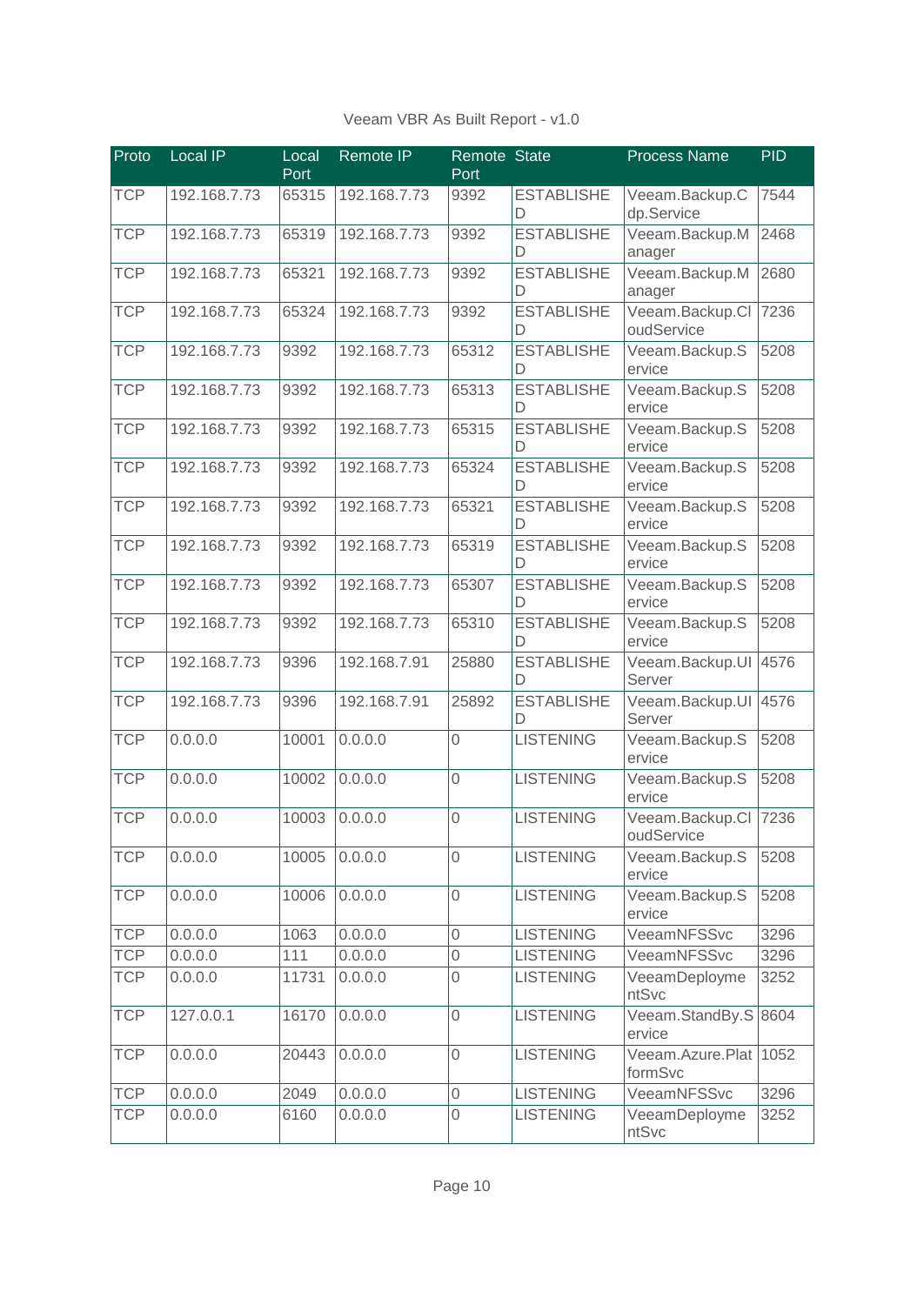| Veeam VBR As Built Report - v1.0 |  |  |  |  |  |
|----------------------------------|--|--|--|--|--|
|----------------------------------|--|--|--|--|--|

| Proto      | <b>Local IP</b> | Local<br>Port | <b>Remote IP</b> | Remote State<br>Port |                  | <b>Process Name</b>                               | <b>PID</b> |
|------------|-----------------|---------------|------------------|----------------------|------------------|---------------------------------------------------|------------|
| <b>TCP</b> | 0.0.0.0         | 6161          | 0.0.0.0          | 0                    | <b>LISTENING</b> | VeeamNFSSvc                                       | 3296       |
| <b>TCP</b> | 0.0.0.0         | 6162          | 0.0.0.0          | 0                    | <b>LISTENING</b> | VeeamTransportS<br>VC                             | 3336       |
| <b>TCP</b> | 0.0.0.0         | 6164          | 0.0.0.0          | 0                    | <b>LISTENING</b> | VeeamWANSvc                                       | 3368       |
| <b>TCP</b> | 0.0.0.0         | 6165          | 0.0.0.0          | 0                    | <b>LISTENING</b> | VeeamWANSvc                                       | 3368       |
| <b>TCP</b> | 0.0.0.0         | 6166          | 0.0.0.0          | 0                    | <b>LISTENING</b> | VeeamTapeSvc                                      | 3344       |
| <b>TCP</b> | 0.0.0.0         | 6169          | 0.0.0.0          | 0                    | <b>LISTENING</b> | Veeam.Backup.Cl<br>oudService                     | 7236       |
| <b>TCP</b> | 0.0.0.0         | 6170          | 0.0.0.0          | 0                    | <b>LISTENING</b> | Veeam.Backup.M<br>ountService                     | 9080       |
| <b>TCP</b> | 0.0.0.0         | 6190          | 0.0.0.0          | 0                    | <b>LISTENING</b> | Veeam.Guest.Inte<br>raction.Proxy                 | 4336       |
| <b>TCP</b> | 0.0.0.0         | 6210          | 0.0.0.0          | 0                    | <b>LISTENING</b> | VeeamFilesysVss<br><b>Svc</b>                     | 3272       |
| <b>TCP</b> | 0.0.0.0         | 6290          | 0.0.0.0          | 0                    | <b>LISTENING</b> | Veeam.Guest.Inte<br>raction.Proxy                 | 4336       |
| <b>TCP</b> | 0.0.0.0         | 9380          | 0.0.0.0          | 0                    | <b>LISTENING</b> | Veeam.Backup.A<br>gent.Configuration<br>Service   | 3260       |
| <b>TCP</b> | 0.0.0.0         | 9381          | 0.0.0.0          | 0                    | <b>LISTENING</b> | Veeam.Backup.A<br>gent.Configuration<br>Service   | 3260       |
| <b>TCP</b> | 0.0.0.0         | 9392          | 0.0.0.0          | 0                    | <b>LISTENING</b> | Veeam.Backup.S<br>ervice                          | 5208       |
| <b>TCP</b> | 0.0.0.0         | 9393          | 0.0.0.0          | $\mathbf 0$          | <b>LISTENING</b> | Veeam.Backup.C<br>atalogDataService               | 7008       |
| <b>TCP</b> | 0.0.0.0         | 9396          | 0.0.0.0          | 0                    | <b>LISTENING</b> | Veeam.Backup.UI<br>Server                         | 4576       |
| <b>TCP</b> | 0.0.0.0         | 9401          | 0.0.0.0          | 0                    | <b>LISTENING</b> | Veeam.Backup.S<br>ervice                          | 5208       |
| <b>TCP</b> | 0.0.0.0         | 9402          | 0.0.0.0          | 0                    | <b>LISTENING</b> | Veeam.CloudBac<br>kup.PlatformServi<br>ce         | 4928       |
| <b>TCP</b> | 0.0.0.0         | 9403          | 0.0.0.0          | $\overline{0}$       | <b>LISTENING</b> | Veeam.GCP.Platf 2596<br>ormService.WebS<br>ervice |            |
| <b>TCP</b> | 0.0.0.0         | 9501          | 0.0.0.0          | 0                    | <b>LISTENING</b> | Veeam.Backup.Br<br>okerService                    | 3692       |
| <b>TCP</b> | 0.0.0.0         | 9509          | 0.0.0.0          | $\mathbf 0$          | <b>LISTENING</b> | Veeam.Backup.C<br>dp.Service                      | 7544       |
| <b>TCP</b> | 192.168.7.73    | 65311         | 10.10.30.40      | 443                  | SYN SENT         | Veeam.Backup.Br<br>okerService                    | 3692       |

*Table 9 - HealthCheck - Network Statistics - VEEAM-VBR*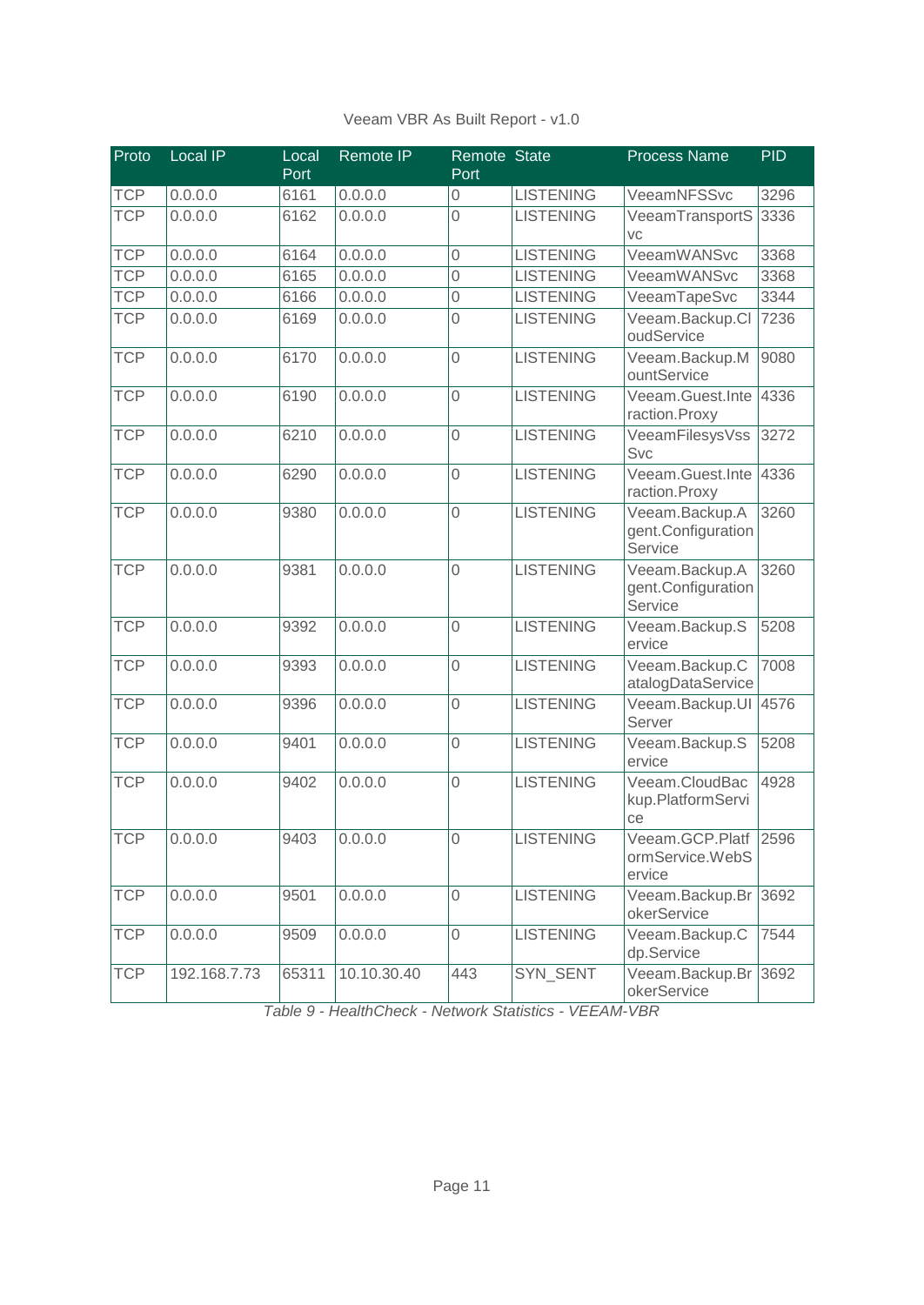## <span id="page-11-0"></span>1.1.2 Enterprise Manager Information

The following table details Enterprise Manager information from the local Veeam Backup Server

| Server Name              | VEEAM-EM.pharmax.local               |
|--------------------------|--------------------------------------|
| <b>Server URL</b>        | https://VEEAM-EM.pharmax.local:9443/ |
| <b>Skip License Push</b> | No                                   |
| <b>Is Connected</b>      | Yes                                  |

*Table 10 - Enterprise Manager - VEEAM-VBR*

## <span id="page-11-1"></span>1.1.3 License Information

<span id="page-11-2"></span>The following section provides a summary of the Veeam License Information

#### 1.1.3.1 Installed License Information

| <b>Licensed To</b>             | Zenprsolutions             |
|--------------------------------|----------------------------|
| <b>Edition</b>                 | <b>EnterprisePlus</b>      |
| Type                           | <b>NFR</b>                 |
| <b>Status</b>                  | Valid                      |
| <b>Expiration Date</b>         | Tuesday, December 20, 2022 |
| Support Id                     | N/A                        |
| <b>Support Expiration Date</b> | ۰                          |
| <b>Auto Update Enabled</b>     | <b>No</b>                  |
| <b>Free Agent Instance</b>     | Yes                        |
| <b>Cloud Connect</b>           | <b>Disabled</b>            |

*Table 11 - Licenses - VEEAM-VBR*

#### <span id="page-11-3"></span>1.1.3.1.1 Instance License Usage

| <b>Instances Capacity</b>        | Used Instances | New Instances | Rental Instances |  |  |  |
|----------------------------------|----------------|---------------|------------------|--|--|--|
| 20                               |                |               |                  |  |  |  |
| Table 12 - Instances - VEEAM-VBR |                |               |                  |  |  |  |

#### <span id="page-11-4"></span>1.1.3.1.2 CPU Socket License Usage

| <b>Licensed Sockets</b>                 | Used Sockets Licenses | <b>Remaining Sockets Licenses</b> |  |  |
|-----------------------------------------|-----------------------|-----------------------------------|--|--|
|                                         |                       |                                   |  |  |
| Table 13 - CPU Socket Usage - VEEAM-VBR |                       |                                   |  |  |

#### <span id="page-11-5"></span>1.1.3.1.3 Capacity License Usage

| Licensed Capacity in Tb | Used Capacity in Tb                           |
|-------------------------|-----------------------------------------------|
|                         |                                               |
|                         | Table 14 - Canacity License Hsane - VEEAM-VRR |

*Table 14 - Capacity License Usage - VEEAM-VBR*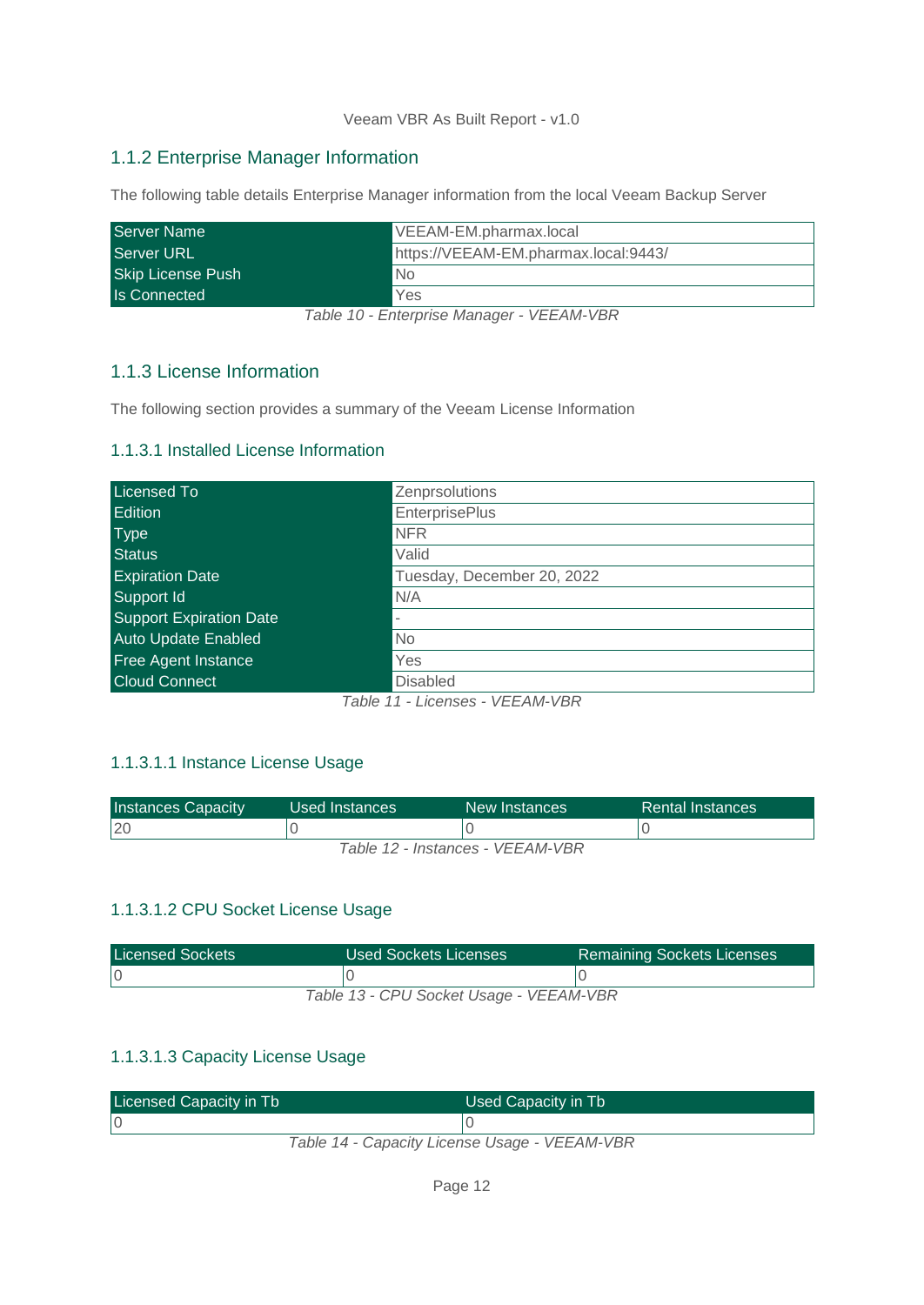## <span id="page-12-0"></span>1.1.4 General Options

The following section details the Veeam Veaam B&R general setting. General settings are applied to all jobs, backup infrastructure components and other objects managed by the backup server.

## <span id="page-12-1"></span>1.1.4.1 Email Notification Settings

| <b>Email Recipient</b> | veeam_admin@pharmax.local,jcolonf@zenprsolutions.com                                                   |  |  |
|------------------------|--------------------------------------------------------------------------------------------------------|--|--|
| <b>Email Sender</b>    | veeam_admin@pharmax.local                                                                              |  |  |
| <b>SMTP Server</b>     | veeam-ex.pharmax.local                                                                                 |  |  |
| <b>Email Subject</b>   | [%JobResult%] %JobName% (%VmCount% machines)<br>%Issues%                                               |  |  |
| <b>SSL Enabled</b>     | Yes                                                                                                    |  |  |
| <b>Auth Enabled</b>    | Yes                                                                                                    |  |  |
| <b>Credentials</b>     | rebelinux@gmail.com                                                                                    |  |  |
| Daily Reports Time     | 10:00 PM                                                                                               |  |  |
| Enabled                | Yes                                                                                                    |  |  |
| Notify On              | Notify On Success: Yes Notify On Warning: Yes Notify On<br>Failure: Yes Notify On Last Retry Only: Yes |  |  |

*Table 15 - Email Notification Settings - VEEAM-VBR*

#### <span id="page-12-2"></span>1.1.4.2 Storage Latency Control Options

| <b>Latency Limit</b>                                   | <b>Throttling IO Limit</b> | Enabled    |  |
|--------------------------------------------------------|----------------------------|------------|--|
| $20$ /ms                                               | 30/ms                      | <b>Yes</b> |  |
| Table 16 - Storage Latency Control Options - VEEAM-VBR |                            |            |  |

## <span id="page-12-3"></span>1.1.4.2.1 Per Datastore Latency Control Options

| Datastore Name   |                                                              | Latency Limit    | <b>Throttling IO Limit</b> |
|------------------|--------------------------------------------------------------|------------------|----------------------------|
| Idatastore-19991 |                                                              | $10\mathrm{/ms}$ | $15\mathrm{/ms}$           |
|                  | Table 17 - Per Datastore Latency Control Options - VEEAM-VBR |                  |                            |

#### <span id="page-12-4"></span>1.1.4.3 Backup Server TLS Certificate

| <b>Friendly Name</b>   | Veeam Backup Server Certificate          |
|------------------------|------------------------------------------|
| <b>Subject Name</b>    | CN=Veeam Backup Server Certificate       |
| <b>Issuer Name</b>     | CN=Veeam Backup Server Certificate       |
| <b>Expiration Date</b> | 12/12/2029                               |
| <b>Issued Date</b>     | 12/12/2019                               |
| Thumbprint             | 441BF4E0C51822054B9968E4E3CFE24BB56CA065 |
| <b>SerialNumber</b>    | 1B0683F2FF9364A94DBC8B996BECAE8D         |
|                        | —————————————————————                    |

*Table 18 - TLS Certificate - VEEAM-VBR*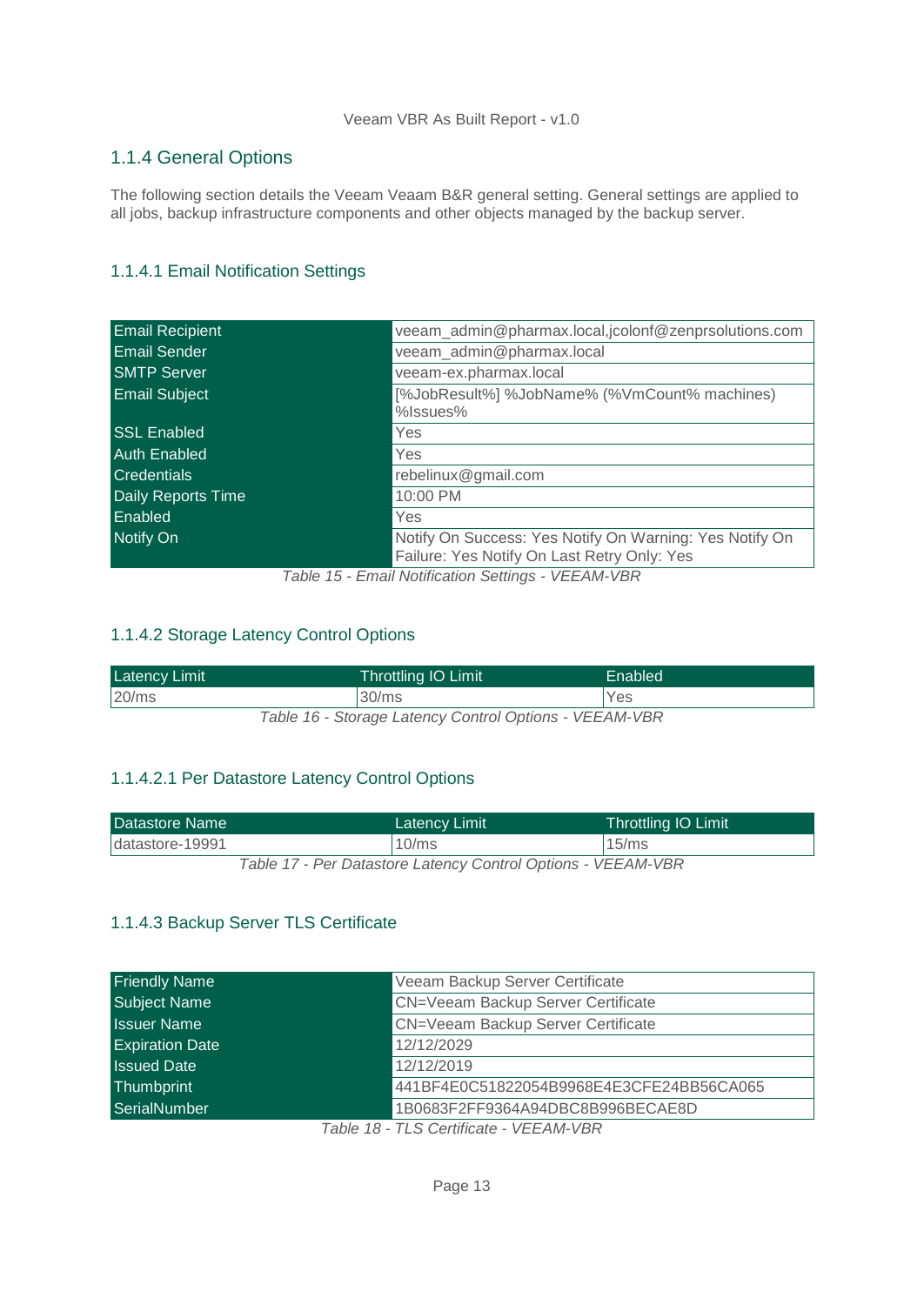#### <span id="page-13-0"></span>1.1.4.4 Network Traffic Rules

The following section details network traffic rules settings configured on Veeam Backup & Replication.

| <b>Name</b>               | Inter-Site-to-DR                                                                                     |
|---------------------------|------------------------------------------------------------------------------------------------------|
| Source IP Start           | 192.168.7.1                                                                                          |
| Source IP End             | 192.168.7.255                                                                                        |
| <b>Target IP Start</b>    | 10.10.33.1                                                                                           |
| Target IP End             | 10.10.33.255                                                                                         |
| <b>Encryption Enabled</b> | N <sub>o</sub>                                                                                       |
| Throttling                | Throttling Enabled: Yes Throttling Unit: MbytePerSec<br>Throttling Value: 10 Throttling Windows: Yes |

*Table 19 - Network Traffic Rules - Inter-Site-to-DR*

| <b>Name</b>               | Internet                                                      |
|---------------------------|---------------------------------------------------------------|
| Source IP Start           | Any                                                           |
| Source IP End             |                                                               |
| Target IP Start           | Internet                                                      |
| Target IP End             | $\overline{\phantom{a}}$                                      |
| <b>Encryption Enabled</b> | Yes                                                           |
| Throttling                | Throttling Enabled: No Throttling Unit: MbitPerSec Throttling |
|                           | Value: 1 Throttling Windows: No                               |

*Table 20 - Network Traffic Rules - Internet*

## <span id="page-13-1"></span>1.1.4.4.1 Preferred Networks

| <b>IP Address</b>                         | <b>Subnet Mask</b> | <b>CIDR Notation</b> |  |  |
|-------------------------------------------|--------------------|----------------------|--|--|
| 192.168.7.0                               | 255.255.255.0      | 192.168.7.0/24       |  |  |
| Table 21 - Preferred Networks - VEEAM-VBR |                    |                      |  |  |

#### <span id="page-13-2"></span>1.1.5 Roles and Users

The following section provides information on the role that are assigned to a user or a user group.

| <b>Name</b>         | <b>Type</b> | Role'          |
|---------------------|-------------|----------------|
| Administrators      | Group       | BackupAdmin    |
| PHARMAX\veeam_admin | User        | BackupOperator |
| PHARMAX\vrauser     | User        | BackupOperator |
|                     |             |                |

*Table 22 - Roles and Users - VEEAM-VBR*

#### <span id="page-13-3"></span>1.1.6 Security Credentials

The following table provide information on the credentials managed by Veeam Backup & Replication.

| <b>Name</b> | Change Time | <b>Description</b> |
|-------------|-------------|--------------------|
| ladmin      | 12/14/2019  | admin netapp       |
| admin       | 12/24/2021  | ONTAP-HQ-SAN       |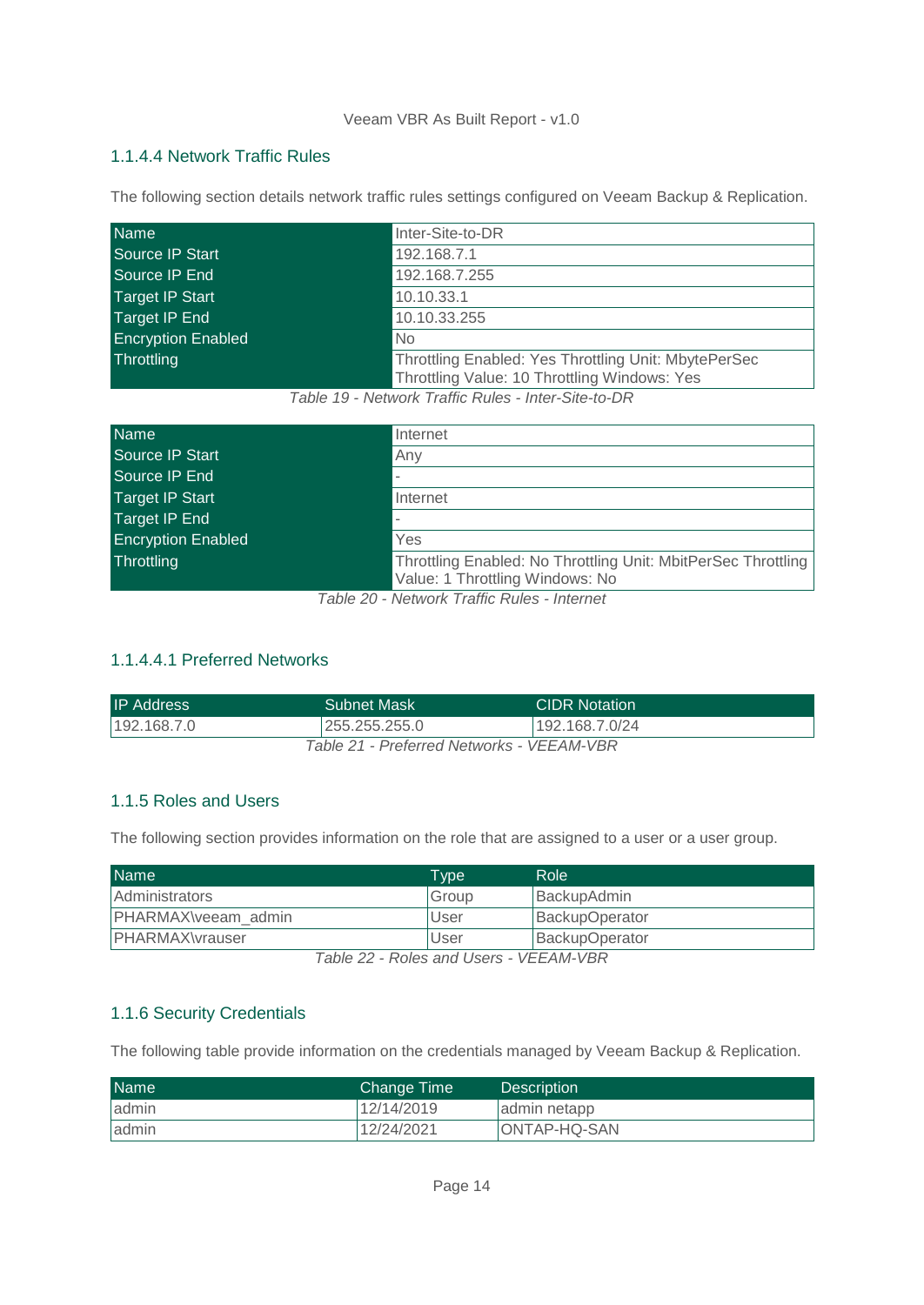| Veeam VBR As Built Report - v1.0 |  |  |  |  |  |  |  |  |
|----------------------------------|--|--|--|--|--|--|--|--|
|----------------------------------|--|--|--|--|--|--|--|--|

| <b>Name</b>                 | <b>Change Time</b>                                   | <b>Description</b>                                       |
|-----------------------------|------------------------------------------------------|----------------------------------------------------------|
| admin                       | 1/16/2022                                            | <b>Isilon Account</b>                                    |
| administrator@pharmax.local | 12/16/2019                                           | administrator@pharmax.local                              |
| administrator@vsphere.local | 2/27/2021                                            | administrator@vsphere.local                              |
| backup_admin1               | 5/29/2020                                            | veeam_admin netapp nmdp                                  |
| backup_admin1               | 1/8/2022                                             | backup_admin1                                            |
| god                         | 12/28/2021                                           | god                                                      |
| god                         | 12/28/2021                                           | god                                                      |
| rebelinux@gmail.com         | 12/28/2021                                           | rebelinux@gmail.com                                      |
| root                        | 12/14/2019                                           | Provider-side network extension appliance<br>credentials |
| root                        | 12/18/2019                                           | root                                                     |
| root                        | 12/14/2019                                           | Helper appliance credentials                             |
| root                        | 12/14/2019                                           | Tenant-side network extension appliance<br>credentials   |
| root                        | 12/14/2019                                           | Azure helper appliance credentials                       |
| <b>SYS</b>                  | 12/18/2019                                           | <b>SYS</b>                                               |
| veeam                       | 7/6/2021                                             | veeam_dxi                                                |
| VEEAM                       | 12/18/2019                                           | <b>VEEAM</b>                                             |
| VEEAM_ADMIN                 | 12/18/2019                                           | VEEAM_ADMIN                                              |
| veeam_admin                 | 12/15/2019                                           | veeam_admin                                              |
| veeam_admin@pharmax.local   | 12/14/2019                                           | veeam_admin@pharmax.local                                |
| <b>VEEAM-VBR</b>            | 2/6/2022                                             | <b>VEAM-VBR</b>                                          |
| <b>VEEAM-VBR</b>            | 6/30/2021<br>Table 22 Security Credentials VEEAM VDD | <b>HP StoreOne VSA</b>                                   |

*Table 23 - Security Credentials - VEEAM-VBR*

#### <span id="page-14-0"></span>1.1.6.1 Service Provider Credentials

The following table provide information about service provider credentials managed by Veeam Backup & Replication.

| <b>Name</b>                                         | <b>Description</b>                     |  |
|-----------------------------------------------------|----------------------------------------|--|
| godadmin                                            | <b>ACME</b> Inc. Provider              |  |
| ultra_super_god_admin                               | Super Duper Backup Provider Credential |  |
| Tahle 24 - Service Provider Credentials - VEEAM-VRR |                                        |  |

*Table 24 - Service Provider Credentials - VEEAM-VBR*

## <span id="page-14-1"></span>1.1.7 Virtualization Servers and Hosts

The following section display managed servers.

| <b>Name</b>                   | <b>Description</b>        | <b>Status</b>      |
|-------------------------------|---------------------------|--------------------|
| veeam-dxi.pharmax.local       | Linux host                | <b>Unavailable</b> |
| veeam-lnx-px.pharmax.local    | Linux host                | Available          |
| pharmax-cluster.pharmax.local | Microsoft Hyper-V cluster | Available          |
| VEEAM-HV-02                   | Microsoft Hyper-V server  | <b>Unavailable</b> |
| VEEAM-HV-01                   | Microsoft Hyper-V server  | Unavailable        |
| VEEAM-HV-02.pharmax.local     | Microsoft Windows server  | Unavailable        |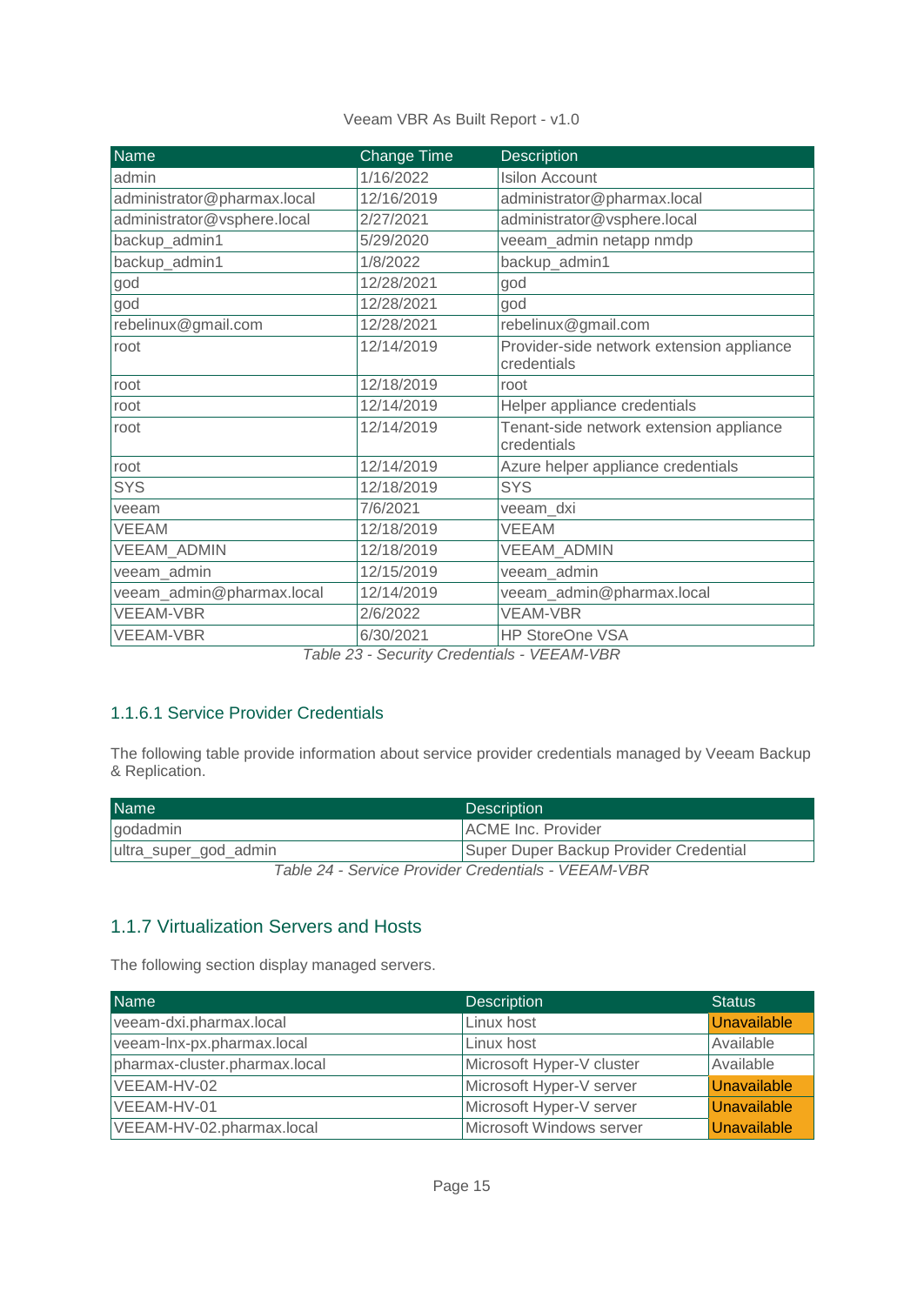| <b>Name</b>                     | <b>Description</b>           | <b>Status</b>      |
|---------------------------------|------------------------------|--------------------|
| VEEAM-VBR.pharmax.local         | Microsoft Windows server     | Available          |
| VEEAM-HV-01.pharmax.local       | Microsoft Windows server     | Available          |
| server-dc-01v                   | Microsoft Windows server     | Available          |
| VEEAM-VBR-02V.pharmax.local     | Microsoft Windows server     | Available          |
| ONTAP-HQ-SAN-IC.pharmax.local   | NDMP server                  | <b>Unavailable</b> |
| 192.168.5.18:/oracle            | NFS file share               | Available          |
| \\server-dc-01v\UEMConfig       | SMB file share               | Available          |
| \\isilon_nas.pharmax.local\DATA | SMB file share               | Available          |
| PHARMAX-ISILON\System:\DATA     | <b>SMB</b> filer             | Available          |
| PHARMAX-HQ                      | Storage                      | Available          |
| PHARMAX-ISILON                  | Storage                      | Available          |
| PHARMAX-DR                      | Storage                      | Available          |
| ONTAP-HQ-SAN                    | Storage                      | Available          |
| <b>ONTAP-DR-SAN</b>             | Storage                      | Available          |
| comp-01a.pharmax.local          | <b>VMware ESXi server</b>    | Available          |
| comp-02a.pharmax.local          | <b>VMware ESXi server</b>    | Available          |
| esxsvr-00f.pharmax.local        | <b>VMware ESXi server</b>    | Available          |
| edge-01a.pharmax.local          | <b>VMware ESXi server</b>    | Available          |
| vcenter-03v.pharmax.local       | <b>VMware vCenter server</b> | Available          |
| vcenter-01v.pharmax.local       | <b>VMware vCenter server</b> | Available          |

*Table 25 - Managed Servers - VEEAM-VBR*

## <span id="page-15-0"></span>1.1.8 Backup Proxies

The following section provides a summary of the Veeam Backup Proxies

#### <span id="page-15-1"></span>1.1.8.1 VMware Backup Proxies

| <b>Name</b>                | veeam-lnx-px.pharmax.local |
|----------------------------|----------------------------|
| <b>Host Name</b>           | veeam-lnx-px.pharmax.local |
| <b>Type</b>                | Vi                         |
| <b>Disabled</b>            | <b>No</b>                  |
| <b>Max Tasks Count</b>     | $\overline{2}$             |
| <b>Use Ssl</b>             | <b>No</b>                  |
| <b>Failover To Network</b> | Yes                        |
| <b>Transport Mode</b>      | Auto                       |
| <b>Chassis Type</b>        | ViVirtual                  |
| <b>OS Type</b>             | Linux                      |
| Services Credential        |                            |
| <b>Status</b>              | Available                  |

*Table 26 - Backup Proxy - veeam-lnx-px.pharmax.local*

| <b>Name</b>      | <b>VMware Backup Proxy</b> |
|------------------|----------------------------|
| <b>Host Name</b> | VEEAM-VBR.pharmax.local    |
| <b>Type</b>      | Vi                         |
| <b>Disabled</b>  | <b>No</b>                  |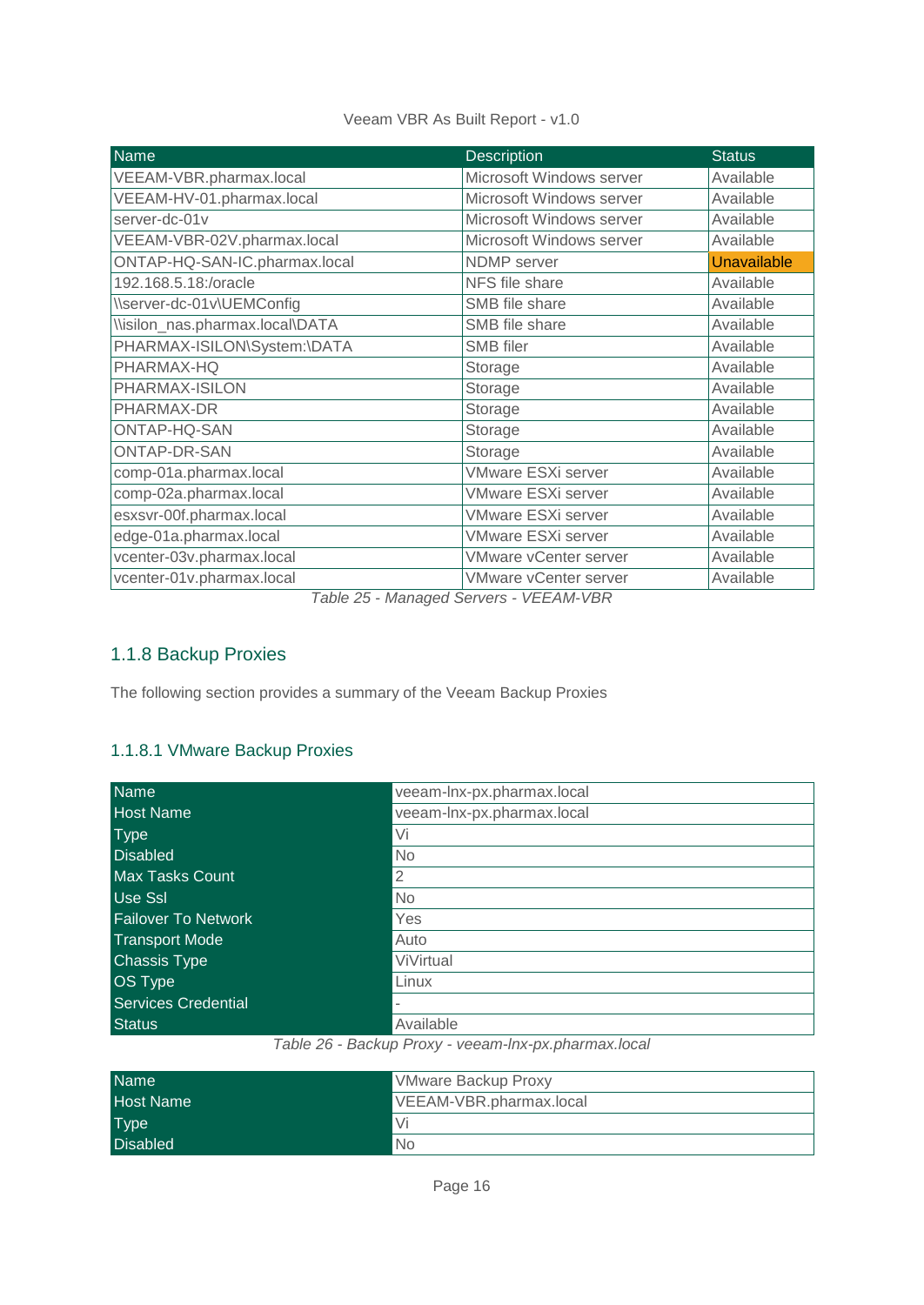| Max Tasks Count            | 2         |
|----------------------------|-----------|
| <b>Use Ssl</b>             | <b>No</b> |
| <b>Failover To Network</b> | Yes       |
| Transport Mode             | Auto      |
| <b>Chassis Type</b>        | ViVirtual |
| OS Type                    | Local     |
| <b>Services Credential</b> |           |
| <b>Status</b>              | Available |

*Table 27 - Backup Proxy - VMware Backup Proxy*

| <b>Name</b>                | VEEAM-VBR-02V.pharmax.local |
|----------------------------|-----------------------------|
| <b>Host Name</b>           | VEEAM-VBR-02V.pharmax.local |
| <b>Type</b>                | Vi                          |
| <b>Disabled</b>            | No                          |
| <b>Max Tasks Count</b>     | $\overline{2}$              |
| Use Ssl                    | N <sub>o</sub>              |
| <b>Failover To Network</b> | Yes                         |
| <b>Transport Mode</b>      | Auto                        |
| <b>Chassis Type</b>        | ViVirtual                   |
| <b>OS Type</b>             | Windows                     |
| <b>Services Credential</b> | administrator@pharmax.local |
| <b>Status</b>              | Available                   |

*Table 28 - Backup Proxy - VEEAM-VBR-02V.pharmax.local*

## <span id="page-16-0"></span>1.1.8.1.1 VEEAM-VBR-02V Inventory Summary

| <b>Name</b>                      | VEEAM-VBR-02V                                          |
|----------------------------------|--------------------------------------------------------|
| <b>Windows Product Name</b>      | Windows Server 2022 Datacenter                         |
| <b>Windows Current Version</b>   | 6.3                                                    |
| <b>Windows Build Number</b>      | 10.0.20344                                             |
| <b>Windows Install Type</b>      | Server                                                 |
| <b>Active Directory Domain</b>   | pharmax.local                                          |
| <b>Windows Installation Date</b> | 12/20/2021 10:22:51                                    |
| Time Zone                        | (UTC-04:00) Georgetown, La Paz, Manaus, San Juan       |
| <b>License Type</b>              |                                                        |
| <b>Partial Product Key</b>       |                                                        |
| Manufacturer                     | VMware, Inc.                                           |
| Model                            | VMware7,1                                              |
| <b>Serial Number</b>             | VMware-42 30 a1 96 fa e8 cc 89-a4 2b ac 48 a6 88 1c 95 |
| <b>Bios Type</b>                 | Uefi                                                   |
| <b>BIOS Version</b>              | INTEL - 6040000                                        |
| <b>Processor Manufacturer</b>    | GenuineIntel                                           |
| <b>Processor Model</b>           | Intel(R) Core(TM) i7-6700 CPU @ 3.40GHz                |
| <b>Number of CPU Cores</b>       | 2                                                      |
| <b>Number of Logical Cores</b>   | $\overline{2}$                                         |
| <b>Physical Memory (GB)</b>      | 4 GB                                                   |

*Table 29 - Backup Proxy Inventory - VEEAM-VBR-02V*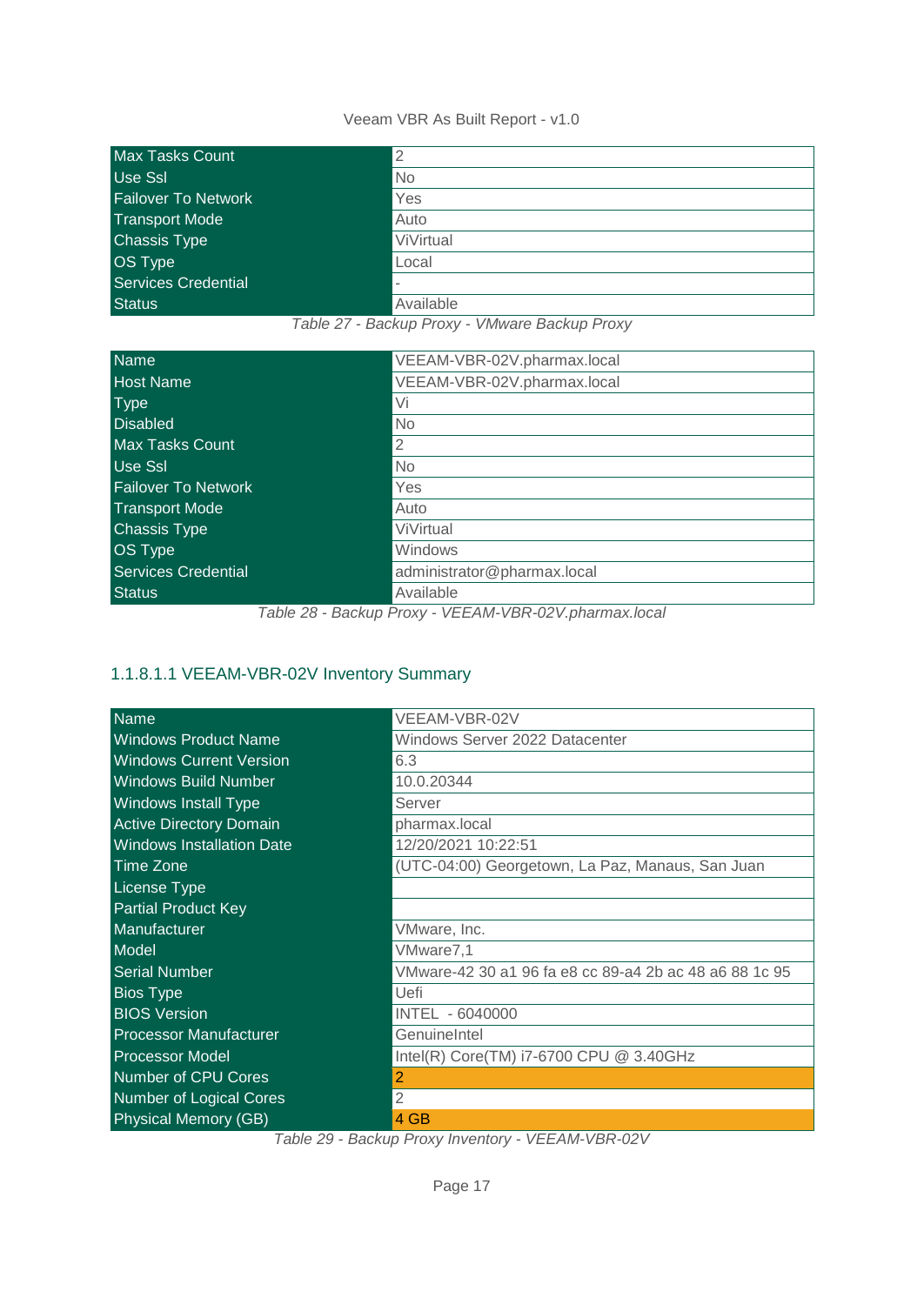#### <span id="page-17-0"></span>1.1.8.1.1.1 Local Disks

| <b>Disk Number</b> | Model        | <b>Serial Number</b>                     | <b>Partition Style</b> | <b>Disk Size</b> |
|--------------------|--------------|------------------------------------------|------------------------|------------------|
|                    | Virtual disk | 6000c298c298c0d<br>02feed362b8c9388<br>8 | 12                     | 40 GB            |
|                    | Virtual disk | 6000c298728ba2e<br>b597c2f4188f201d      | $\overline{2}$         | 100 GB           |
| $\overline{2}$     | Virtual disk | 6000c295bcc8c34<br>352b1ae03aadccff      | $\overline{2}$         | 100 GB           |

*Table 30 - Local Disks - VEEAM-VBR-02V*

#### <span id="page-17-1"></span>1.1.8.1.1.2 Host Volumes

| <b>Drive Letter</b> | File System<br>Label | File System | <b>Size</b>                                                       | <b>Free Space</b> | <b>Health Status</b> |
|---------------------|----------------------|-------------|-------------------------------------------------------------------|-------------------|----------------------|
| l C                 |                      | <b>NTFS</b> | 39 GB                                                             | 27 GB             |                      |
| ΙE                  | Backup Drive ReFS    |             | 100 GB                                                            | 6 GB              |                      |
| IF                  | Backup Drive ReFS    |             | 100 GB                                                            | 91 GB             |                      |
|                     |                      |             | $T \cup \alpha$ $\cup \iota$ $\cup T$ $\cap \alpha$ $\cup \alpha$ |                   |                      |

*Table 31 - Volumes - VEEAM-VBR-02V*

## <span id="page-17-2"></span>1.1.8.1.1.3 Network Adapters

| Adapter Name                                | <b>Adapter Description</b> | Mac Address               | Link Speed! |  |
|---------------------------------------------|----------------------------|---------------------------|-------------|--|
| Ethernet0 2                                 | Ivmxnet3 Ethernet Adapter  | 00-50-56-B0-18-9E 10 Gbps |             |  |
| Table 32 - Network Adapters - VEEAM-VBR-02V |                            |                           |             |  |

## <span id="page-17-3"></span>1.1.8.1.1.4 IP Address

| Interface Name                              | Interface Description        | <b>IPv4 Addresses</b> | Subnet<br>Mask | <b>IPv4 Gateway</b> |  |
|---------------------------------------------|------------------------------|-----------------------|----------------|---------------------|--|
| Ethernet0 2                                 | Ivmxnet3 Ethernet<br>Adapter | 192.168.7.189         | 24             | 192.168.7.254       |  |
| $T_2 h l_2$ 22 ID Address $1/TTAN11/DD201/$ |                              |                       |                |                     |  |

*Table 33 - IP Address - VEEAM-VBR-02V*

## <span id="page-17-4"></span>1.1.8.1.2 HealthCheck - VEEAM-VBR-02V Services Status

| <b>Display Name</b>                  | <b>Short Name</b>  | Status. |
|--------------------------------------|--------------------|---------|
| Veeam Backup VSS Integration Service | VeeamFilesysVssSvc | Running |
| Veeam Data Mover Service             | VeeamTransportSvc  | Running |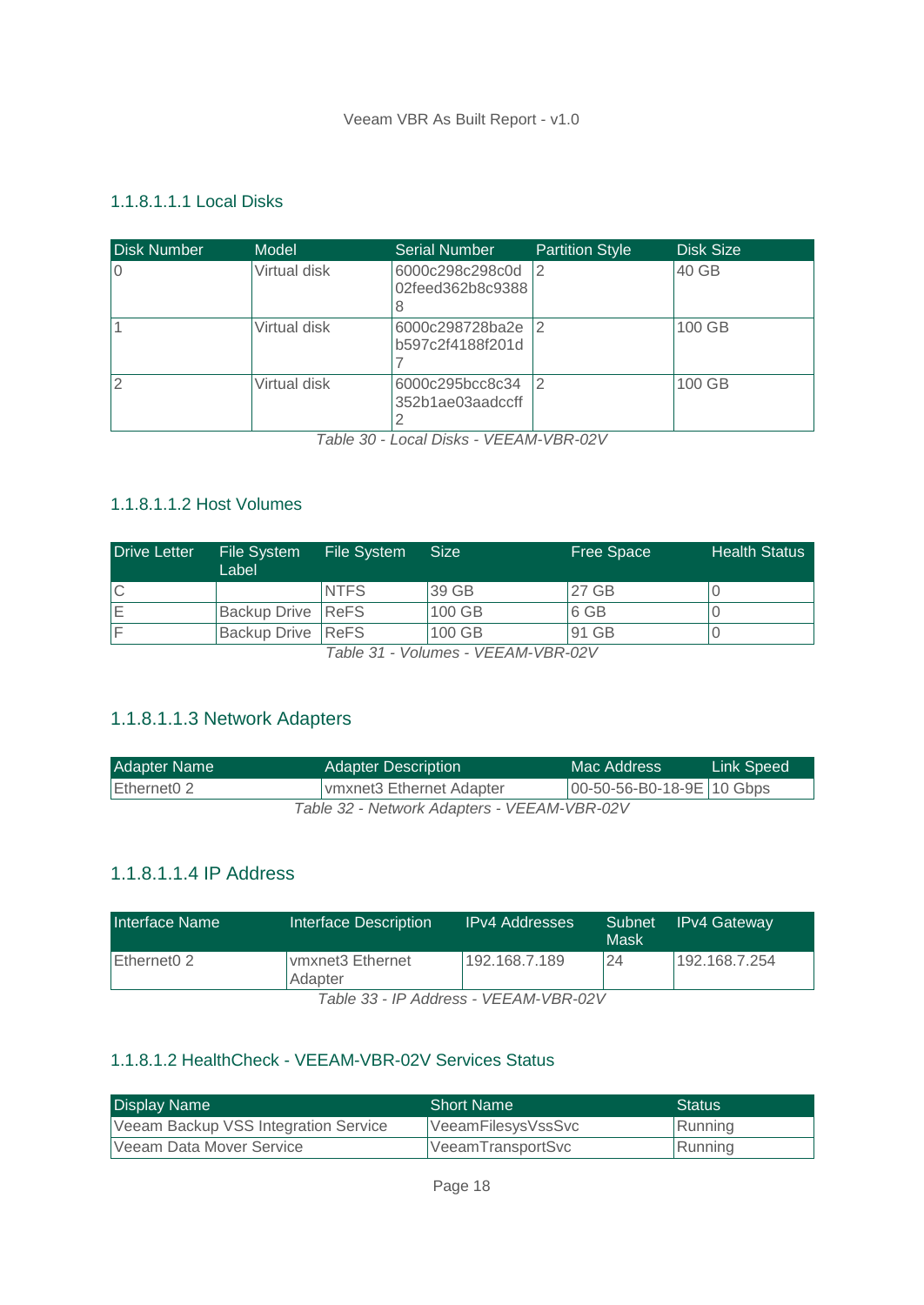| <b>Display Name</b>                 | <b>Short Name</b>         | <b>Status</b> |
|-------------------------------------|---------------------------|---------------|
| Veeam Explorers Recovery Service    | VeeamExplorersRecoverySvc | Running       |
| Veeam Installer Service             | VeeamDeploySvc            | Running       |
| <b>Veeam Mount Service</b>          | VeeamMountSvc             | Running       |
| Veeam Tape Access Service           | VeeamTapeSvc              | Running       |
| Veeam vPower NFS Service            | VeeamNFSSvc               | Running       |
| Veeam VSS Hardware Provider Service | VeeamVssProviderSvc       | Running       |
| Veeam WAN Accelerator Service       | <b>VeeamWANSvc</b>        | Running       |

*Table 34 - HealthCheck - Services Status - VEEAM-VBR-02V*

## <span id="page-18-0"></span>1.1.8.2 Hyper-V Backup Proxies

| <b>Name</b>                | VEEAM-HV-02.pharmax.local |
|----------------------------|---------------------------|
| <b>Host Name</b>           | VEEAM-HV-02.pharmax.local |
| <b>Type</b>                | <b>HvOffhost</b>          |
| <b>Disabled</b>            | No                        |
| <b>Max Tasks Count</b>     | $\overline{2}$            |
| <b>AutoDetect Volumes</b>  | Yes                       |
| <b>OS Type</b>             | Windows                   |
| <b>Services Credential</b> | veeam_admin@pharmax.local |
| <b>Status</b>              | Unavailable               |

*Table 35 - Backup Proxy - VEEAM-HV-02*

| <b>Name</b>               | VEEAM-HV-01.pharmax.local   |
|---------------------------|-----------------------------|
| <b>Host Name</b>          | VEEAM-HV-01.pharmax.local   |
| <b>Type</b>               | <b>HvOffhost</b>            |
| <b>Disabled</b>           | No                          |
| <b>Max Tasks Count</b>    | 2                           |
| <b>AutoDetect Volumes</b> | Yes                         |
| <b>OS Type</b>            | Windows                     |
| Services Credential       | administrator@pharmax.local |
| <b>Status</b>             | Available                   |
|                           | $\cdots$                    |

*Table 36 - Backup Proxy - VEEAM-HV-01*

## <span id="page-18-1"></span>1.1.8.2.1 VEEAM-HV-01 Inventory Summary

| <b>Name</b>                      | VEEAM-HV-01                                      |
|----------------------------------|--------------------------------------------------|
| <b>Windows Product Name</b>      | Windows Server 2022 Datacenter Evaluation        |
| <b>Windows Current Version</b>   | 6.3                                              |
| <b>Windows Build Number</b>      | 10.0.20348                                       |
| <b>Windows Install Type</b>      | Server                                           |
| <b>Active Directory Domain</b>   | pharmax.local                                    |
| <b>Windows Installation Date</b> | 02/03/2022 14:50:43                              |
| <b>Time Zone</b>                 | (UTC-04:00) Georgetown, La Paz, Manaus, San Juan |
| <b>License Type</b>              | Retail:TB:Eval                                   |
| <b>Partial Product Key</b>       | 37CYR                                            |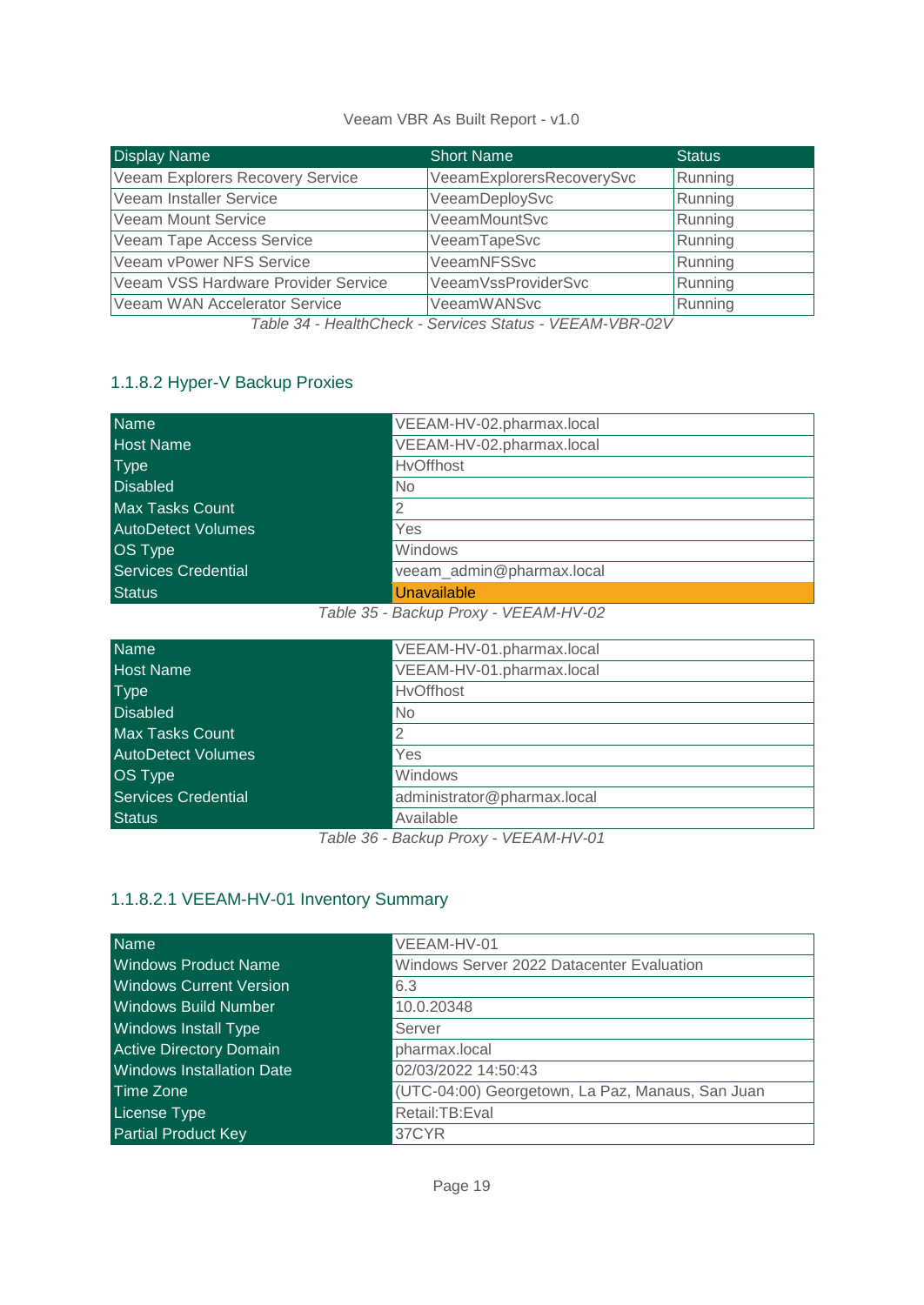| Manufacturer                  | VMware, Inc.                                           |
|-------------------------------|--------------------------------------------------------|
| Model                         | VMware7,1                                              |
| <b>Serial Number</b>          | VMware-42 30 2d 61 96 65 45 67-67 24 16 00 c6 1f 08 81 |
| <b>Bios Type</b>              | Uefi                                                   |
| <b>BIOS Version</b>           | INTEL - 6040000                                        |
| <b>Processor Manufacturer</b> | GenuineIntel                                           |
| <b>Processor Model</b>        | Intel(R) Core(TM) i7-6700 CPU @ 3.40GHz                |
| Number of CPU Cores           | 2                                                      |
| Number of Logical Cores       | 2                                                      |
| <b>Physical Memory (GB)</b>   | 8 GB                                                   |

*Table 37 - Backup Proxy Inventory - VEEAM-HV-01*

## <span id="page-19-0"></span>1.1.8.2.1.1 Local Disks

| <b>Disk Number</b>                   | Model        | <b>Serial Number</b> | <b>Partition Style</b> | Disk Size ! |  |
|--------------------------------------|--------------|----------------------|------------------------|-------------|--|
|                                      | Virtual disk |                      |                        | 100 GB      |  |
| Table 38 - Local Disks - VEEAM-HV-02 |              |                      |                        |             |  |

## <span id="page-19-1"></span>1.1.8.2.1.2 Host Volumes

| <b>Drive Letter</b> | File System<br>Label | File System | Size  | <b>Free Space</b> | <b>Health Status</b> |
|---------------------|----------------------|-------------|-------|-------------------|----------------------|
|                     |                      | <b>NTFS</b> | 99 GB | 80 GB             |                      |
|                     |                      |             |       |                   |                      |

*Table 39 - Volumes - VEEAM-HV-02*

## <span id="page-19-2"></span>1.1.8.2.1.3 Network Adapters

| Adapter Name                                             | <b>Adapter Description</b>       | Mac Address                  | <b>Link Speed</b> |
|----------------------------------------------------------|----------------------------------|------------------------------|-------------------|
| Ethernet <sub>0</sub>                                    | vmxnet3 Ethernet Adapter         | 00-50-56-B0-B7-4F            | 10 Gbps           |
| Ethernet1                                                | vmxnet3 Ethernet Adapter #3      | 00-50-56-B0-8B-<br><b>B2</b> | 10 Gbps           |
| Ethernet <sub>2</sub>                                    | vmxnet3 Ethernet Adapter #2      | 00-50-56-B0-59-F6 10 Gbps    |                   |
| vEthernet (vmxnet3 Ethernet<br>Adapter - Virtual Switch) | Hyper-V Virtual Ethernet Adapter | 00-50-56-B0-B7-4F 10 Gbps    |                   |

*Table 40 - Network Adapters - VEEAM-HV-02*

## <span id="page-19-3"></span>1.1.8.2.1.4 IP Address

| Interface Name | Interface Description          | <b>IPv4 Addresses</b> | Subnet<br>Mask | <b>IPv4 Gateway</b> |
|----------------|--------------------------------|-----------------------|----------------|---------------------|
| Ethernet1      | vmxnet3 Ethernet<br>Adapter #3 | 192.168.6.18          | 24             | 192.168.6.254       |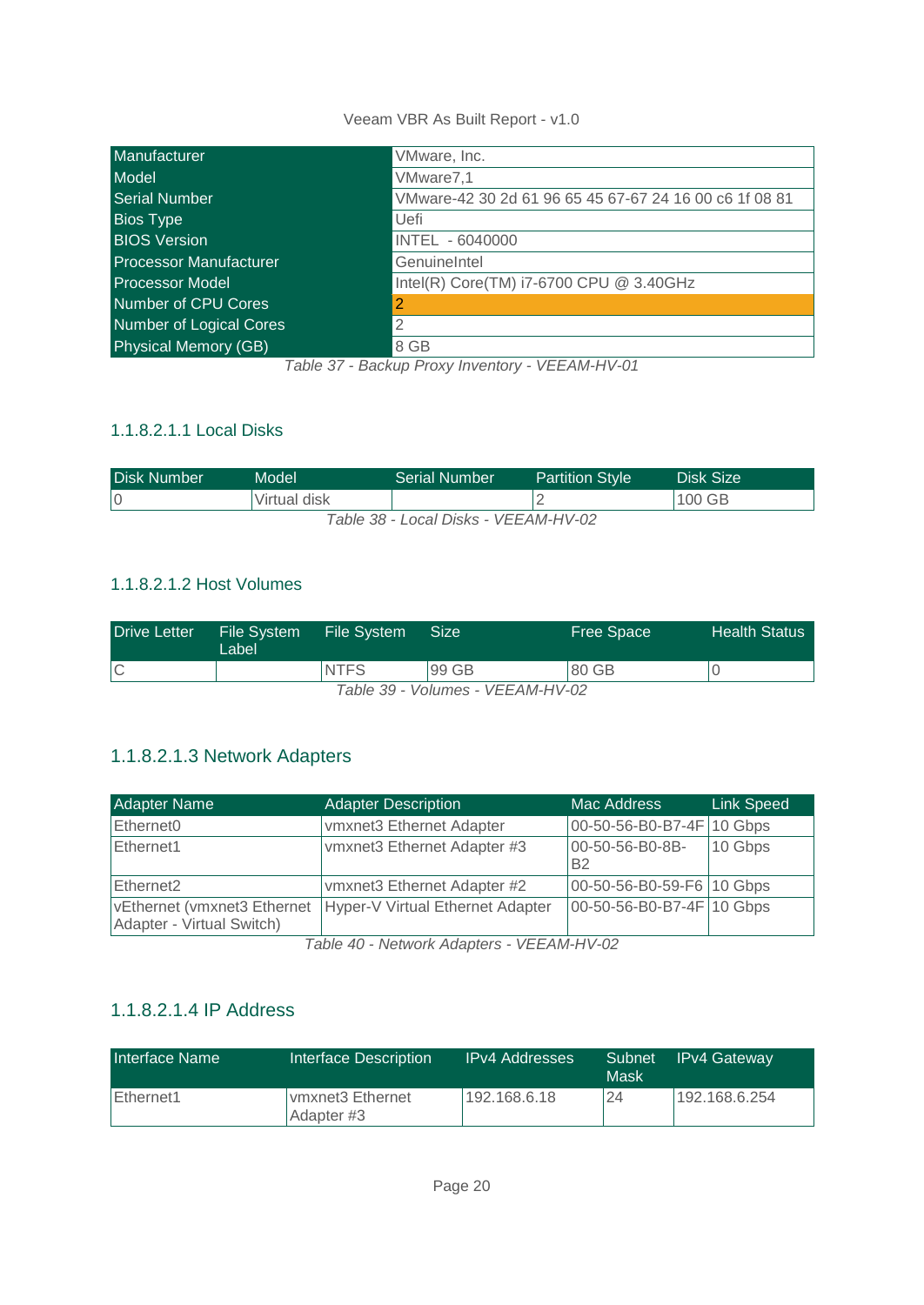| Interface Name                                                     | <b>Interface Description</b>                      | <b>IPv4 Addresses</b> | Subnet<br>Mask | <b>IPv4 Gateway</b> |
|--------------------------------------------------------------------|---------------------------------------------------|-----------------------|----------------|---------------------|
| Ethernet <sub>2</sub>                                              | vmxnet3 Ethernet<br>Adapter #2                    | 192.168.12.16         | 24             | 192.168.12.254      |
| vEthernet (vmxnet3<br><b>Ethernet Adapter -</b><br>Virtual Switch) | Hyper-V Virtual Ethernet 192.168.7.208<br>Adapter |                       | 24             | 192.168.7.254       |

*Table 41 - IP Address - VEEAM-HV-02*

## <span id="page-20-0"></span>1.1.8.2.2 HealthCheck - VEEAM-HV-01 Services Status

| <b>Display Name</b>               | <b>Short Name</b>     | <b>Status</b> |
|-----------------------------------|-----------------------|---------------|
| Veeam Data Mover Service          | VeeamTransportSvc     | Running       |
| Veeam Hyper-V Integration Service | VeeamHvIntegrationSvc | Running       |
| Veeam Installer Service           | VeeamDeploySvc        | Running       |

*Table 42 - HealthCheck - Services Status - VEEAM-HV-01*

## <span id="page-20-1"></span>1.1.9 WAN Accelerators

The following section provides information on WAN Accelerator. WAN accelerators are responsible for global data caching and data deduplication

| <b>Name</b>             | <b>VEEAM-VBR</b>                          |
|-------------------------|-------------------------------------------|
| <b>Host Name</b>        | VEEAM-VBR.pharmax.local                   |
| Is Public               | Yes                                       |
| Management Port         | 6164\TCP                                  |
| Service IP Address      | 192.168.7.73, 192.168.12.13, 192.168.6.13 |
| <b>Traffic Port</b>     | 6165\TCP                                  |
| Max Tasks Count         |                                           |
| Download Stream Count   | 5                                         |
| Enable Performance Mode | Yes                                       |
| <b>Configured Cache</b> | False                                     |
| Cache Path              | E:\VeeamWAN                               |
| <b>Max Cache Size</b>   | 100 GB                                    |

*Table 43 - Wan Accelerator - VEEAM-VBR.pharmax.local*

| <b>Name</b>                    | VEEAM-VBR-02V.pharmax.local |
|--------------------------------|-----------------------------|
| <b>Host Name</b>               | VEEAM-VBR-02V.pharmax.local |
| <b>Is Public</b>               | Yes                         |
| <b>Management Port</b>         | 6164\TCP                    |
| Service IP Address             | 192.168.7.189               |
| <b>Traffic Port</b>            | 6165\TCP                    |
| <b>Max Tasks Count</b>         |                             |
| Download Stream Count          | 5                           |
| <b>Enable Performance Mode</b> | N <sub>o</sub>              |
| <b>Configured Cache</b>        | True                        |
| Cache Path                     | E:\VeeamWAN                 |
| <b>Max Cache Size</b>          | 100 GB                      |

*Table 44 - Wan Accelerator - VEEAM-VBR-02V.pharmax.local*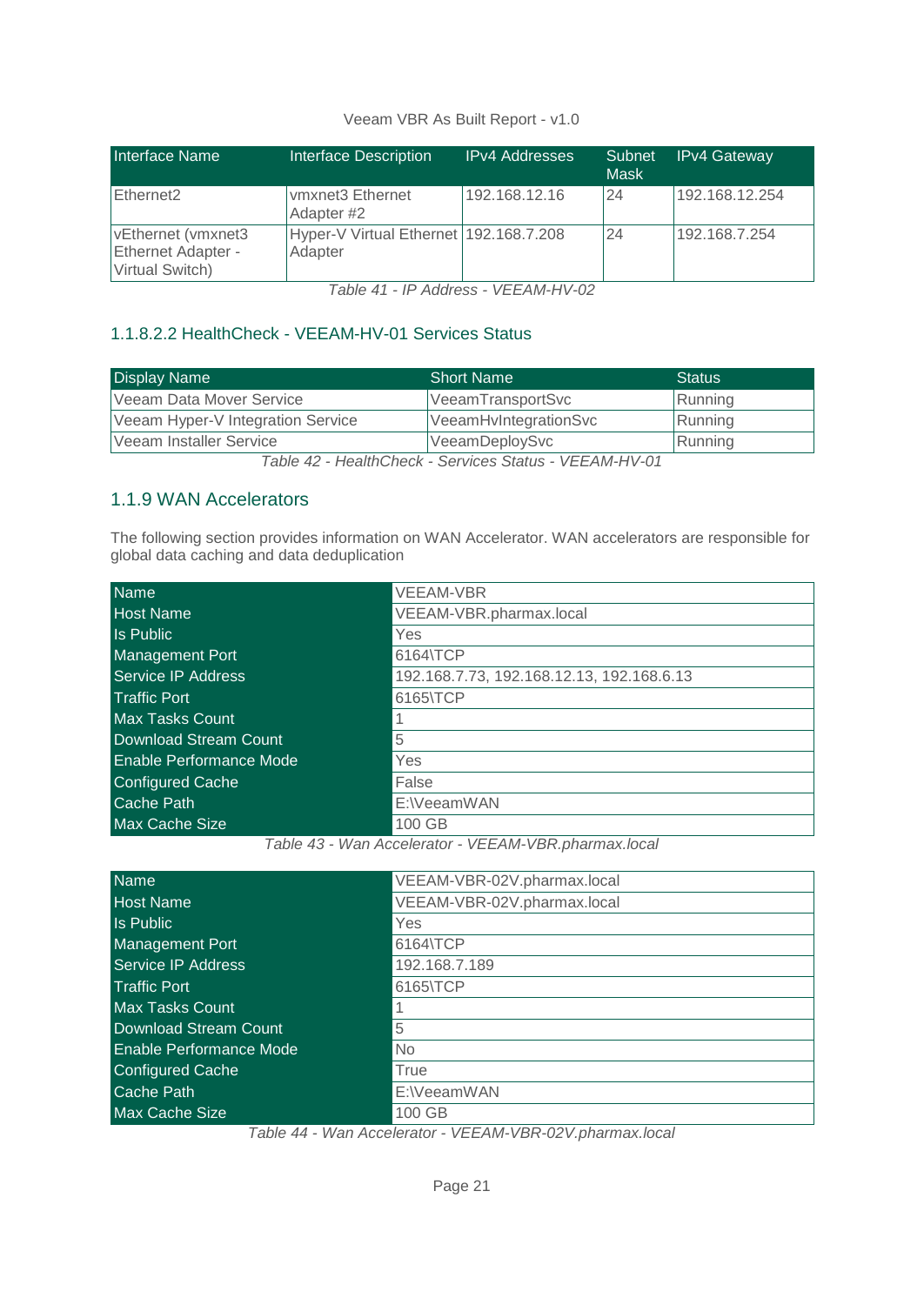## <span id="page-21-0"></span>1.1.10 Backup Repository

| <b>Name</b>                              | <b>Total Space</b> | <b>Free Space</b> | <b>Space Used</b> | Status.     |
|------------------------------------------|--------------------|-------------------|-------------------|-------------|
| E - Backup Repository                    | 499 Gb             | 461 Gb            | 7.62%             | Available   |
| E - Backup Repository -<br>VEEAM-VBR-02V | 99 Gb              | 5 <sub>6b</sub>   | 94.95%            | Available   |
| F - Backup Repository                    | 99 Gb              | 99 Gb             | O                 | Available   |
| F - Backup Repository -<br>VEEAM-VBR-02V | 99 Gb              | 90 Gb             | $9.09\%$          | Available   |
| Linux - Hardened Repository              | 199 Gb             | 198 Gb            | 0.50%             | Available   |
| <b>VEEAM-DD</b>                          | 351 Gb             | 291 Gb            | 17.09%            | Unavailable |
| VEEAM-HPE-StoreOnce-<br><b>VSA</b>       | 0 <sub>6b</sub>    | 0 <sub>6b</sub>   | 0                 | Unavailable |

The following section provides a summary of the Veeam Backup Server.

*Table 45 - Backup Repository - VEEAM-VBR*

#### <span id="page-21-1"></span>1.1.10.1 Backup Repository Configuration

The following section provides a detailed information of the Veeam Backup Repository Configuration

#### <span id="page-21-2"></span>1.1.10.1.1 VEEAM-DD

The following section provides a detailed information of the VEEAM-DD Backup Repository

| <b>Backup Proxy</b>                | VEEAM-VBR.pharmax.local                         |
|------------------------------------|-------------------------------------------------|
| Integration Type                   | Dell EMC Data Domain                            |
| Path                               | ddboost://VEEAM-DD.pharmax.local:VEEAM_BACKUP@/ |
| <b>Connection Type</b>             | <b>DDBoost</b>                                  |
| <b>Max Task Count</b>              | 15                                              |
| Use Nfs On Mount Host              | Yes                                             |
| <b>San Snapshot Only</b>           | <b>No</b>                                       |
| Dedup Storage                      | Yes                                             |
| Split Storages Per Vm              | Yes                                             |
| <b>Immutability Supported</b>      | <b>No</b>                                       |
| <b>Version Of Creation</b>         | 9.5.4.2866                                      |
| Has Backup Chain Length Limitation | Yes                                             |

*Table 46 - Backup Repository - VEEAM-DD*

#### <span id="page-21-3"></span>1.1.10.1.2 ONTAP Snapshot

The following section provides a detailed information of the ONTAP Snapshot Backup Repository

| <b>Backup Proxy</b> | VEEAM-VBR.pharmax.local |
|---------------------|-------------------------|
| Integration Type    | Unknown type            |
| Path                | <b>ONTAP Storage</b>    |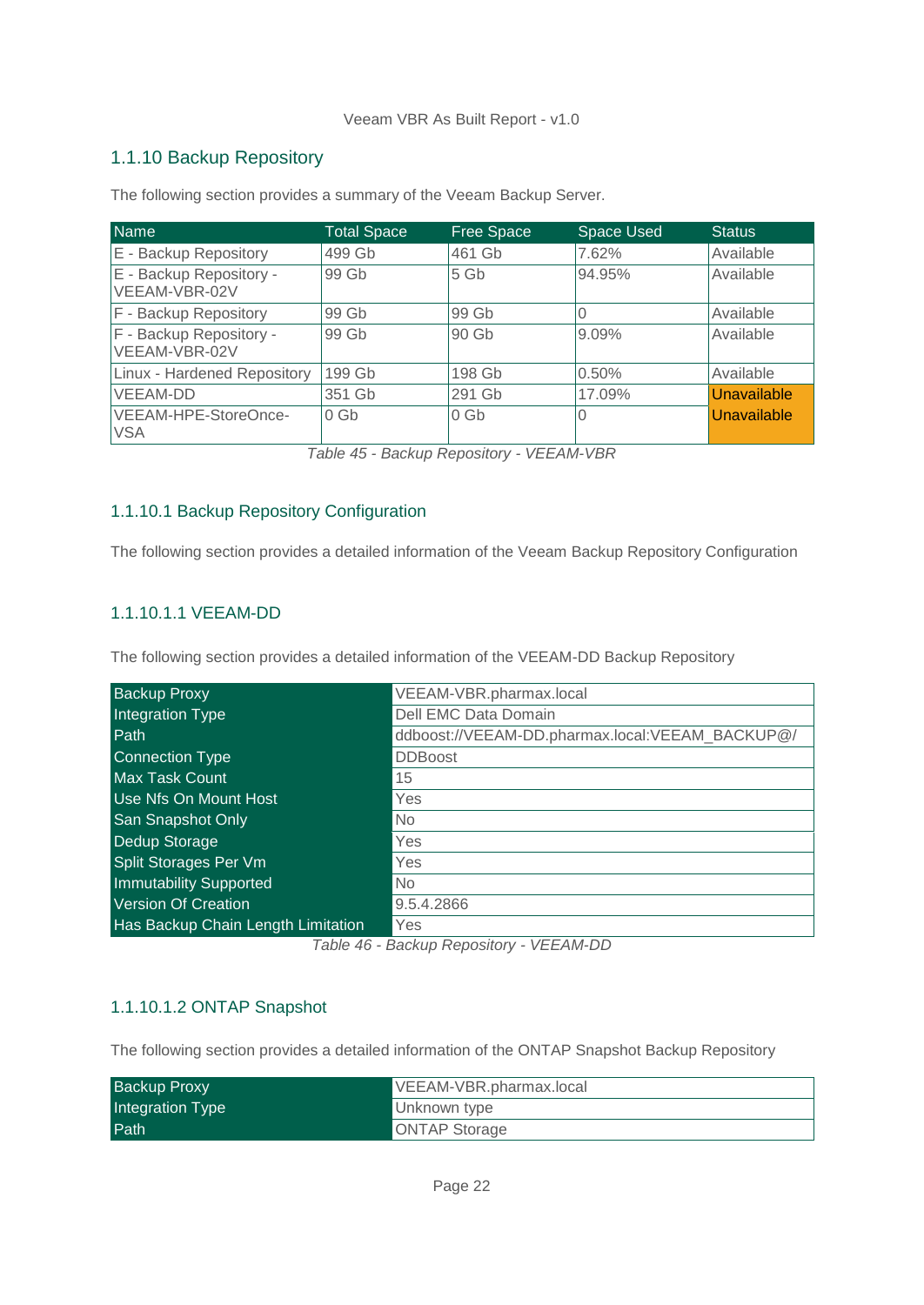| Connection Type                    | SanSnapshotOnly |
|------------------------------------|-----------------|
| <b>Max Task Count</b>              | $\overline{4}$  |
| Use Nfs On Mount Host              | No              |
| <b>San Snapshot Only</b>           | Yes             |
| Dedup Storage                      | <b>No</b>       |
| Split Storages Per Vm              | <b>No</b>       |
| <b>Immutability Supported</b>      | <b>No</b>       |
| Version Of Creation                | 11.0.0.837      |
| Has Backup Chain Length Limitation | <b>No</b>       |

*Table 47 - Backup Repository - ONTAP Snapshot*

## <span id="page-22-0"></span>1.1.10.1.3 VEEAM-HPE-StoreOnce-VSA

The following section provides a detailed information of the VEEAM-HPE-StoreOnce-VSA Backup Repository

| <b>Backup Proxy</b>                | VEEAM-VBR.pharmax.local                             |
|------------------------------------|-----------------------------------------------------|
| Integration Type                   | <b>HPE StoreOnce</b>                                |
| Path                               | storeonce://veeam-hsv.pharmax.local:VEEAM-VLT-HPE@/ |
| <b>Connection Type</b>             | <b>HPStoreOnceIntegration</b>                       |
| <b>Max Task Count</b>              | $\overline{4}$                                      |
| Use Nfs On Mount Host              | Yes                                                 |
| San Snapshot Only                  | N <sub>o</sub>                                      |
| Dedup Storage                      | Yes                                                 |
| Split Storages Per Vm              | Yes                                                 |
| <b>Immutability Supported</b>      | <b>No</b>                                           |
| Version Of Creation                | 11.0.0.837                                          |
| Has Backup Chain Length Limitation | Yes                                                 |

*Table 48 - Backup Repository - VEEAM-HPE-StoreOnce-VSA*

#### <span id="page-22-1"></span>1.1.10.1.4 Linux - Hardened Repository

The following section provides a detailed information of the Linux - Hardened Repository Backup Repository

| <b>Backup Proxy</b>                | veeam-lnx-px.pharmax.local |
|------------------------------------|----------------------------|
| Integration Type                   | Linux                      |
| Path                               | /backup_data/backups       |
| <b>Connection Type</b>             | LinuxLocal                 |
| <b>Max Task Count</b>              | 4                          |
| Use Nfs On Mount Host              | Yes                        |
| <b>San Snapshot Only</b>           | No                         |
| Dedup Storage                      | No                         |
| Split Storages Per Vm              | No                         |
| <b>Immutability Supported</b>      | Yes                        |
| <b>Version Of Creation</b>         | 11.0.1.1261                |
| Has Backup Chain Length Limitation | No                         |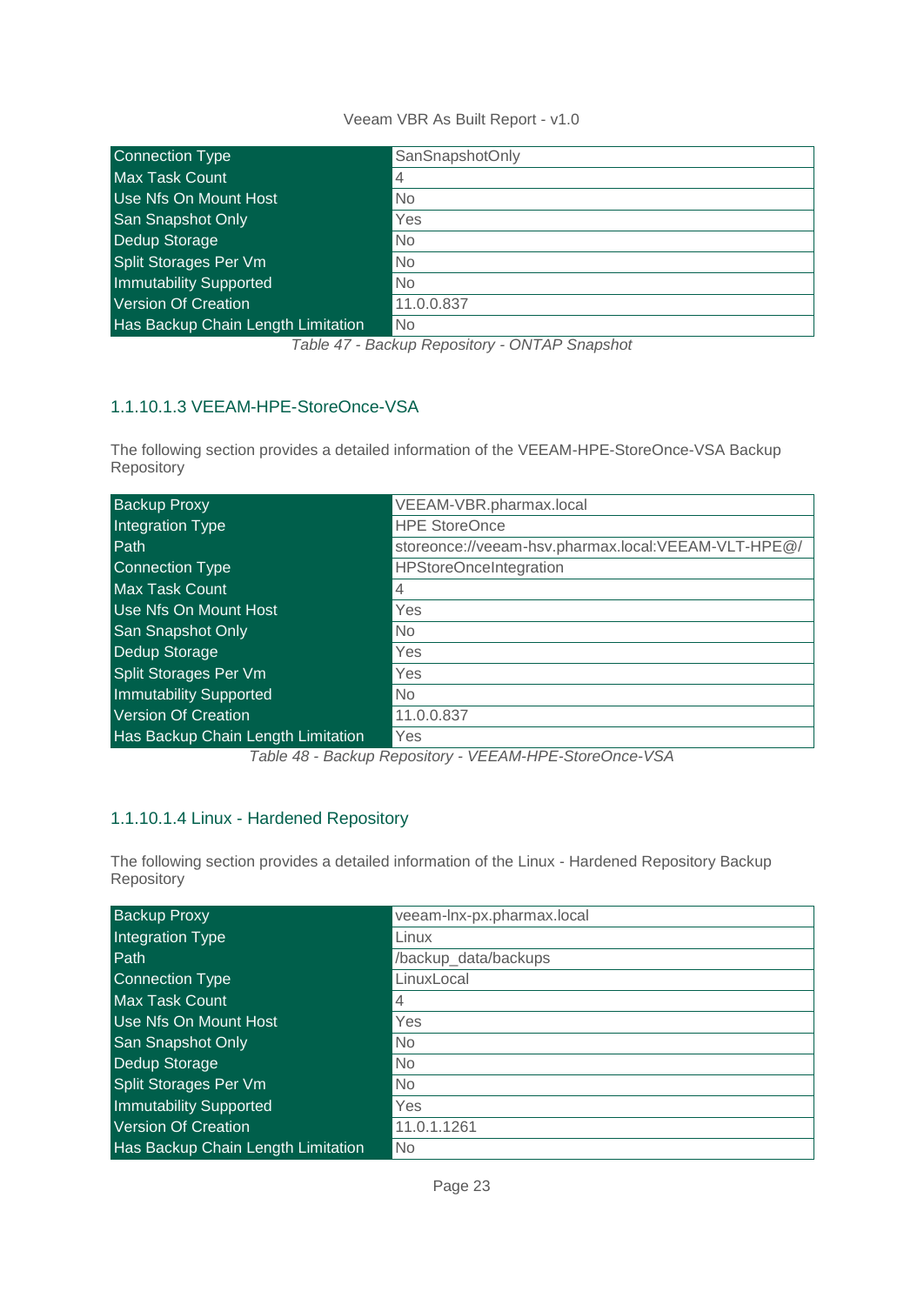#### *Table 49 - Backup Repository - Linux - Hardened Repository*

#### <span id="page-23-0"></span>1.1.11 Object Storage Repository

The following section provides a summary of the Veeam Object Storage Repository.

| <b>Name</b>                          | Type                 | Server | Use Gateway Gateway Server |
|--------------------------------------|----------------------|--------|----------------------------|
| AWS - S3 - Backup                    | Amazon <sub>S3</sub> | True   | <b>VEEAM-VBR</b>           |
| Object storage repository -<br>Minio | AmazonS3Compatible   | False  |                            |
| OS - Azure Blob                      | AzureBlob            | True   | VEEAM-VBR                  |

*Table 50 - Object Storage Repository - VEEAM-VBR*

#### <span id="page-23-1"></span>1.1.11.1 Archive Object Storage Repository

The following section provides a detailed information of the Archive Object Storage Backup Repository

#### <span id="page-23-2"></span>1.1.11.1.1 AWS - S3 Glacier

The following section provides a detailed information of the AWS - S3 Glacier Backup Repository

| <b>Gateway Server</b>                                      | veeam-lnx-px                                    |  |
|------------------------------------------------------------|-------------------------------------------------|--|
| <b>Gateway Server Enabled</b>                              | Yes                                             |  |
| <b>Archive Type</b>                                        | AmazonS3Glacier                                 |  |
| <b>AWS Deep Archive</b>                                    | Yes                                             |  |
| <b>AWS Backup Immutability</b>                             | N <sub>o</sub>                                  |  |
| <b>AWS Proxy Instance Type</b>                             | m5a.large                                       |  |
| <b>AWS Proxy Instance vCPU</b>                             | 2                                               |  |
| <b>AWS Proxy Instance Memory</b>                           | 8                                               |  |
| <b>AWS Proxy Subnet</b>                                    | 172.31.32.0/20                                  |  |
| <b>AWS Proxy Security Group</b>                            | veeam-auto-cfdff081-b091-4108-a943-a03340a08644 |  |
| <b>AWS Proxy Availability Zone</b>                         | us-east-1b                                      |  |
| Table 51 Arabive Object Ctoroge Penegitary AINC CO Clogiar |                                                 |  |

*Table 51 - Archive Object Storage Repository - AWS - S3 Glacier*

#### <span id="page-23-3"></span>1.1.11.1.2 Azure - Blob Archives

The following section provides a detailed information of the Azure - Blob Archives Backup Repository

| <b>Gateway Server</b>          | veeam-lnx-px        |
|--------------------------------|---------------------|
| <b>Gateway Server Enabled</b>  | Yes                 |
| <b>Archive Type</b>            | AzureArchive        |
| <b>Azure Service Type</b>      | ArchiveTier         |
| <b>Azure Archive Container</b> | veeam-backup        |
| <b>Azure Archive Folder</b>    | veeam-archive       |
| Azure Proxy Resource Group     | <b>VEEAM Backup</b> |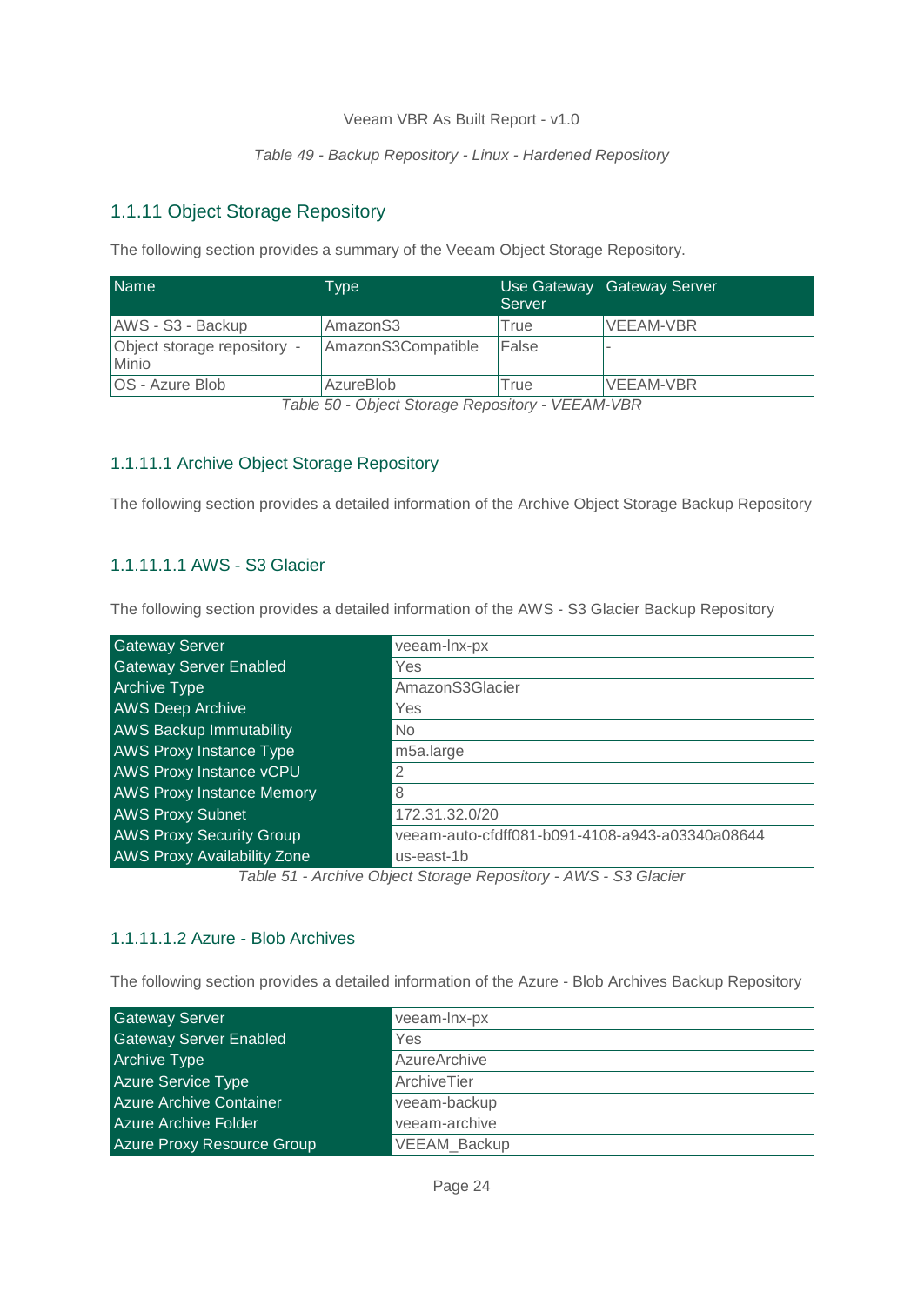| <b>Azure Proxy Network</b>      | veeam-auto-8d5e8583-eb6c-40d9-a414-f5138f127637 |
|---------------------------------|-------------------------------------------------|
| <b>Azure Proxy VM Size</b>      | Standard D2                                     |
| <b>Azure Proxy VM vCPU</b>      | 2                                               |
| <b>Azure Proxy VM Memory</b>    |                                                 |
| <b>Azure Proxy VM Max Disks</b> | 8                                               |
| <b>Azure Proxy VM Location</b>  | eastus                                          |

*Table 52 - Archive Object Storage Repository - Azure - Blob Archives*

## <span id="page-24-0"></span>1.1.12 ScaleOut Backup Repository

The following section provides a summary of the ScaleOut Backup Repository

| <b>Name</b>       | Performance Tier                                                      | Capacity Tier Capacity Tier<br>Enabled |                                      |
|-------------------|-----------------------------------------------------------------------|----------------------------------------|--------------------------------------|
| SOBR - AWS S3     | F - Backup Repository E Yes<br>- Backup Repository -<br>VEEAM-VBR-02V |                                        | AWS - S3 - Backup                    |
| SOBR - Azure Blob | F - Backup Repository -<br>VEEAM-VBR-02V                              | Yes                                    | OS - Azure Blob                      |
| SOBR - Minio      | E - Backup Repository                                                 | Yes                                    | Object storage repository -<br>Minio |

*Table 53 - Scale Backup Repository - VEEAM-VBR*

## <span id="page-24-1"></span>1.1.12.1 ScaleOut Backup Repository Configuration

The following section provides a detailed information of the ScaleOut Backup Repository

#### <span id="page-24-2"></span>1.1.12.1.1 SOBR - Minio

The following section provides a detailed information of the SOBR - Minio ScaleOut Backup Repository

#### <span id="page-24-3"></span>1.1.12.1.1.1 Performance Tier

The following section provides a detailed information of the Performance Tier

| <b>Name</b>        | E - Backup Repository |
|--------------------|-----------------------|
| Repository         | E - Backup Repository |
| <b>Status</b>      | Normal                |
| <b>Total Space</b> | 499 GB                |
| <b>Used Space</b>  | 461 GB                |

*Table 54 - E - Backup Repository Information - VEEAM-VBR*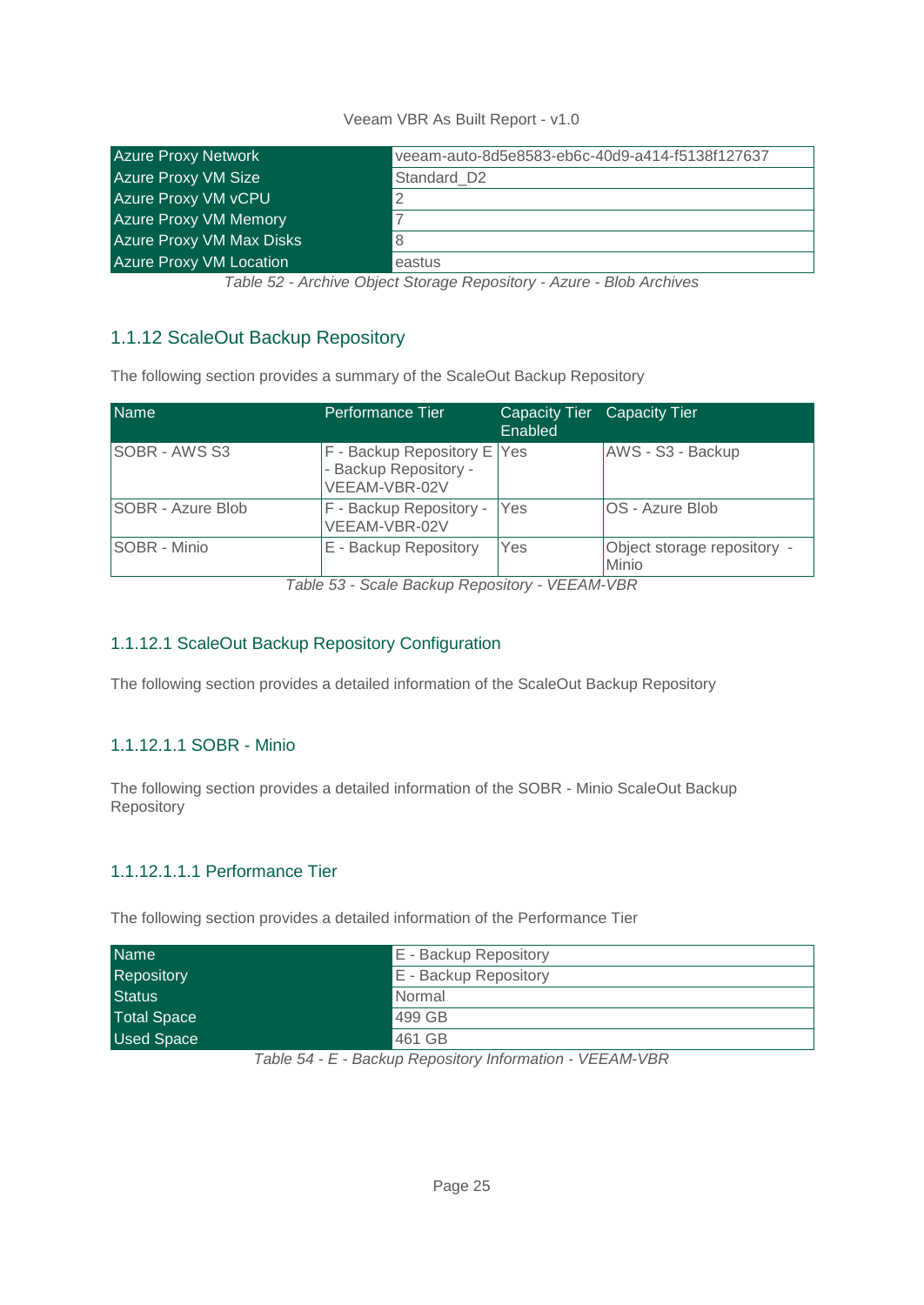#### <span id="page-25-0"></span>1.1.12.1.1.2 Capacity Tier

The following section provides a detailed information of the Capacity Tier

| <b>Name</b>                | Object storage repository - Minio       |
|----------------------------|-----------------------------------------|
| <b>Service Point</b>       | https://veeam-minio.pharmax.local:9000/ |
| <b>Type</b>                | AmazonS3Compatible                      |
| Amazon S3 Folder           | <b>SOBR</b>                             |
| <b>Use Gateway Server</b>  | N <sub>o</sub>                          |
| <b>Gateway Server</b>      | Auto                                    |
| <b>Immutability Period</b> | 30                                      |
| <b>Size Limit Enabled</b>  | N <sub>o</sub>                          |
| Size Limit                 | 10240                                   |

#### <span id="page-25-1"></span>1.1.12.1.2 SOBR - AWS S3

The following section provides a detailed information of the SOBR - AWS S3 ScaleOut Backup Repository

#### <span id="page-25-2"></span>1.1.12.1.2.1 Performance Tier

The following section provides a detailed information of the Performance Tier

| <b>Name</b>        | F - Backup Repository        |
|--------------------|------------------------------|
| Repository         | <b>F</b> - Backup Repository |
| <b>Status</b>      | <b>Normal</b>                |
| <b>Total Space</b> | 99 99 GB                     |
| <b>Used Space</b>  | 99 5 GB                      |

*Table 56 - F - Backup Repository Information - VEEAM-VBR*

#### <span id="page-25-3"></span>1.1.12.1.2.2 Performance Tier

The following section provides a detailed information of the Performance Tier

| <b>Name</b>        | E - Backup Repository - VEEAM-VBR-02V |
|--------------------|---------------------------------------|
| <b>Repository</b>  | E - Backup Repository - VEEAM-VBR-02V |
| <b>Status</b>      | Normal                                |
| <b>Total Space</b> | 99 99 GB                              |
| <b>Used Space</b>  | 99 5 GB                               |

*Table 57 - E - Backup Repository - VEEAM-VBR-02V Information - VEEAM-VBR*

*Table 55 - Object storage repository - Minio Information - VEEAM-VBR*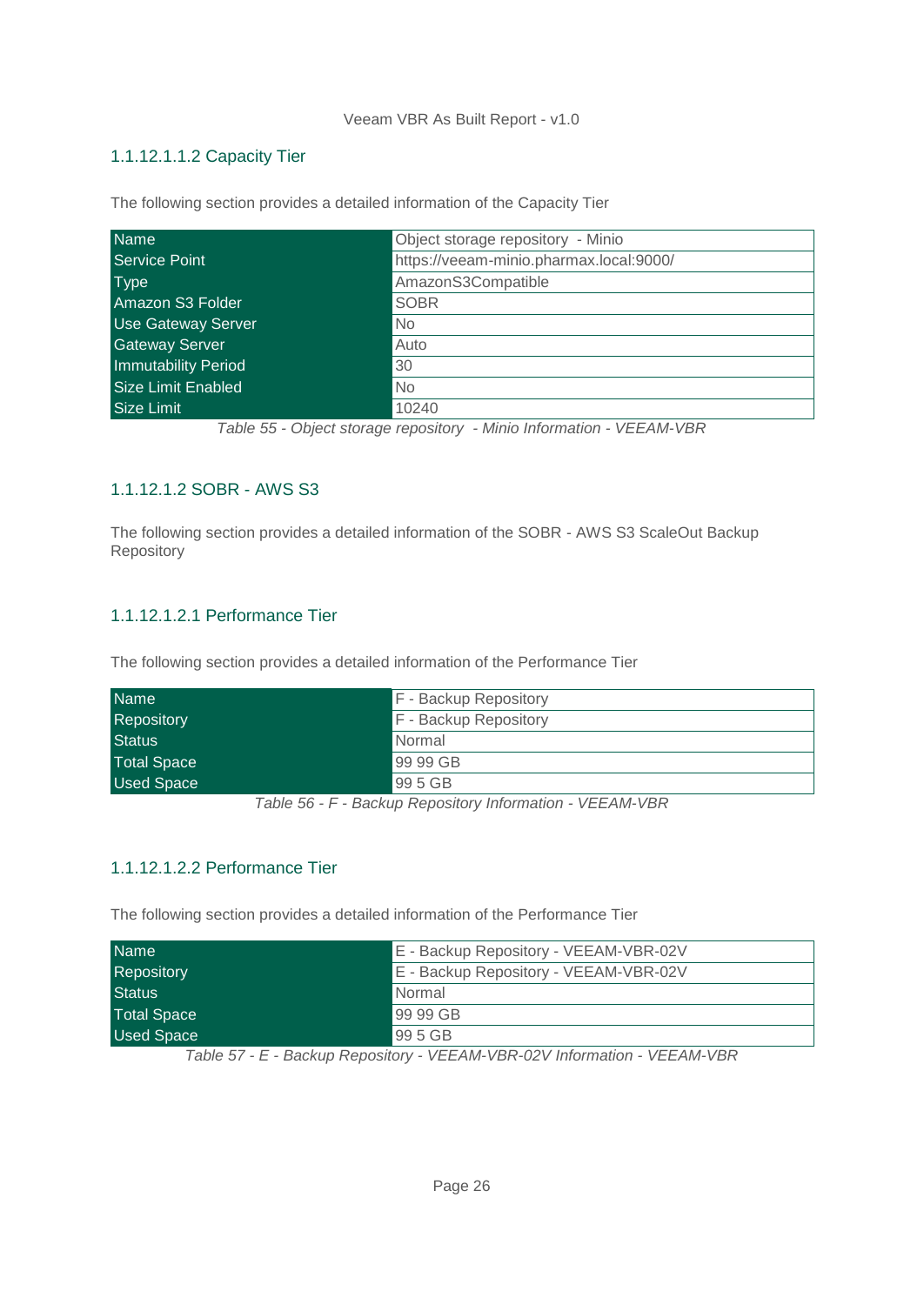#### <span id="page-26-0"></span>1.1.12.1.2.3 Capacity Tier

Name AWS - S3 - Backup Type **AmazonS3** AmazonS3 **Amazon S3 Folder** backuptest Use Gateway Server **Yes** Gateway Server VEEAM-VBR.pharmax.local **Immutability Period** 30 Size Limit Enabled No **Size Limit** 10240 Use IA Storage Class No Use OZ IA Storage Class No *Table 58 - AWS - S3 - Backup Information - VEEAM-VBR*

The following section provides a detailed information of the Capacity Tier

#### <span id="page-26-1"></span>1.1.12.1.3 SOBR - Azure Blob

The following section provides a detailed information of the SOBR - Azure Blob ScaleOut Backup Repository

#### <span id="page-26-2"></span>1.1.12.1.3.1 Performance Tier

The following section provides a detailed information of the Performance Tier

| <b>Name</b>        | F - Backup Repository - VEEAM-VBR-02V |
|--------------------|---------------------------------------|
| <b>Repository</b>  | F - Backup Repository - VEEAM-VBR-02V |
| <b>Status</b>      | Normal                                |
| <b>Total Space</b> | 99 GB                                 |
| <b>Used Space</b>  | 90 GB                                 |

*Table 59 - F - Backup Repository - VEEAM-VBR-02V Information - VEEAM-VBR*

#### <span id="page-26-3"></span>1.1.12.1.3.2 Capacity Tier

The following section provides a detailed information of the Capacity Tier

| <b>Name</b>                 | OS - Azure Blob         |
|-----------------------------|-------------------------|
| <b>Type</b>                 | AzureBlob               |
| Use Gateway Server          | Yes                     |
| <b>Gateway Server</b>       | VEEAM-VBR.pharmax.local |
| <b>Size Limit Enabled</b>   | <b>No</b>               |
| Size Limit                  | 10240                   |
| Azure Blob Name             | backups                 |
| <b>Azure Blob Container</b> | veeam-backup            |

*Table 60 - OS - Azure Blob Information - VEEAM-VBR*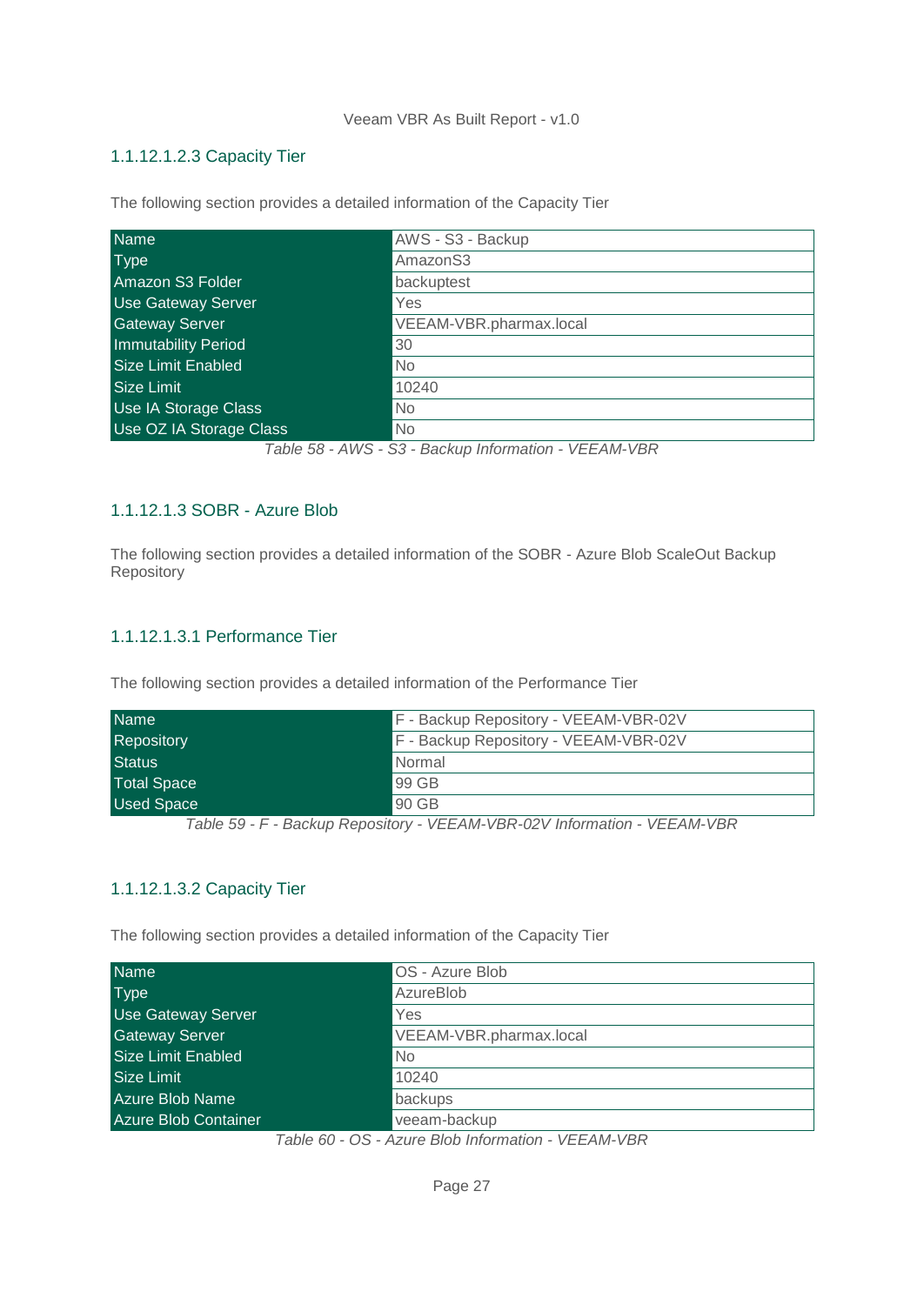## <span id="page-27-0"></span>1.1.13 SureBackup Configuration

The following section provides a summary of SureBackup.

## <span id="page-27-1"></span>1.1.13.1 Application Groups

The following section provides a summary of the Veeam SureBackup Application Groups.

| <b>Name</b>                              | Platform           | VM List                    |
|------------------------------------------|--------------------|----------------------------|
| HV - APPGroup                            | Hyper <sub>V</sub> | <b>WIN</b>                 |
| IPHARMAX-AG                              | l VMWare           | Ismallserver-01v. LINUX-VM |
| Table 61 - Application Group - VEEAM-VBR |                    |                            |

#### <span id="page-27-2"></span>1.1.13.2 HV - APPGroup VM Settings

#### <span id="page-27-3"></span>1.1.13.2.1 WIN

The following section provides a detailed information of the VM Application Group Settings

| VM Name                | <b>WIN</b>                                                                                                 |
|------------------------|------------------------------------------------------------------------------------------------------------|
| <b>Credentials</b>     |                                                                                                            |
| Role                   |                                                                                                            |
| <b>Test Script</b>     |                                                                                                            |
| <b>Startup Options</b> | Allocated Memory: 100 Heartbeat Check: Yes Maximum<br>Boot Time: 600 App Init Timeout: 120 Ping Check: Yes |

*Table 62 - Application Group VM Settings - WIN*

#### <span id="page-27-4"></span>1.1.13.3 PHARMAX-AG VM Settings

#### <span id="page-27-5"></span>1.1.13.3.1 smallserver-01v

The following section provides a detailed information of the VM Application Group Settings

| <b>VM Name</b>         | smallserver-01y                                                                                            |
|------------------------|------------------------------------------------------------------------------------------------------------|
| <b>Credentials</b>     |                                                                                                            |
| Role                   |                                                                                                            |
| <b>Test Script</b>     |                                                                                                            |
| <b>Startup Options</b> | Allocated Memory: 100 Heartbeat Check: Yes Maximum<br>Boot Time: 600 App Init Timeout: 120 Ping Check: Yes |

*Table 63 - Application Group VM Settings - smallserver-01v*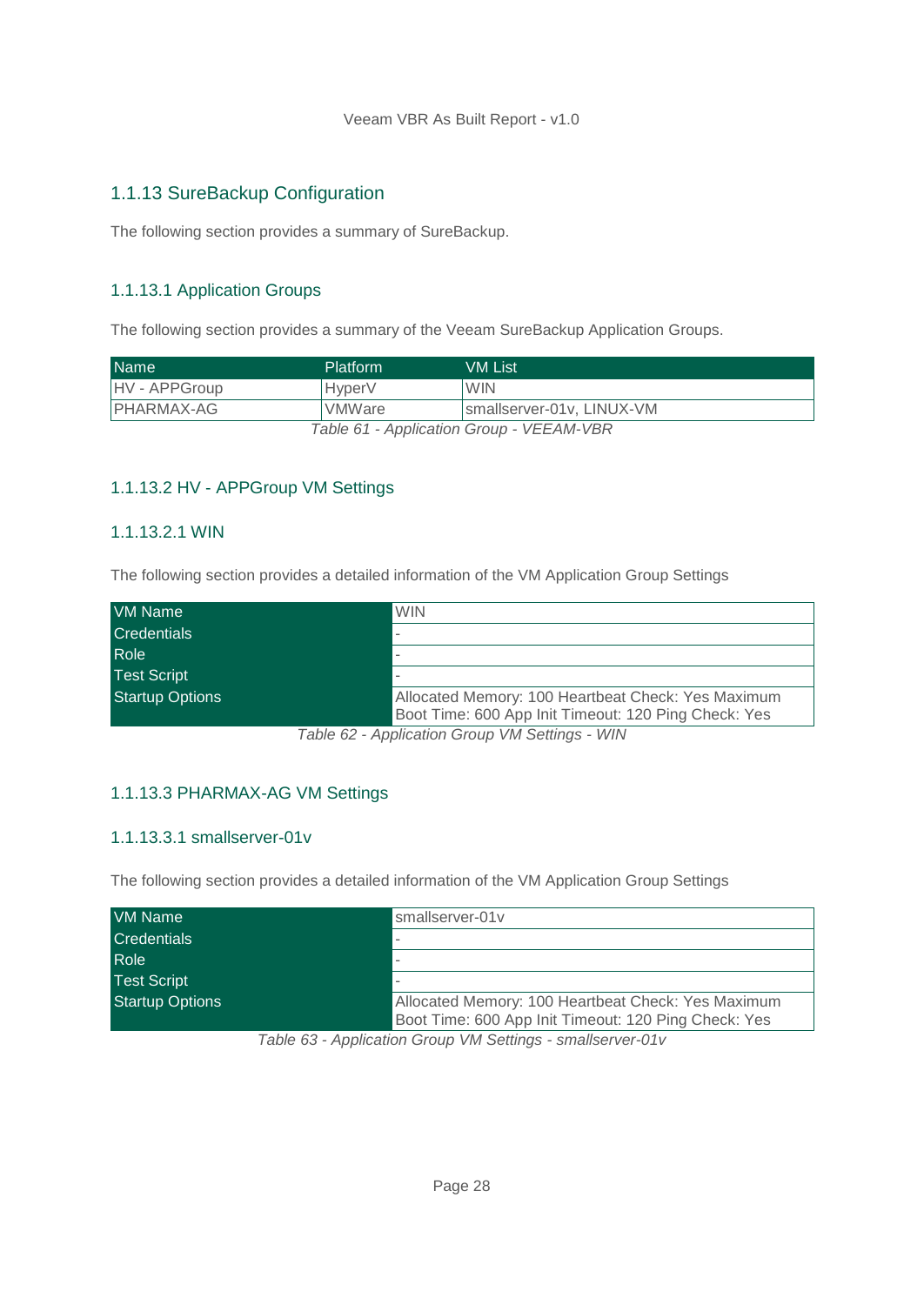#### <span id="page-28-0"></span>1.1.13.3.2 LINUX-VM

The following section provides a detailed information of the VM Application Group Settings

| VM Name                | LINUX-VM                                                                                                  |
|------------------------|-----------------------------------------------------------------------------------------------------------|
| <b>Credentials</b>     | root                                                                                                      |
| <b>Role</b>            | DNSServer, DomainControllerAuthoritative, GlobalCatalog,<br>MailServer, SQLServer, VBO, WebServer         |
| <b>Test Script</b>     | WebServer, SQLServer, DNSServer, DomainController,<br>GlobalCatalog, MailServer, VBO                      |
| <b>Startup Options</b> | Allocated Memory: 100 Heartbeat Check: No Maximum<br>Boot Time: 7800 App Init Timeout: 120 Ping Check: No |
|                        | Table CA Application Crown VM Cattings I INHIV VM                                                         |

*Table 64 - Application Group VM Settings - LINUX-VM*

#### <span id="page-28-1"></span>1.1.13.4 Virtual Labs

The following section provides a summary of the Veeam SureBackup Virtual Lab.

| <b>Name</b>            | <b>Platform</b> | <b>Physical Host</b>                                                                                                                                                                                                                        | <b>Physical Host Version</b>                                                               |
|------------------------|-----------------|---------------------------------------------------------------------------------------------------------------------------------------------------------------------------------------------------------------------------------------------|--------------------------------------------------------------------------------------------|
| <b>PHARMAX-HV-VLAB</b> | <b>HyperV</b>   | VEEAM-HV-01                                                                                                                                                                                                                                 | Microsoft Windows Server 2022<br>Datacenter Evaluation 64-bit<br>(10.0.20348 build: 20348) |
| IPHARMAX-VLAB          | <b>VMWare</b>   | esxsvr-00f<br>$T$ , $L$ , $R$ , $R$ , $L$ , $L$ , $L$ , $L$ , $L$ , $L$ , $L$ , $L$ , $L$ , $R$ , $R$ , $R$ , $R$ , $R$ , $R$ , $R$ , $R$ , $R$ , $R$ , $R$ , $R$ , $R$ , $R$ , $R$ , $R$ , $R$ , $R$ , $R$ , $R$ , $R$ , $R$ , $R$ , $R$ , | VMware ESXi 7.0.3 build-<br>19193900                                                       |

*Table 65 - Virtual Lab - VEEAM-VBR*

#### <span id="page-28-2"></span>1.1.13.5 Virtual Labs Configuration

#### <span id="page-28-3"></span>1.1.13.5.1 PHARMAX-VLAB Settings

| <b>Host</b>                    | esxsvr-00f.pharmax.local                                                        |
|--------------------------------|---------------------------------------------------------------------------------|
| <b>Resource Pool</b>           | PHARMAX-VLAB                                                                    |
| <b>VM Folder</b>               | PHARMAX-VLAB                                                                    |
| <b>Cache Datastore</b>         | SSD-VM-HIGH-CAPACITY-PERF-KN                                                    |
| <b>Proxy Appliance</b>         | PHARMAX-VLAB                                                                    |
| <b>Proxy Appliance Enabled</b> | Yes                                                                             |
| <b>Networking Type</b>         | Advanced                                                                        |
| <b>Production Network</b>      | DVS-Esxi-VM-Network-DR DVS-ESXi-MANAGEMENT                                      |
| <b>Isolated Network</b>        | PHARMAX-VLAB DVS-Esxi-VM-Network-DR PHARMAX-<br><b>VLAB DVS-ESXI-MANAGEMENT</b> |
| <b>Routing Between vNics</b>   | No.                                                                             |
| <b>Multi Host</b>              | N <sub>o</sub>                                                                  |
| Ip Mapping Rule                | Isolated IP Address: 10.10.33.4 Access IP Address:<br>192.168.5.3               |
| <b>Static IP Mapping</b>       | Yes<br>$\cdots$ $\sim$ $\cdots$<br>$\sum_{i=1}^{n}$                             |

*Table 66 - Virtual Lab Settings - PHARMAX-VLAB*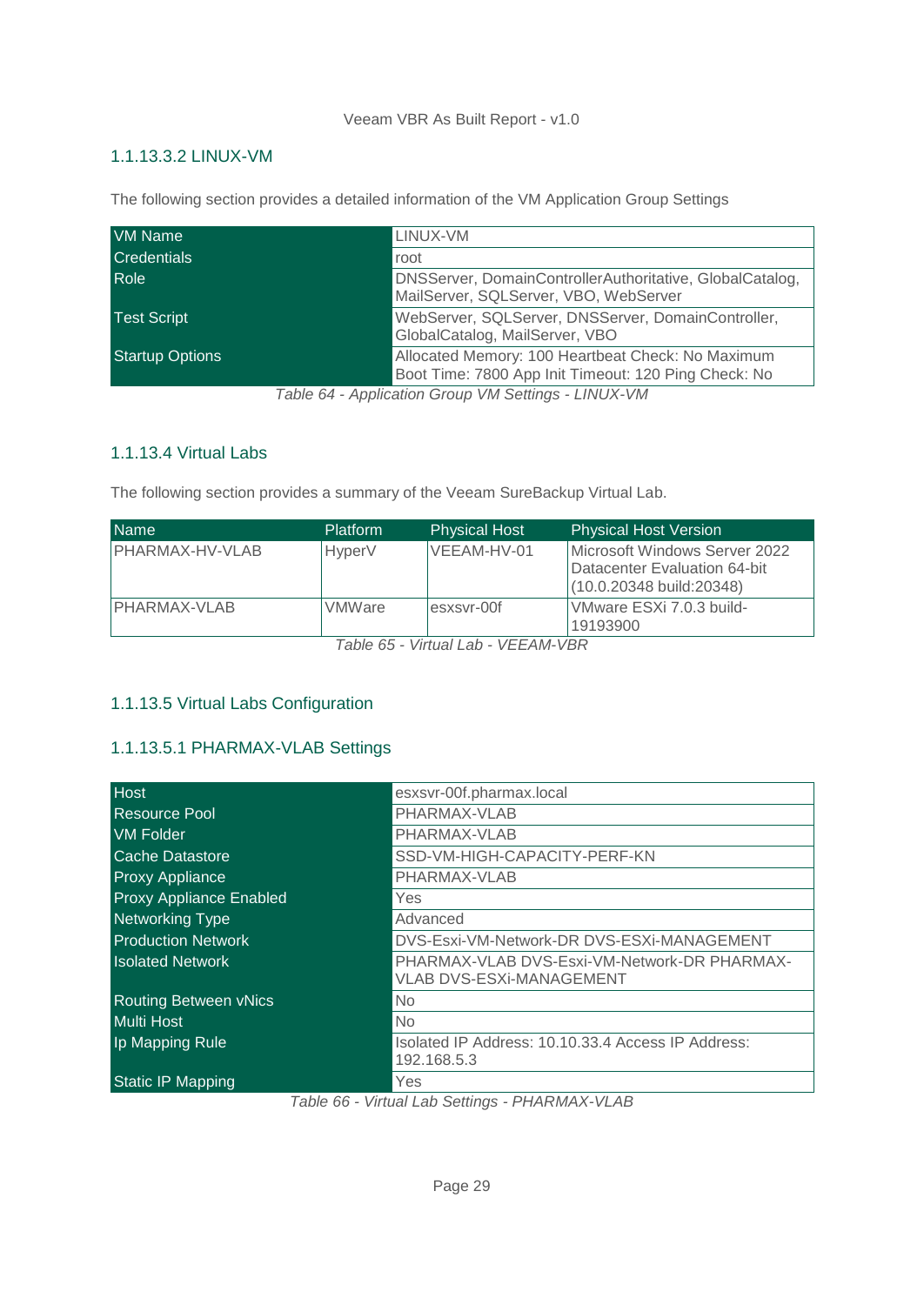#### <span id="page-29-0"></span>1.1.13.5.1.1 vNIC Settings

| <b>Isolated Network</b>                        | <b>VLAN ID DHCP</b> | Enabled | <b>Network Properties</b>                                                                                          |
|------------------------------------------------|---------------------|---------|--------------------------------------------------------------------------------------------------------------------|
| PHARMAX-VLAB DVS-ESXi-<br><b>MANAGEMENT</b>    | 5                   | Yes     | IP Address: 192.168.5.254 Subnet<br>Mask: 255.255.255.0 Masquerade<br>IP: 192.168.255.0 DNS Server:<br>192.168.5.1 |
| PHARMAX-VLAB DVS-Esxi-VM-Network-<br><b>DR</b> | 33                  | Yes     | IP Address: 10.10.33.254 Subnet<br>Mask: 255.255.255.0 Masquerade<br>IP: 10.255.255.0 DNS Server:<br>192.168.5.1   |

*Table 67 - vNIC Settings - PHARMAX-VLAB*

#### <span id="page-29-1"></span>1.1.13.5.1.2 IP Address Mapping

| <b>Production Network</b>                    | <b>Isolated IP</b><br><b>Address</b> | Access IP<br><b>Address</b> | <b>Notes</b>                                        |  |
|----------------------------------------------|--------------------------------------|-----------------------------|-----------------------------------------------------|--|
| DVS-Esxi-VM-Network-DR                       | 10.10.33.4                           | 192.168.5.3                 | <b>IP Addess used to access oracle</b><br>linstance |  |
| Table 68 - IP Address Mapping - PHARMAX-VLAB |                                      |                             |                                                     |  |

<span id="page-29-2"></span>1.2 Tape Infrastructure Summary

The following section provides inventory information of the Tape Infrastructure managed by Veeam Server veeam-vbr.pharmax.local.

#### <span id="page-29-3"></span>1.2.1 Tape Servers

The following section provides summary information on Tape Servers.

| <b>Name</b>       | <b>Description</b>                                                                    | Status    |
|-------------------|---------------------------------------------------------------------------------------|-----------|
| VEEAM-VBR         | <b>Pharmax HQ Tape Server</b>                                                         | Available |
| VEEAM-VBR-        | Created by PHARMAX\jocolon at 1/6/2022 9:16                                           | Available |
|                   | PM.                                                                                   |           |
| 02V.pharmax.local | $T \cup \cup \cup \cap T$ , $\cap \cup \cup \cup \cup \cup T$ , $\cup \cup \cap \cap$ |           |

*Table 69 - Tape Server - VEEAM-VBR*

#### <span id="page-29-4"></span>1.2.2 Tape Libraries

The following section provides summary information on Veeam Tape Server connected Tape Library.

#### <span id="page-29-5"></span>1.2.2.1 HP MSL G3 Series 9.50 Tape Library

| <b>Library Name</b>  | <b>HP MSL G3 Series 9.50</b> |
|----------------------|------------------------------|
| <b>Library Model</b> | <b>MSL G3 Series</b>         |
| <b>Library Type</b>  | Automated                    |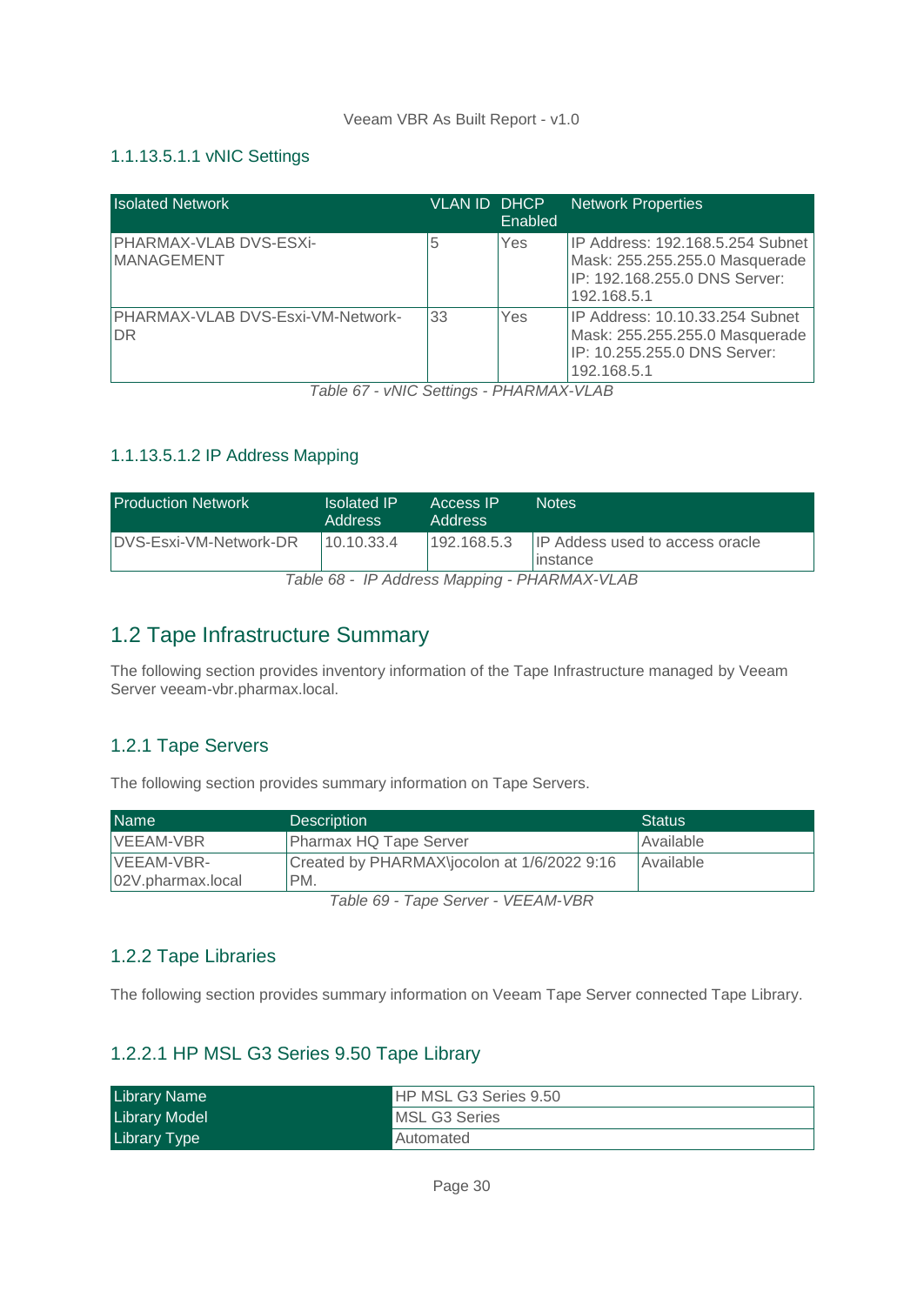| Number of Slots | 96                          |
|-----------------|-----------------------------|
| Connected to    | VEEAM-VBR-02V.pharmax.local |
| Enabled         | Yes                         |
| <b>Status</b>   | Unavailable                 |

*Table 70 - Tape Library - HP MSL G3 Series 9.50*

## <span id="page-30-0"></span>1.2.2.1.1 Tape Drives

| <b>Name</b>       | Model                                | <b>Serial Number</b> | Medium          | Enabled   | <b>Is Locked</b> | <b>State</b> |
|-------------------|--------------------------------------|----------------------|-----------------|-----------|------------------|--------------|
| Tape <sub>0</sub> | <b>HPE Ultrium 8-</b><br>SCSI        | 3E4C4D2070           | SWV4O001        | <b>No</b> | <b>No</b>        | Offline      |
| Tape1             | <b>HPE Ultrium 8-</b><br><b>SCSI</b> | 3E4C4D2071           | <b>SWV4O02U</b> | No        | <b>No</b>        | Offline      |
| Tape2             | <b>HPE Ultrium 8-</b><br><b>SCSI</b> | 3E4C4D2072           | <b>SWV4O02V</b> | <b>No</b> | <b>No</b>        | Offline      |
| Tape3             | <b>HPE Ultrium 8-</b><br><b>SCSI</b> | 3E4C4D2073           | SWV4O030        | No        | <b>No</b>        | Offline      |

*Table 71 - Tape Drives - HP MSL G3 Series 9.50*

## <span id="page-30-1"></span>1.2.2.1.2 Tape Mediums

| <b>Name</b>     | <b>Expiration</b><br><b>Date</b> | <b>Total</b><br>Space | Free<br>Space | Locked    | <b>Retired</b> | Worm      |
|-----------------|----------------------------------|-----------------------|---------------|-----------|----------------|-----------|
| <b>SWV4O02G</b> |                                  | <b>12 TB</b>          | 12 TB         | <b>No</b> | <b>No</b>      | <b>No</b> |
| <b>SWV4O02E</b> | ä,                               | <b>12 TB</b>          | <b>12 TB</b>  | No        | <b>No</b>      | <b>No</b> |
| SWV4O00K        |                                  | 12 TB                 | <b>12 TB</b>  | <b>No</b> | <b>No</b>      | No        |
| <b>SWV4O00I</b> | ÷                                | <b>12 TB</b>          | <b>12 TB</b>  | No        | <b>No</b>      | <b>No</b> |
| SWV4O02K        |                                  | <b>12 TB</b>          | <b>12 TB</b>  | <b>No</b> | <b>No</b>      | No        |
| <b>SWV4O004</b> | ä,                               | 12 TB                 | <b>12 TB</b>  | <b>No</b> | <b>No</b>      | <b>No</b> |
| SWV4O01H        |                                  | <b>12 TB</b>          | <b>12 TB</b>  | <b>No</b> | <b>No</b>      | <b>No</b> |
| <b>SWV4O01P</b> |                                  | <b>12 TB</b>          | <b>12 TB</b>  | No        | No             | <b>No</b> |
| <b>SWV4O01V</b> |                                  | <b>12 TB</b>          | <b>12 TB</b>  | <b>No</b> | No             | <b>No</b> |
| <b>SWV4O00U</b> |                                  | 12 TB                 | <b>12 TB</b>  | <b>No</b> | <b>No</b>      | <b>No</b> |
| SWV4O02H        |                                  | <b>12 TB</b>          | <b>12 TB</b>  | <b>No</b> | <b>No</b>      | <b>No</b> |
| SWV4O00E        |                                  | <b>12 TB</b>          | <b>12 TB</b>  | <b>No</b> | <b>No</b>      | <b>No</b> |
| <b>SWV4O01R</b> |                                  | <b>12 TB</b>          | <b>12 TB</b>  | <b>No</b> | <b>No</b>      | <b>No</b> |
| <b>SWV4O00D</b> |                                  | <b>12 TB</b>          | <b>12 TB</b>  | <b>No</b> | <b>No</b>      | <b>No</b> |
| SWV4O013        |                                  | 12 TB                 | <b>12 TB</b>  | <b>No</b> | <b>No</b>      | <b>No</b> |
| SWV4O026        |                                  | <b>12 TB</b>          | <b>12 TB</b>  | <b>No</b> | <b>No</b>      | <b>No</b> |
| <b>SWV4O00Q</b> |                                  | <b>12 TB</b>          | <b>12 TB</b>  | <b>No</b> | No             | <b>No</b> |
| SWV4O002        |                                  | <b>12 TB</b>          | <b>12 TB</b>  | <b>No</b> | <b>No</b>      | <b>No</b> |
| <b>SWV4O027</b> |                                  | <b>12 TB</b>          | <b>12 TB</b>  | <b>No</b> | <b>No</b>      | <b>No</b> |
| SWV4O00B        |                                  | <b>12 TB</b>          | <b>12 TB</b>  | <b>No</b> | <b>No</b>      | <b>No</b> |
| <b>SWV4O02O</b> |                                  | <b>12 TB</b>          | <b>12 TB</b>  | <b>No</b> | <b>No</b>      | <b>No</b> |
| SWV4O00N        |                                  | <b>12 TB</b>          | <b>12 TB</b>  | <b>No</b> | <b>No</b>      | <b>No</b> |
| <b>SWV4O01T</b> |                                  | <b>12 TB</b>          | 12 TB         | No        | <b>No</b>      | No        |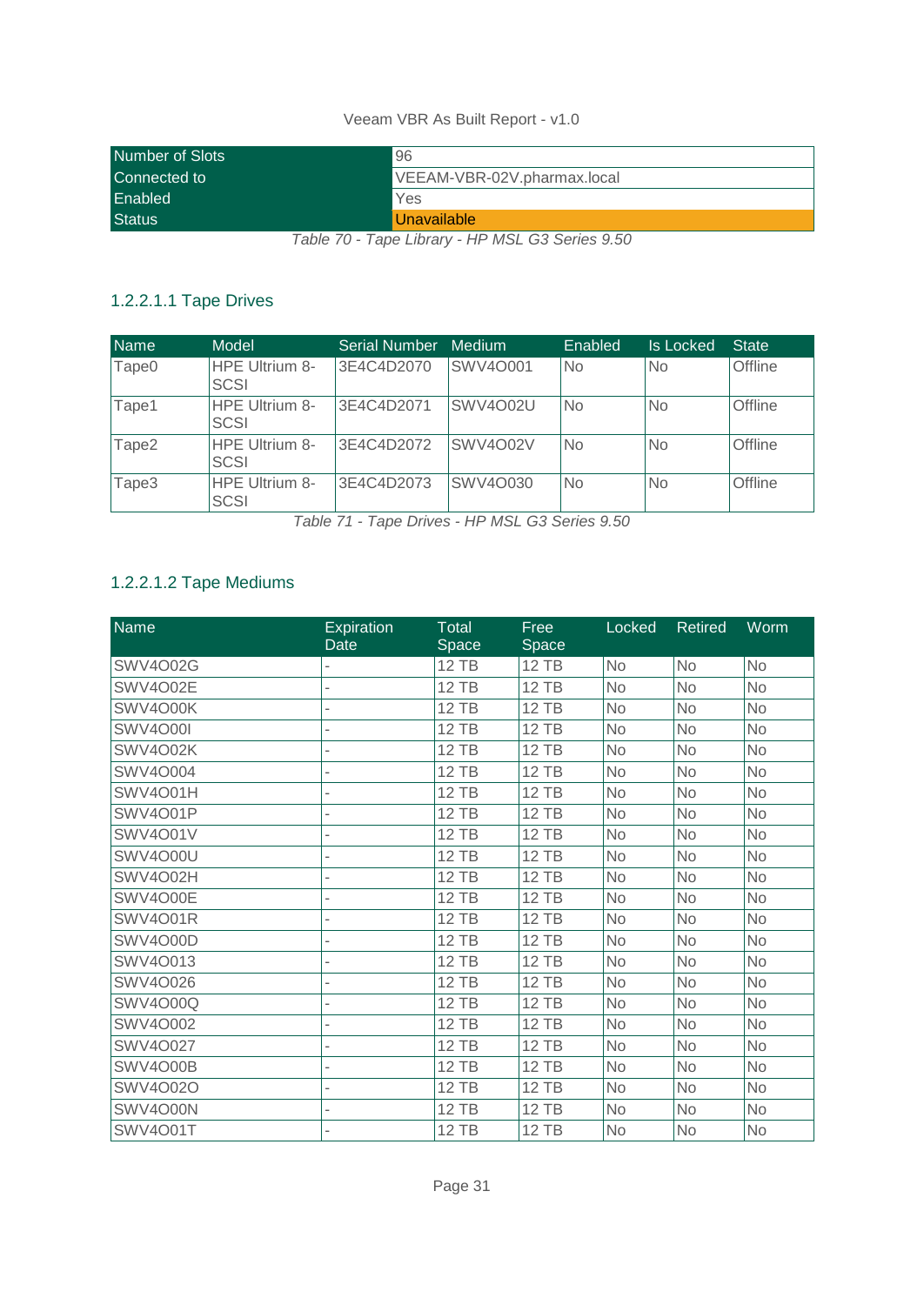| Name            | <b>Expiration</b> | Total        | Free         | Locked    | <b>Retired</b> | Worm      |
|-----------------|-------------------|--------------|--------------|-----------|----------------|-----------|
|                 | Date              | Space        | Space        |           |                |           |
| <b>SWV4O02Q</b> |                   | <b>12 TB</b> | <b>12 TB</b> | <b>No</b> | No             | <b>No</b> |
| SWV4O02F        |                   | <b>12 TB</b> | 12 TB        | <b>No</b> | <b>No</b>      | <b>No</b> |
| <b>SWV4O00C</b> |                   | <b>12 TB</b> | <b>12 TB</b> | <b>No</b> | No             | <b>No</b> |
| <b>SWV4O01E</b> |                   | <b>12 TB</b> | <b>12 TB</b> | <b>No</b> | <b>No</b>      | <b>No</b> |
| <b>SWV4O02P</b> |                   | <b>12 TB</b> | <b>12 TB</b> | <b>No</b> | <b>No</b>      | <b>No</b> |
| SWV4O02L        |                   | <b>12 TB</b> | <b>12 TB</b> | <b>No</b> | No             | No        |
| <b>SWV4O008</b> |                   | <b>12 TB</b> | <b>12 TB</b> | <b>No</b> | No             | <b>No</b> |
| <b>SWV4O025</b> |                   | <b>12 TB</b> | <b>12 TB</b> | <b>No</b> | <b>No</b>      | <b>No</b> |
| <b>SWV4O02U</b> |                   | <b>12 TB</b> | <b>12 TB</b> | <b>No</b> | No             | <b>No</b> |
| <b>SWV4O01J</b> |                   | 12 TB        | 12 TB        | No        | No             | No        |
| SWV4O00M        |                   | <b>12 TB</b> | <b>12 TB</b> | <b>No</b> | No             | No        |
| SWV4O024        |                   | <b>12 TB</b> | <b>12 TB</b> | <b>No</b> | <b>No</b>      | No        |
| <b>SWV4O01S</b> |                   | <b>12 TB</b> | <b>12 TB</b> | No        | No             | No        |
| <b>SWV4O02M</b> |                   | <b>12 TB</b> | <b>12 TB</b> | No        | No             | No        |
| SWV4O00H        |                   | <b>12 TB</b> | <b>12 TB</b> | No        | No             | No        |
| SWV4O00R        |                   | <b>12 TB</b> | <b>12 TB</b> | No        | <b>No</b>      | No        |
| SWV4O021        |                   | <b>12 TB</b> | <b>12 TB</b> | No        | No             | No        |
| SWV4O019        |                   | <b>12 TB</b> | <b>12 TB</b> | <b>No</b> | No             | <b>No</b> |
| SWV4O029        |                   | <b>12 TB</b> | <b>12 TB</b> | <b>No</b> | <b>No</b>      | <b>No</b> |
| <b>SWV4O007</b> |                   | <b>12 TB</b> | <b>12 TB</b> | <b>No</b> | <b>No</b>      | <b>No</b> |
| <b>SWV4O02S</b> |                   | <b>12 TB</b> | <b>12 TB</b> | <b>No</b> | No             | No        |
| <b>SWV4O00J</b> |                   | <b>12 TB</b> | <b>12 TB</b> | <b>No</b> | <b>No</b>      | <b>No</b> |
| <b>SWV4O02D</b> |                   | <b>12 TB</b> | <b>12 TB</b> | <b>No</b> | <b>No</b>      | <b>No</b> |
| SWV4O030        |                   | <b>12 TB</b> | <b>12 TB</b> | No        | No             | No        |
| SWV4O00T        |                   | <b>12 TB</b> | <b>12 TB</b> | No        | No             | No        |
| <b>SWV4O02V</b> |                   | <b>12 TB</b> | <b>12 TB</b> | <b>No</b> | No             | No        |
| <b>SWV4O01I</b> |                   | <b>12 TB</b> | <b>12 TB</b> | No        | No             | No        |
| SWV4O009        |                   | <b>12 TB</b> | <b>12 TB</b> | No        | No             | No        |
| <b>SWV4O01D</b> |                   | <b>12 TB</b> | <b>12 TB</b> | No        | No             | No        |
| SWV4O020        |                   | <b>12 TB</b> | <b>12 TB</b> | No        | No             | No        |
| SWV4O015        |                   | <b>12 TB</b> | <b>12 TB</b> | No        | No             | No        |
| SWV4O010        |                   | 12 TB        | <b>12 TB</b> | No        | No             | No        |
| SWV4O01L        |                   | <b>12 TB</b> | 12 TB        | <b>No</b> | No             | <b>No</b> |
| <b>SWV4O02A</b> |                   | 12 TB        | <b>12 TB</b> | No.       | <b>No</b>      | <b>No</b> |
| SWV4O003        |                   | <b>12 TB</b> | 12 TB        | No        | No             | <b>No</b> |
| <b>SWV4O01K</b> |                   | 12 TB        | 12 TB        | No        | No             | No.       |
| SWV4O022        |                   | <b>12 TB</b> | <b>12 TB</b> | No.       | No             | No        |
| <b>SWV4O01A</b> |                   | <b>12 TB</b> | 12 TB        | <b>No</b> | <b>No</b>      | No.       |
| <b>SWV4O01U</b> |                   | <b>12 TB</b> | <b>12 TB</b> | No        | No             | <b>No</b> |
| <b>SWV4O02C</b> |                   | 12 TB        | 12 TB        | No        | No             | No        |
| <b>SWV4O00G</b> |                   | <b>12 TB</b> | 12 TB        | No.       | <b>No</b>      | No.       |
| SWV4O006        |                   | <b>12 TB</b> | 12 TB        | No        | No             | <b>No</b> |
| SWV4O005        |                   | <b>12 TB</b> | 12 TB        | No        | No             | No        |
| <b>SWV4O00O</b> |                   | 12 TB        | 12 TB        | No        | No             | No        |
| SWV4O00A        |                   | 12 TB        | 12 TB        | <b>No</b> | No             | <b>No</b> |
| SWV4O012        |                   | <b>12 TB</b> | 12 TB        | No        | No             | No        |
|                 |                   |              |              |           |                |           |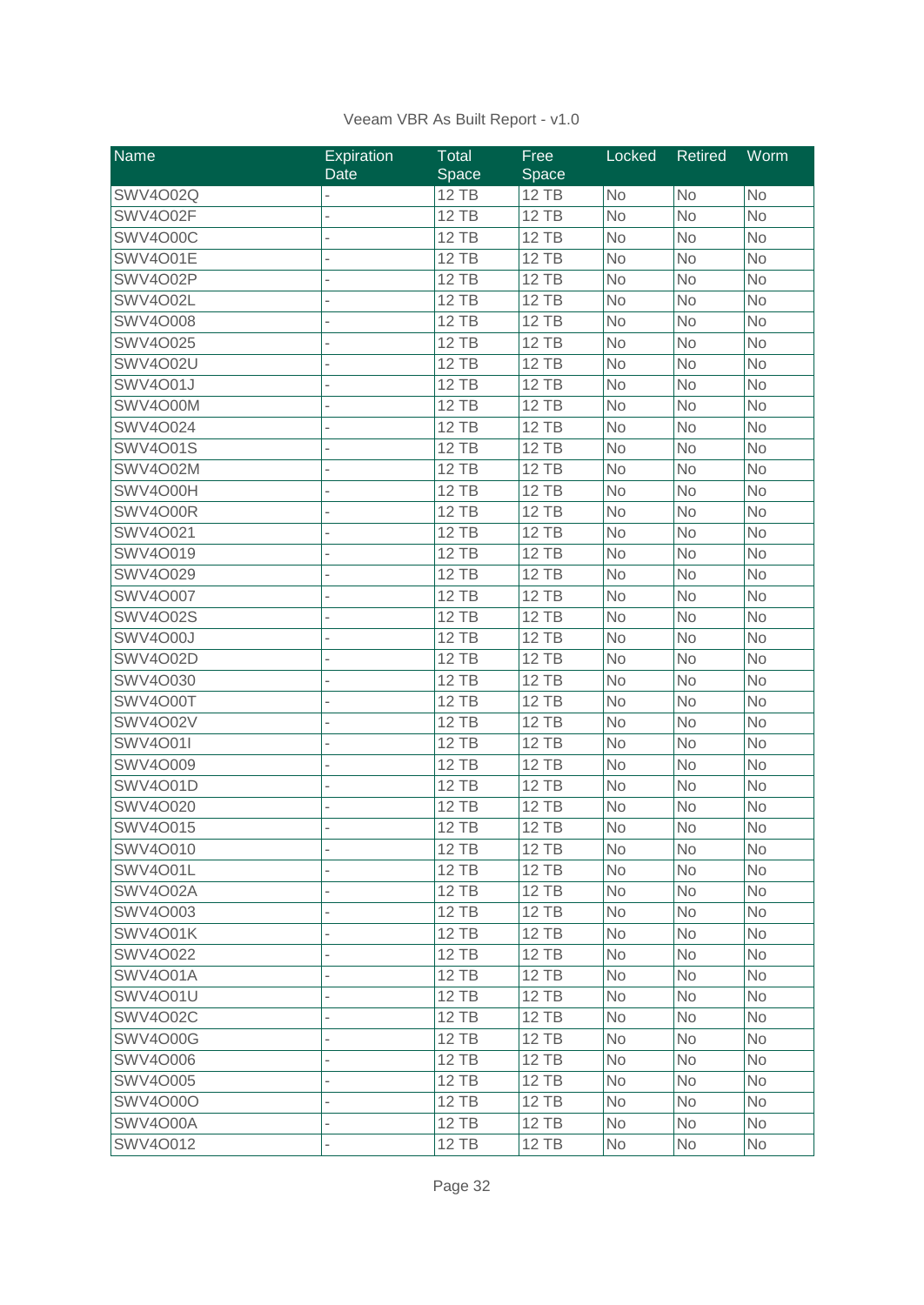| <b>Name</b>     | <b>Expiration</b><br>Date | Total<br>Space | Free<br>Space | Locked    | <b>Retired</b> | Worm      |
|-----------------|---------------------------|----------------|---------------|-----------|----------------|-----------|
| <b>SWV4O00V</b> |                           | <b>12 TB</b>   | <b>12 TB</b>  | <b>No</b> | <b>No</b>      | <b>No</b> |
| <b>SWV4O01G</b> |                           | <b>12 TB</b>   | <b>12 TB</b>  | <b>No</b> | <b>No</b>      | <b>No</b> |
| <b>SWV4O01O</b> |                           | <b>12 TB</b>   | <b>12 TB</b>  | <b>No</b> | <b>No</b>      | <b>No</b> |
| <b>SWV4O02N</b> |                           | <b>12 TB</b>   | <b>12 TB</b>  | <b>No</b> | <b>No</b>      | <b>No</b> |
| <b>SWV4O02T</b> |                           | 0KB            | 0KB           | <b>No</b> | <b>No</b>      | <b>No</b> |
| <b>SWV4O001</b> | 12/31/9999                | <b>12 TB</b>   | <b>12 TB</b>  | <b>No</b> | No             | <b>No</b> |
| <b>SWV4O00S</b> |                           | <b>12 TB</b>   | <b>12 TB</b>  | <b>No</b> | <b>No</b>      | <b>No</b> |
| <b>SWV4O02J</b> |                           | <b>12 TB</b>   | <b>12 TB</b>  | <b>No</b> | No             | <b>No</b> |
| SWV4O018        |                           | <b>12 TB</b>   | <b>12 TB</b>  | <b>No</b> | <b>No</b>      | <b>No</b> |
| SWV4O023        |                           | <b>12 TB</b>   | <b>12 TB</b>  | <b>No</b> | <b>No</b>      | <b>No</b> |
| SWV4O011        |                           | <b>12 TB</b>   | <b>12 TB</b>  | <b>No</b> | <b>No</b>      | <b>No</b> |
| <b>SWV4O01C</b> |                           | <b>12 TB</b>   | <b>12 TB</b>  | <b>No</b> | <b>No</b>      | <b>No</b> |
| <b>SWV4O02B</b> |                           | 12 TB          | 12 TB         | <b>No</b> | No             | <b>No</b> |
| <b>SWV4O01M</b> |                           | <b>12 TB</b>   | <b>12 TB</b>  | <b>No</b> | <b>No</b>      | <b>No</b> |
| SWV4O00L        |                           | <b>12 TB</b>   | <b>12 TB</b>  | <b>No</b> | <b>No</b>      | <b>No</b> |
| SWV4O02R        |                           | <b>12 TB</b>   | <b>12 TB</b>  | No        | <b>No</b>      | <b>No</b> |
| SWV4O014        |                           | <b>12 TB</b>   | <b>12 TB</b>  | <b>No</b> | <b>No</b>      | <b>No</b> |
| SWV4O01F        |                           | <b>12 TB</b>   | <b>12 TB</b>  | <b>No</b> | <b>No</b>      | <b>No</b> |
| <b>SWV4O02I</b> |                           | <b>12 TB</b>   | <b>12 TB</b>  | No        | No             | No        |
| <b>SWV4O01N</b> |                           | <b>12 TB</b>   | <b>12 TB</b>  | <b>No</b> | <b>No</b>      | <b>No</b> |
| SWV4O016        |                           | <b>12 TB</b>   | <b>12 TB</b>  | <b>No</b> | <b>No</b>      | <b>No</b> |
| SWV4O00P        |                           | <b>12 TB</b>   | <b>12 TB</b>  | <b>No</b> | <b>No</b>      | <b>No</b> |
| <b>SWV4O017</b> |                           | <b>12 TB</b>   | <b>12 TB</b>  | <b>No</b> | <b>No</b>      | <b>No</b> |
| <b>SWV4O028</b> |                           | <b>12 TB</b>   | <b>12 TB</b>  | <b>No</b> | <b>No</b>      | <b>No</b> |
| SWV4O00F        |                           | <b>12 TB</b>   | <b>12 TB</b>  | <b>No</b> | <b>No</b>      | <b>No</b> |
| <b>SWV4O01Q</b> |                           | <b>12 TB</b>   | <b>12 TB</b>  | No        | No             | <b>No</b> |
| <b>SWV4O01B</b> |                           | <b>12 TB</b>   | <b>12 TB</b>  | No        | No             | No        |

*Table 72 - Tape Mediums - HP MSL G3 Series 9.50*

## <span id="page-32-0"></span>1.2.2.2 HP MSL G3 Series 9.50 Tape Library

| <b>Library Name</b>    | HP MSL G3 Series 9.50       |
|------------------------|-----------------------------|
| <b>Library Model</b>   | <b>MSL G3 Series</b>        |
| <b>Library Type</b>    | Automated                   |
| <b>Number of Slots</b> | 96                          |
| Connected to           | VEEAM-VBR-02V.pharmax.local |
| Enabled                | Yes                         |
| <b>Status</b>          | <b>Unavailable</b>          |

*Table 73 - Tape Library - HP MSL G3 Series 9.50*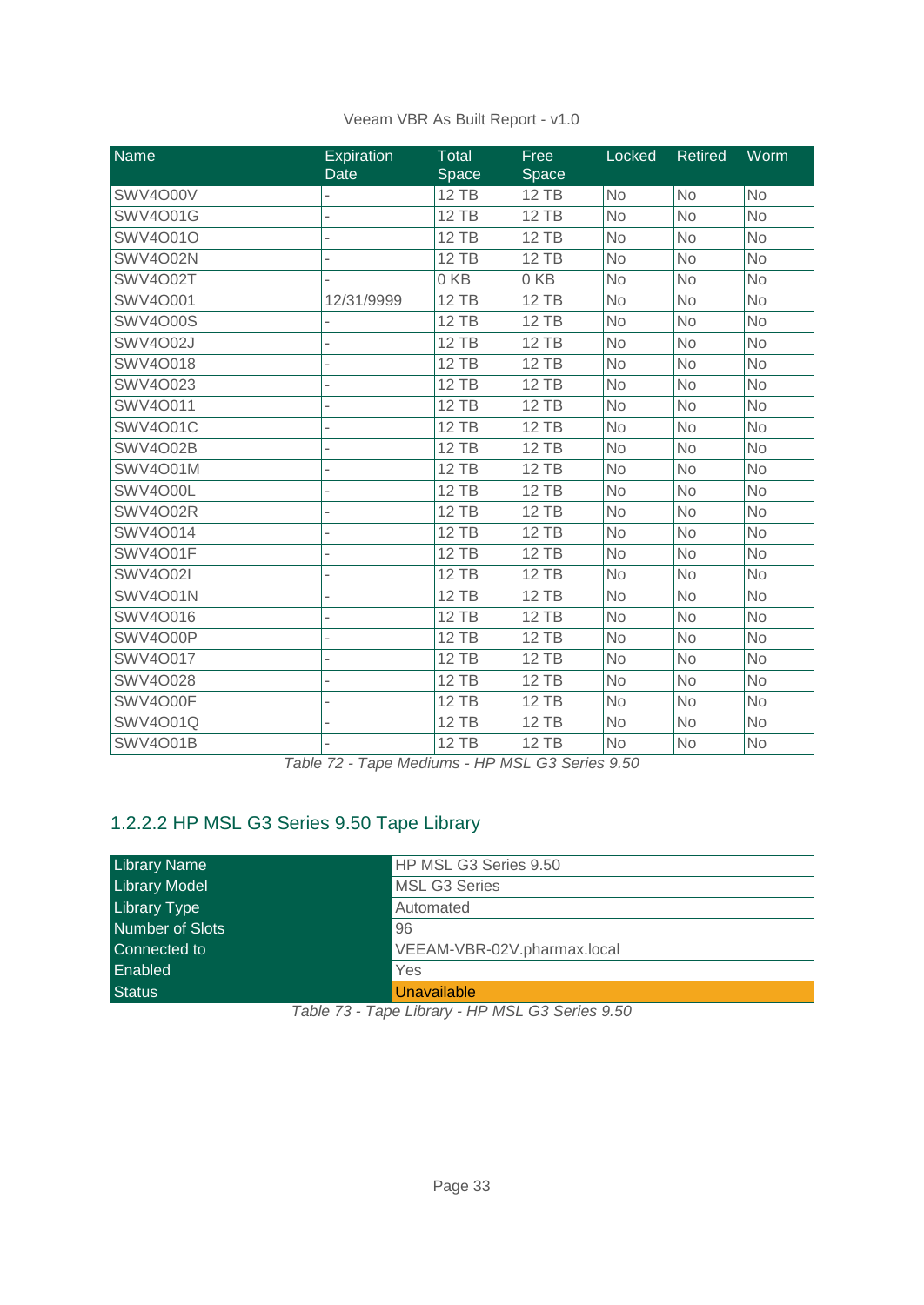## <span id="page-33-0"></span>1.2.2.2.1 Tape Mediums

| <b>Name</b>     | <b>Expiration</b><br>Date | Total<br>Space  | Free<br>Space   | Locked | Retired   | Worm      |
|-----------------|---------------------------|-----------------|-----------------|--------|-----------|-----------|
| SW24P003        | -                         | 0 <sub>KB</sub> | 0 <sub>KB</sub> | No.    | <b>No</b> | <b>No</b> |
| <b>SW24P006</b> | -                         | 0 <sub>KB</sub> | 0 <sub>KB</sub> | No.    | <b>No</b> | <b>No</b> |
| <b>SW24P004</b> | $\overline{\phantom{a}}$  | 0 <sub>KB</sub> | 0 KB            | No.    | <b>No</b> | <b>No</b> |
| SW24P002        | $\overline{\phantom{a}}$  | 0 <sub>KB</sub> | 0 KB            | No.    | <b>No</b> | <b>No</b> |
| SW24P007        | -                         | 0 KB            | 0 KB            | No     | <b>No</b> | <b>No</b> |
| SW24P005        | $\overline{\phantom{a}}$  | 0 KB            | 0 <sub>KB</sub> | No     | <b>No</b> | <b>No</b> |

*Table 74 - Tape Mediums - HP MSL G3 Series 9.50*

## <span id="page-33-1"></span>1.2.2.3 QUANTUM Scalar i2000 7000 Tape Library

| <b>Library Name</b>  | QUANTUM Scalar i2000 7000                |
|----------------------|------------------------------------------|
| <b>Library Model</b> | Scalar i2000                             |
| <b>Library Type</b>  | Automated                                |
| Number of Slots      | 20                                       |
| Connected to         | <b>VEEAM-VBR</b>                         |
| Enabled              | Yes                                      |
| <b>Status</b>        | Available<br>$\cdots$<br>_______________ |

*Table 75 - Tape Library - QUANTUM Scalar i2000 7000*

#### <span id="page-33-2"></span>1.2.2.3.1 Tape Drives

| <b>Name</b>       | Model               | Serial Number | Medium | Enabled | Is Locked | <b>State</b> |
|-------------------|---------------------|---------------|--------|---------|-----------|--------------|
| Tape <sub>0</sub> | IBM ULT3580-<br>TD8 | 0527746823    |        | Yes     | No        | Empty        |
| Tape1             | IBM ULT3580-<br>TD8 | 1657072330    |        | Yes     | No        | Empty        |
| Tape3             | IBM ULT3580-<br>TD8 | 1260008002    |        | Yes     | No        | Empty        |

*Table 76 - Tape Drives - QUANTUM Scalar i2000 7000*

## <span id="page-33-3"></span>1.2.2.3.2 Tape Mediums

| <b>Name</b>     | Expiration<br>Date | Total<br><b>Space</b> | Free<br><b>Space</b> | Locked    | Retired   | Worm      |
|-----------------|--------------------|-----------------------|----------------------|-----------|-----------|-----------|
| <b>TEK000L8</b> | 7/13/2021          | <b>12 TB</b>          | $12$ TB              | <b>No</b> | <b>No</b> | <b>No</b> |
| affe30L8        | ۰                  | 0 KB                  | 0 KB                 | No        | <b>No</b> | <b>No</b> |
| affe29L8        | ٠                  | 0 KB                  | 0 KB                 | No        | <b>No</b> | <b>No</b> |
| affe27L8        |                    | 0 KB                  | 0 KB                 | No        | <b>No</b> | <b>No</b> |
| affe26L8        | ۰                  | 0 KB                  | 0 KB                 | No        | <b>No</b> | <b>No</b> |
| <b>TEK001L8</b> | 7/5/2022           | <b>12 TB</b>          | $12$ TB              | No        | <b>No</b> | <b>No</b> |
| <b>TEK002L8</b> | 1/3/2023           | 12 TB                 | $12$ TB              | <b>No</b> | <b>No</b> | <b>No</b> |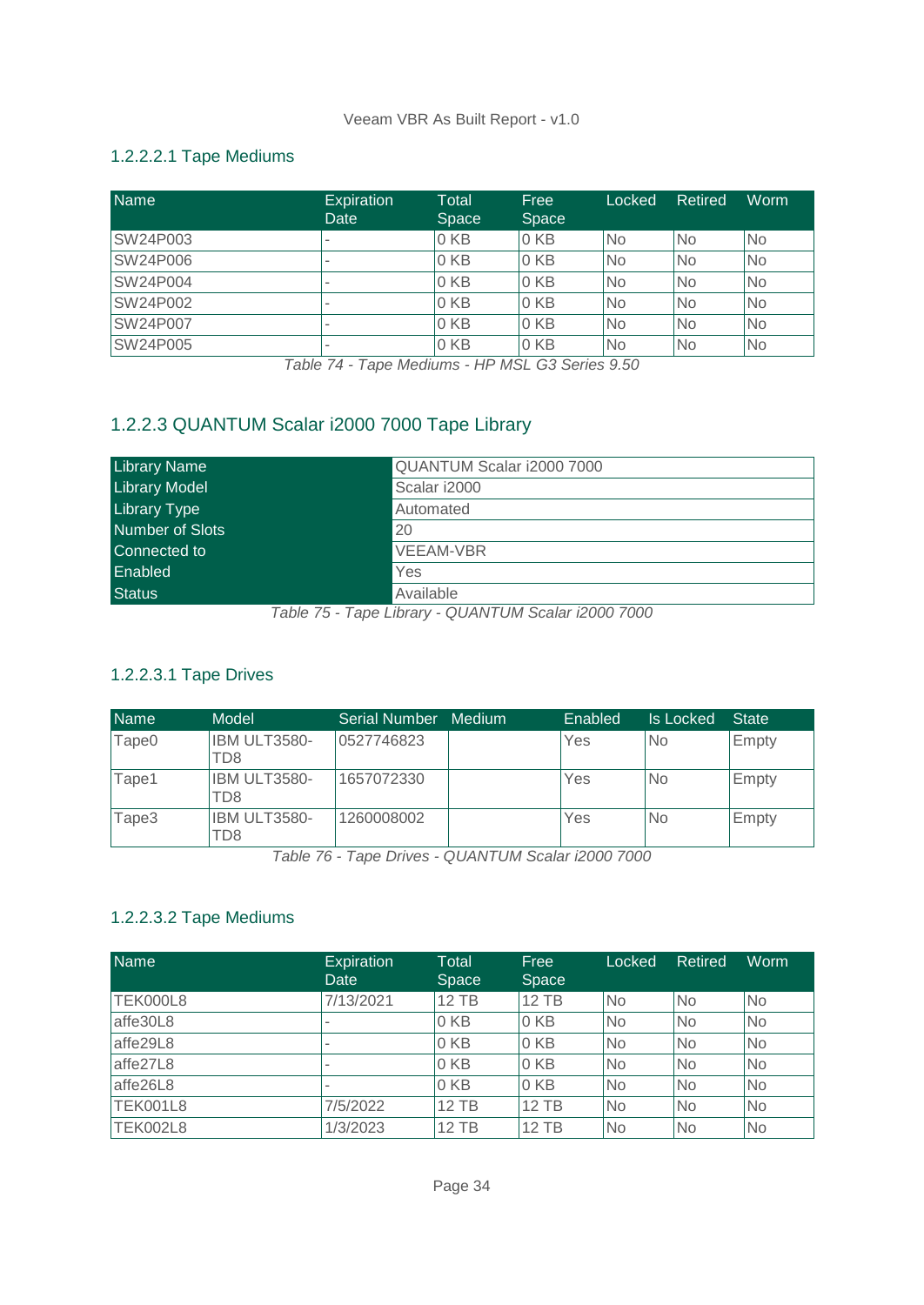| <b>Name</b> | <b>Expiration</b><br>Date | Total<br>Space  | Free<br>Space   | Locked    | Retired        | Worm      |
|-------------|---------------------------|-----------------|-----------------|-----------|----------------|-----------|
| affe23L8    | $\overline{\phantom{a}}$  | 0 KB            | 0 KB            | No        | <b>No</b>      | <b>No</b> |
| affe24L8    |                           | 0 <sub>KB</sub> | 0 <sub>KB</sub> | <b>No</b> | N <sub>o</sub> | <b>No</b> |
| affe25L8    | $\sim$                    | 0 <sub>KB</sub> | 0 KB            | No        | No             | <b>No</b> |
| affe28L8    |                           | 0 KB            | 0 KB            | No        | No             | No        |

*Table 77 - Tape Mediums - QUANTUM Scalar i2000 7000*

## <span id="page-34-0"></span>1.2.3 Tape Media Pools

| Name                    | Type           | Tape<br>Count | Total<br>Space  | Free<br>Space,  | <b>Tape Library</b>                 |
|-------------------------|----------------|---------------|-----------------|-----------------|-------------------------------------|
| Free                    | Free           | 90            | 1032 TB         | 1032 TB         | HP MSL G3 Series 9.50               |
| <b>GFS Media Pool 1</b> | Gfs            |               | 35 TB           | 35 TB           | <b>QUANTUM Scalar i2000</b><br>7000 |
| Imported                | Imported       |               | 0 <sub>KB</sub> | 0 <sub>KB</sub> | HP MSL G3 Series 9.50               |
| Oracle - Media Pool     | Custom         |               | 108 TB          | 108 TB          | HP MSL G3 Series 9.50               |
| <b>Retired</b>          | Retired        |               | 0 <sub>KB</sub> | 0 <sub>KB</sub> | HP MSL G3 Series 9.50               |
| Standard Media Pool     | Custom         | 3             | 0 KB            | 0 KB            | HP MSL G3 Series 9.50               |
| Unrecognized            | Unrecognized 8 |               | 0KB             | 0 <sub>KB</sub> | HP MSL G3 Series 9.50               |

*Table 78 - Tape Media Pools - VEEAM-VBR*

## <span id="page-34-1"></span>1.2.4 Tape Vaults

| <b>Name</b>                       | <b>Description</b>                                  | Automatic<br>Protect | Location |
|-----------------------------------|-----------------------------------------------------|----------------------|----------|
| <b>DR</b> - Tape Vault            | Created by PHARMAX\jocolon<br>at 1/4/2022 11:10 PM. | <b>No</b>            | $\sim$   |
| <b>Pharmax - Veeam Tape Vault</b> | Pharmax - HQ Tape Vault                             | Yes                  | $\sim$   |
|                                   | Table 79 - Tape Vault - VEEAM-VBR                   |                      |          |

## <span id="page-34-2"></span>1.2.5 NDMP Servers

| <b>Name</b>                       | <b>Credentials</b> | Port  | Gateway                     |
|-----------------------------------|--------------------|-------|-----------------------------|
| ONTAP-HQ-SAN-<br>IC.pharmax.local | backup_admin1      | 10000 | VEEAM-VBR-02V.pharmax.local |

*Table 80 - NDMP Servers - VEEAM-VBR*

## <span id="page-34-3"></span>1.3 Inventory Summary

The following section provides inventory information of the Virtual Infrastructure managed by Veeam Server veeam-vbr.pharmax.local.

## <span id="page-34-4"></span>1.3.1 Virtual Infrastructure

The following sections detail the configuration of the managed virtual servers backed-up by Veeam Server veeam-vbr.pharmax.local.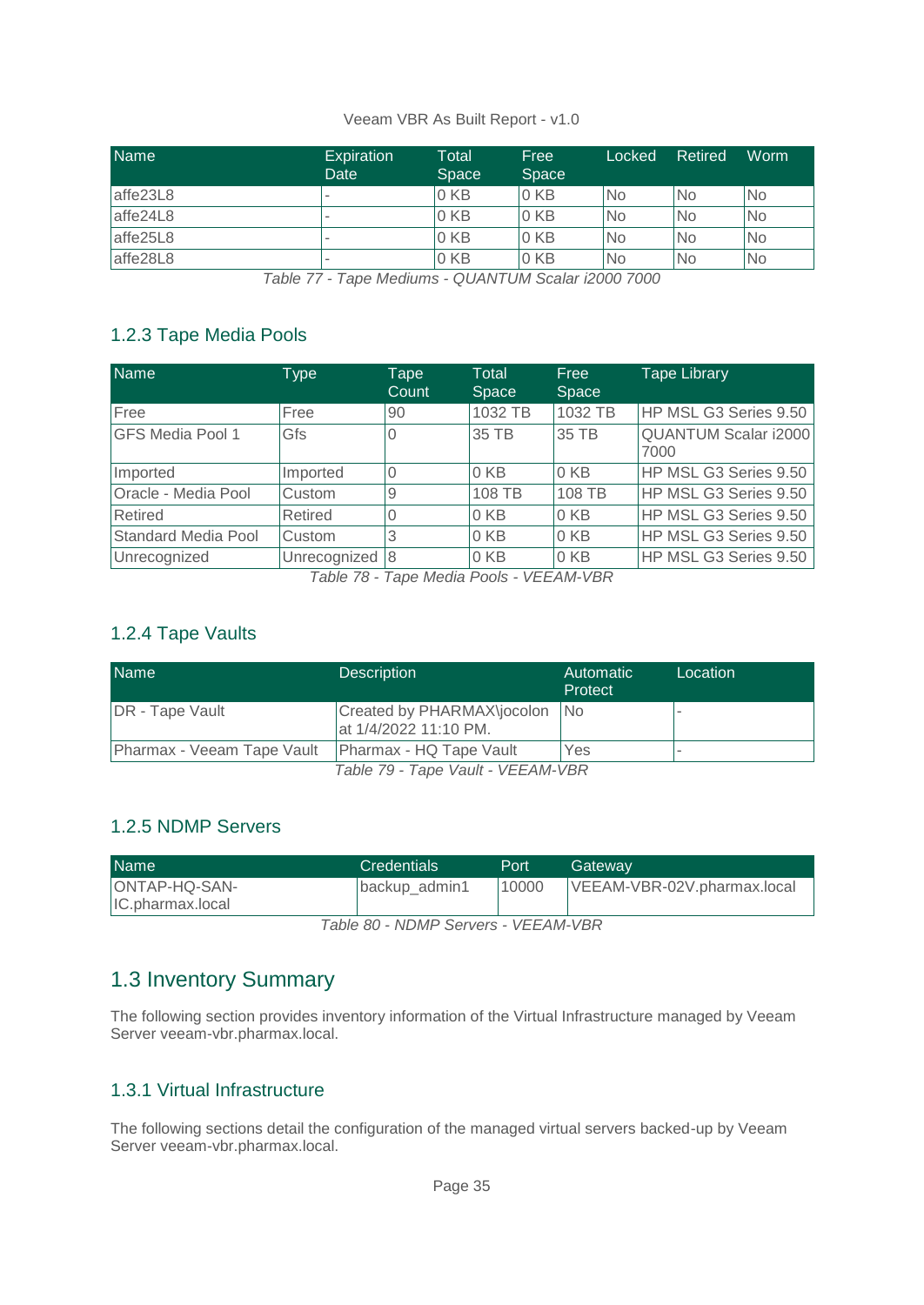#### <span id="page-35-0"></span>1.3.1.1 VMware vSphere

The following section details information of the VMware Virtual Infrastructure backed-up by Veeam Server veeam-vbr.pharmax.local.

#### <span id="page-35-1"></span>1.3.1.1.1 VMware vCenter

| <b>Name</b>               | <b>Version</b>                                | <b>Child Host</b>                                                                |
|---------------------------|-----------------------------------------------|----------------------------------------------------------------------------------|
| vcenter-01v.pharmax.local | VMware vCenter Server 7.0.3<br>build-19234570 | comp-02a.pharmax.local, esxsvr-<br>00f.pharmax.local, comp-<br>01a.pharmax.local |
| vcenter-03v.pharmax.local | VMware vCenter Server 7.0.3<br>build-18778458 | edge-01a.pharmax.local                                                           |

*Table 81 - vCenter Servers - VEEAM-VBR*

## <span id="page-35-2"></span>1.3.1.1.2 Esxi Host

| <b>Name</b>              | Version                           |
|--------------------------|-----------------------------------|
| comp-01a.pharmax.local   | VMware ESXi 7.0.2 build-17867351  |
| comp-02a.pharmax.local   | VMware ESXi 7.0.2 build-17867351  |
| edge-01a.pharmax.local   | VMware ESXi 7.0.3 build-18825058  |
| esxsvr-00f.pharmax.local | VMware ESXi 7.0.3 build-19193900  |
|                          | Table 82 - Esvi Hosts - VEEAM-VRD |

*Table 82 - Esxi Hosts - VEEAM-VBR*

#### <span id="page-35-3"></span>1.3.1.2 Microsoft Hyper-V

#### <span id="page-35-4"></span>1.3.1.2.1 Hyper-V Clusters

| <b>Name</b>                             | <b>Credentials</b>          | Child Host               |  |  |
|-----------------------------------------|-----------------------------|--------------------------|--|--|
| pharmax-cluster.pharmax.local           | administrator@pharmax.local | VEEAM-HV-02, VEEAM-HV-01 |  |  |
| Table 83 - Hyper-V Clusters - VEEAM-VBR |                             |                          |  |  |

#### <span id="page-35-5"></span>1.3.1.2.2 Hyper-V Host

| <b>Name</b> | Version                                                                                         |
|-------------|-------------------------------------------------------------------------------------------------|
| VEEAM-HV-01 | Microsoft Windows Server 2022 Datacenter Evaluation 64-<br>bit (10.0.20348 build: 20348)        |
| VEEAM-HV-02 | <b>IMicrosoft Windows Server 2022 Datacenter Evaluation 64-</b><br>bit (10.0.20348 build:20348) |
|             | Toble 01 Hyper V Hoote VEEAM VDD                                                                |

*Table 84 - Hyper-V Hosts - VEEAM-VBR*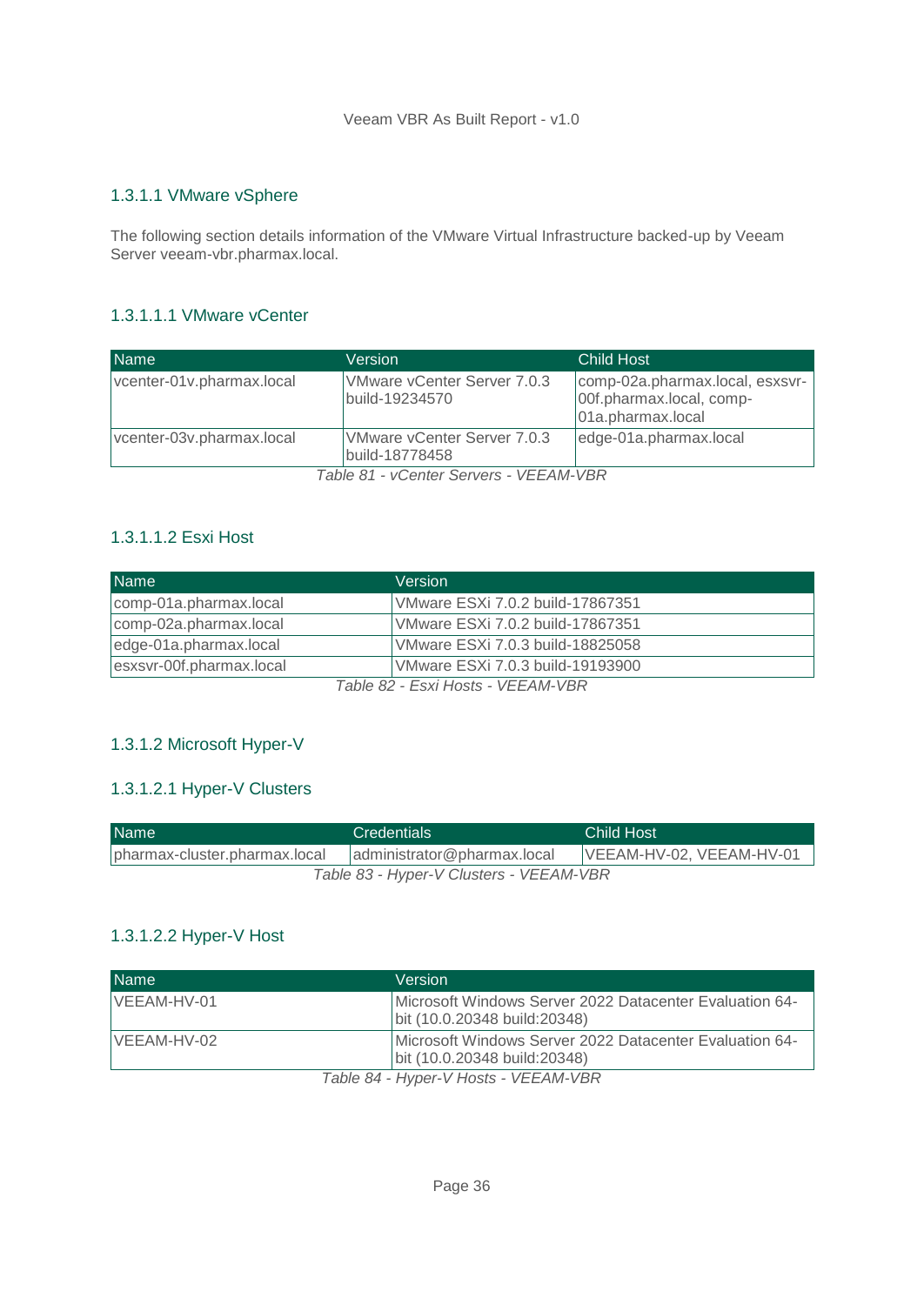## <span id="page-36-0"></span>1.3.2 Physical Infrastructure

The following sections detail configuration information of the managed physical infrastructure backedup by Veeam Server veeam-vbr.pharmax.local.

#### <span id="page-36-1"></span>1.3.2.1 Protection Groups Summary

The following table summarizes the physical backup protections managed by Veeam Server veeamvbr.pharmax.local.

| <b>Name</b>                       | Type          | Container           | Schedule     | Enabled |
|-----------------------------------|---------------|---------------------|--------------|---------|
| <b>Manually Added</b>             | ManuallyAdded | IndividualComputers | Daily        | Yes     |
| Gurabo PC - Backup                | <b>Custom</b> | ActiveDirectory     | Periodically | Yes     |
| Server with Netapp<br><b>LUNS</b> | Custom        | ActiveDirectory     | Daily        | Yes     |
| <b>Others</b>                     | Custom        | ManuallyDeployed    | Daily        | Yes     |

*Table 85 - Protection Groups - VEEAM-VBR*

#### <span id="page-36-2"></span>1.3.2.1.1 Per Protection Group Configuration

#### <span id="page-36-3"></span>1.3.2.1.1.1 Manually Added

| <b>Name</b>                 | <b>Manually Added</b>                                                                                                                                                                              |
|-----------------------------|----------------------------------------------------------------------------------------------------------------------------------------------------------------------------------------------------|
| <b>Deployment Options</b>   | Install Agent: Yes Upgrade Automatically: Yes Install Driver:<br>No Reboot If Required: No                                                                                                         |
| <b>Notification Options</b> | Send Time: 10:00:00 Additional Address:<br>[jcolonf@zenprsolutions.com, rebelinux@gmail.com] Use<br>Notification Options: No Subject: [%JobResult%]<br>%JobName% (%ObjectCount% machines) %Issues% |

*Table 86 - Protection Group Configuration - Manually Added*

## <span id="page-36-4"></span>1.3.2.1.1.2 Gurabo PC - Backup

| <b>Name</b>                      | Gurabo PC - Backup                                                                                                                                                                                                                 |
|----------------------------------|------------------------------------------------------------------------------------------------------------------------------------------------------------------------------------------------------------------------------------|
| Domain                           | pharmax.local                                                                                                                                                                                                                      |
| <b>Backup Objects</b>            | Name: VDI-Computers Type: OrganizationUnit<br>Distinguished Name: OU=VDI-<br>Computers, DC=pharmax, DC=local Name: VEEAM<br>WorkStations Type: OrganizationUnit Distinguished Name:<br>OU=VEEAM WorkStations, DC=pharmax, DC=local |
| <b>Exclude VM</b>                | <b>No</b>                                                                                                                                                                                                                          |
| <b>Exclude Computers</b>         | Yes                                                                                                                                                                                                                                |
| <b>Exclude Offline Computers</b> | Yes                                                                                                                                                                                                                                |
| <b>Excluded Entity</b>           | VEEAM-Win2016.pharmax.local                                                                                                                                                                                                        |
| <b>Master Credentials</b>        | administrator@pharmax.local                                                                                                                                                                                                        |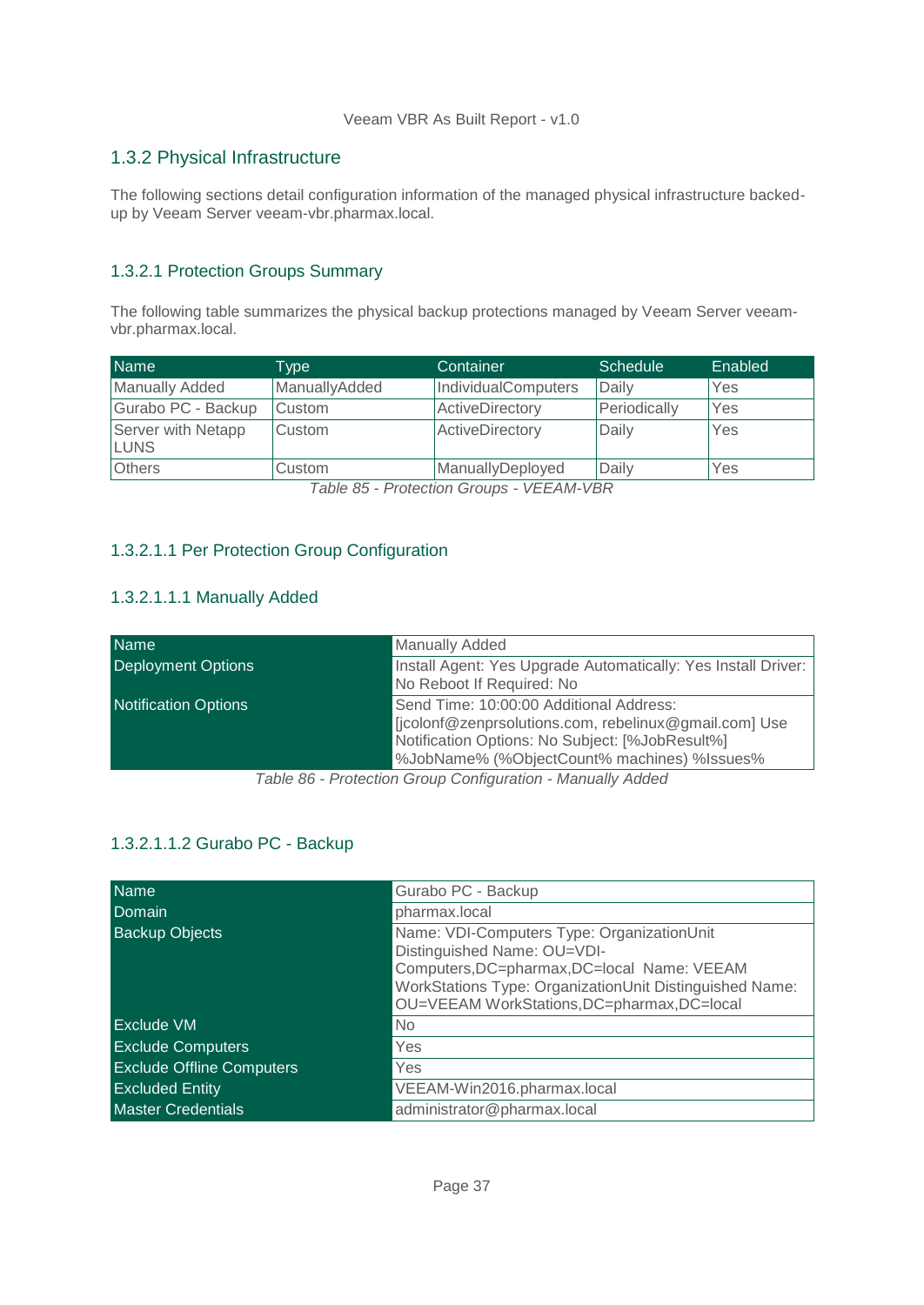| <b>Deployment Options</b>   | Install Agent: Yes Upgrade Automatically: Yes Install Driver:<br>No Reboot If Required: No                                                                                                                         |
|-----------------------------|--------------------------------------------------------------------------------------------------------------------------------------------------------------------------------------------------------------------|
| <b>Notification Options</b> | Send Time: 08:00:00 Additional Address:<br>[veeam admin@pharmax.local] Use Notification Options:<br>No Subject: [%JobResult%] %PGName%: (%FoundCount%<br>new hosts found (%TotalCount% total, %SeenCount%<br>seen) |

*Table 87 - Protection Group Configuration - Gurabo PC - Backup*

## <span id="page-37-0"></span>1.3.2.1.1.3 Server with Netapp LUNS

| <b>Name</b>                      | Server with Netapp LUNS                                                                                                         |
|----------------------------------|---------------------------------------------------------------------------------------------------------------------------------|
| Domain                           | pharmax.local                                                                                                                   |
| <b>Backup Objects</b>            | Name: NTAPSVR-01v.pharmax.local Type: Computer<br>Distinguished Name: CN=NTAPSVR-01V,OU=Member<br>Servers, DC=pharmax, DC=local |
| <b>Exclude VM</b>                | No                                                                                                                              |
| <b>Exclude Computers</b>         | No                                                                                                                              |
| <b>Exclude Offline Computers</b> | Yes                                                                                                                             |
| <b>Excluded Entity</b>           |                                                                                                                                 |
| <b>Master Credentials</b>        | administrator@pharmax.local                                                                                                     |
| <b>Deployment Options</b>        | Install Agent: Yes Upgrade Automatically: Yes Install Driver:<br>Yes Reboot If Required: Yes                                    |

*Table 88 - Protection Group Configuration - Server with Netapp LUNS*

## <span id="page-37-1"></span>1.3.3 File Shares

The following table summarizes the file shares backed-up by Veeam Server veeam-vbr.pharmax.local.

| Path                                          | <b>Type</b>        | Backup IO<br>Control | <b>Credentials</b>              | <b>Cache Repository</b>        |
|-----------------------------------------------|--------------------|----------------------|---------------------------------|--------------------------------|
| \\192.168.7.90\data                           | <b>NAS Filler</b>  | Highest              | admin                           | Linux - Hardened<br>Repository |
| \\isilon_nas.pharmax.local\DA SMB Share<br>ТA |                    | Low                  | administrator@phar<br>max.local | Linux - Hardened<br>Repository |
| \\server-dc-01v\UEMConfig                     | SMB Share          | Medium               | administrator@phar<br>max.local | Linux - Hardened<br>Repository |
| 192.168.5.18:/oracle                          | <b>NFS Share</b>   | Low                  | None                            | Linux - Hardened<br>Repository |
| server-dc-01v                                 | <b>File Server</b> | Medium               | administrator@phar<br>max.local | Linux - Hardened<br>Repository |

*Table 89 - File Shares - VEEAM-VBR*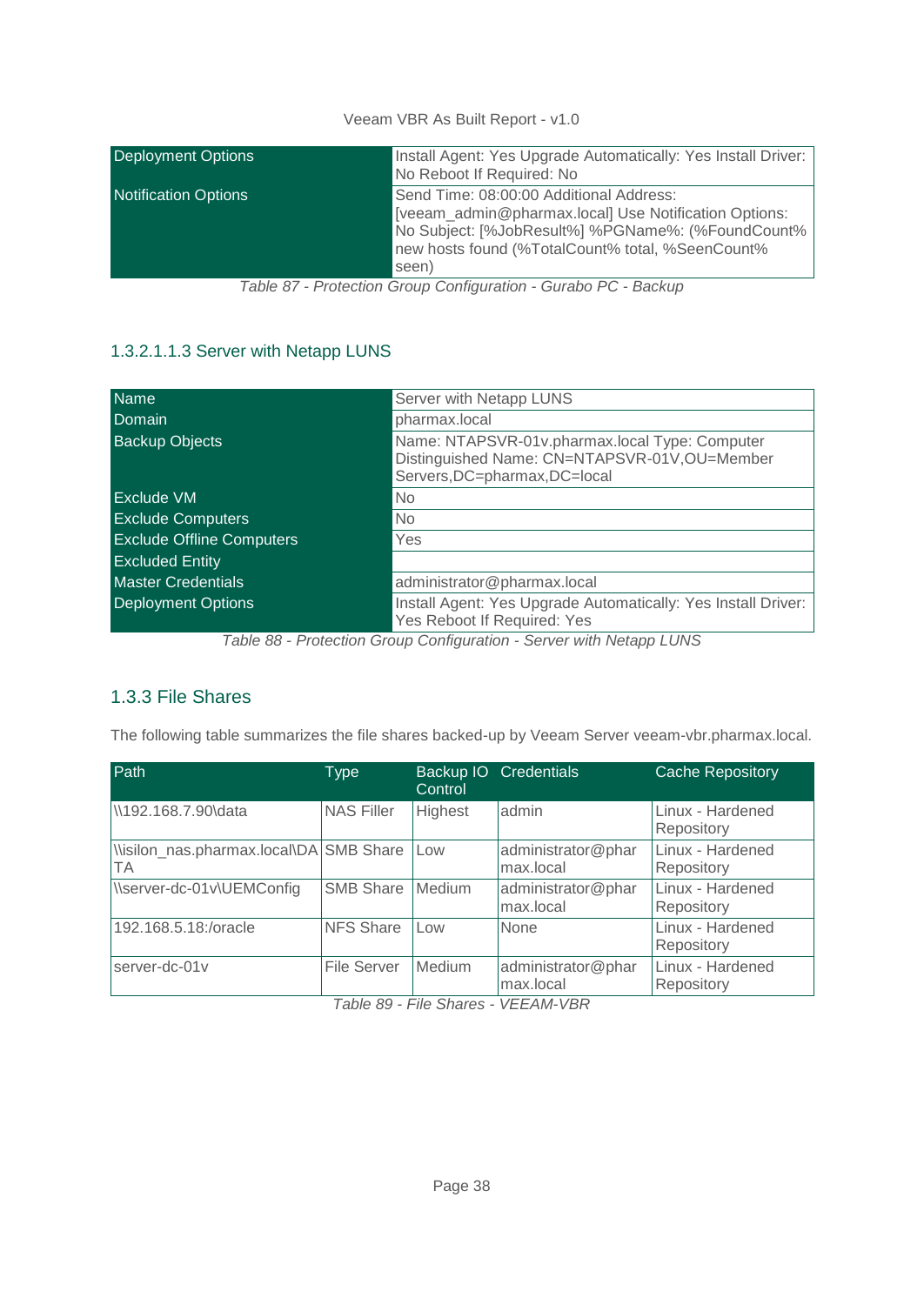## <span id="page-38-0"></span>1.4 Storage Infrastructure Summary

The following section provides storage infrastructure managed by Veeam Server veeamvbr.pharmax.local.

## <span id="page-38-1"></span>1.4.1 NetApp Ontap Storage

<span id="page-38-2"></span>The following section details NetApp arrays added to the storage infrastructure.

#### 1.4.1.1 ONTAP-DR-SAN

| <b>DNS Name</b>            | ONTAP-DR-SAN.pharmax.local                                                                    |
|----------------------------|-----------------------------------------------------------------------------------------------|
| <b>Description</b>         | Created by PHARMAX\jocolon at 1/9/2022 7:40 PM.                                               |
| Storage Type               | <b>NaCluster</b>                                                                              |
| <b>Used Credential</b>     | admin - (ONTAP-HQ-SAN)                                                                        |
| <b>Connnection Address</b> | ONTAP-DR-SAN-01V.pharmax.local, 10.10.30.17,<br>10.10.30.16                                   |
| <b>Connnection Port</b>    | 443\TCP                                                                                       |
| <b>Installed Licenses</b>  | FlexClone, SnapRestore, Iscsi, Nfs, SnapVaultPrimary,<br>SnapVaultSecondary, SnapMirror, Cifs |
|                            | Table 00 NotApp Hest ONTAD DD SAN                                                             |

*Table 90 - NetApp Host - ONTAP-DR-SAN*

#### <span id="page-38-3"></span>1.4.1.1.1 Volumes

| Name                        | <b>Total Space</b> | <b>Used Space</b> | <b>Thin Provision</b> |
|-----------------------------|--------------------|-------------------|-----------------------|
| SRM PLACEHOLDER 01          | 10 GB              | 341 MB            | Yes                   |
| SRM LAB STORAGE DR 01       | 50 GB              | 956 MB            | Yes                   |
| SRM EDGE STORAGE 01         | 50 GB              | 4 GB              | <b>Yes</b>            |
| vol_SRM_LAB_STORAGE_02_dest | 31 GB              | 848 MB            | Yes                   |
| vol_SRM_LAB_STORAGE_01_dest | 40 GB              | 32 GB             | Yes                   |
| vol SRM POL DEDUP 01 dest   | 30 GB              | 26 GB             | Yes                   |
| vol SRM HQ EDGE 01 dest     | 833 MB             | 669 MB            | Yes                   |
| SRM EDGE PLACEHOLDER 01     | $10$ GB            | 85 MB             | Yes                   |
| SAN DR root                 | 973 MB             | 664 KB            | N <sub>o</sub>        |

*Table 91 - NetApp Volumes - ONTAP-DR-SAN*

## <span id="page-38-4"></span>1.4.1.2 ONTAP-HQ-SAN

| <b>DNS Name</b>            | ONTAP-HQ-SAN.pharmax.local                            |
|----------------------------|-------------------------------------------------------|
| <b>Description</b>         | Created by PHARMAX\jocolon at 12/23/2021 9:12 PM.     |
| <b>Storage Type</b>        | <b>NaCluster</b>                                      |
| <b>Used Credential</b>     | admin - (ONTAP-HQ-SAN)                                |
| <b>Connnection Address</b> | 192.168.5.16, 192.168.5.17                            |
| <b>Connnection Port</b>    | 443\TCP                                               |
| <b>Installed Licenses</b>  | FlexClone, SnapRestore, Iscsi, Nfs, SnapVaultPrimary, |
|                            | SnapVaultSecondary, SnapMirror, Cifs                  |

*Table 92 - NetApp Host - ONTAP-HQ-SAN*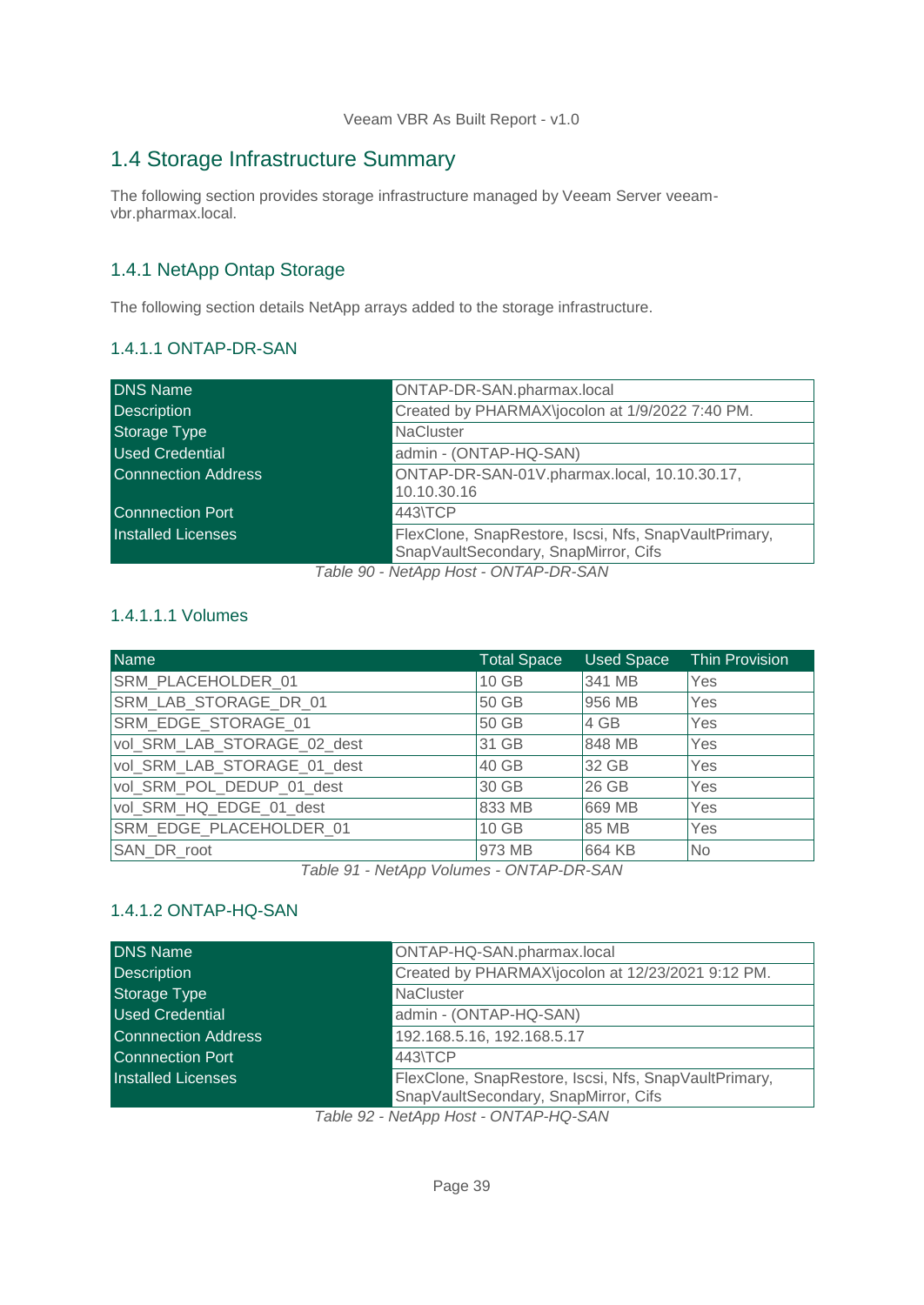## <span id="page-39-0"></span>1.4.1.3 PHARMAX-DR

| <b>DNS Name</b>            | pharmax-dr.pharmax.local                                                                           |
|----------------------------|----------------------------------------------------------------------------------------------------|
| <b>Description</b>         | Created by PHARMAX\administrator at 6/29/2021 7:48 PM.                                             |
| <b>Storage Type</b>        | <b>NaCluster</b>                                                                                   |
| <b>Used Credential</b>     | admin - (admin netapp)                                                                             |
| <b>Connnection Address</b> | pharmax-dr.pharmax.local, 10.10.33.14, 10.10.33.15,<br>10.10.33.16                                 |
| <b>Connnection Port</b>    | 443\TCP                                                                                            |
| <b>Installed Licenses</b>  | FlexClone, SnapRestore, Fcp, Iscsi, Nfs, SnapVaultPrimary,<br>SnapVaultSecondary, SnapMirror, Cifs |

*Table 93 - NetApp Host - PHARMAX-DR*

## <span id="page-39-1"></span>1.4.1.3.1 Volumes

| Name                              | <b>Total Space</b> | <b>Used Space</b> | <b>Thin Provision</b> |
|-----------------------------------|--------------------|-------------------|-----------------------|
| Oracle_Data_Volumes_dest_clone_36 | 5 GB               | 2 GB              | Yes                   |
| DP_Server_Home                    | 15 GB              | 42 MB             | Yes                   |
| SRM PlaceHolder DR                | 10 GB              | 31 MB             | Yes                   |
| vol NTAPSOL_LUN_1_dest_clone_807  | 192 MB             | <b>16 MB</b>      | Yes                   |
| vol_SERVER_DATASTORE_dest         | 15 GB              | 8 GB              | Yes                   |
| SnapLock_COM                      | 10 GB              | 552 KB            | No                    |
| vol SERVER DATASTORE 2 dest       | 122 MB             | 404 KB            | Yes                   |
| SERVER DATASTORE DR               | 50 GB              | 288 MB            | Yes                   |
| SAN DR root                       | 19 MB              | 1 MB              | No                    |
| vol_NTAPSOL_LUN_1_dest            | 192 MB             | <b>16 MB</b>      | Yes                   |
| NAS_DR_root                       | 19 MB              | 1 MB              | No                    |
| SnapLock_ENT                      | 10 GB              | 552 KB            | <b>No</b>             |
| <b>VVOL REPLICATION MIRROR</b>    | 122 MB             | 364 KB            | Yes                   |
| Oracle Data Volumes dest          | 5 GB               | 2 GB              | Yes                   |

*Table 94 - NetApp Volumes - PHARMAX-DR*

## <span id="page-39-2"></span>1.4.1.4 PHARMAX-HQ

| <b>DNS Name</b>            | pharmax-hq.pharmax.local                                                                           |
|----------------------------|----------------------------------------------------------------------------------------------------|
| <b>Description</b>         | Created by PHARMAX\administrator at 6/29/2021 12:10<br>PM.                                         |
| Storage Type               | <b>NaCluster</b>                                                                                   |
| <b>Used Credential</b>     | admin - (admin netapp)                                                                             |
| <b>Connnection Address</b> | pharmax-hq.pharmax.local, 192.168.7.61, 192.168.7.62,<br>192.168.7.60                              |
| <b>Connnection Port</b>    | 443\TCP                                                                                            |
| <b>Installed Licenses</b>  | FlexClone, SnapRestore, Fcp, Iscsi, Nfs, SnapVaultPrimary,<br>SnapVaultSecondary, SnapMirror, Cifs |
|                            | Table 95 - NetApp Host - PHARMAX-HQ                                                                |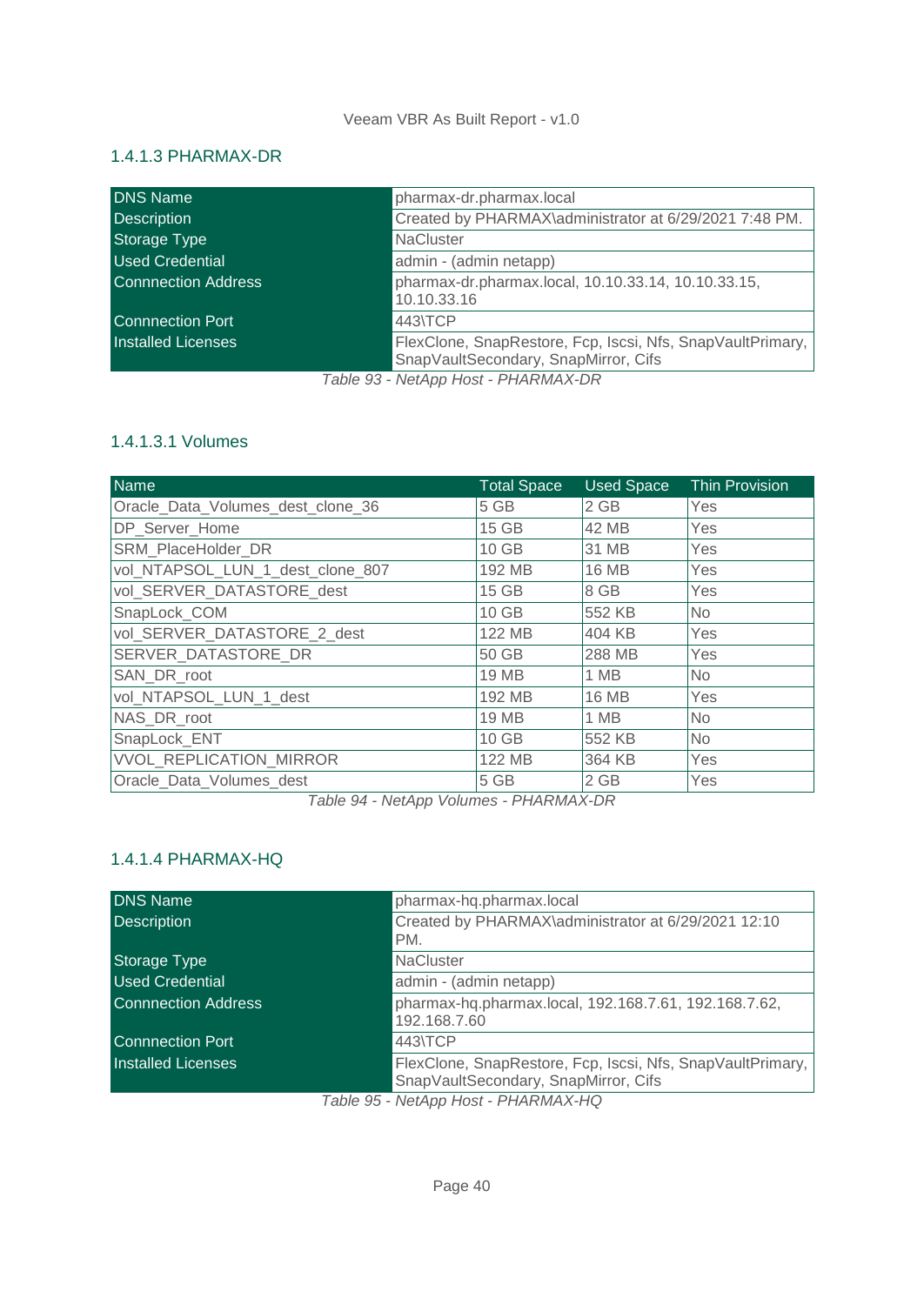#### <span id="page-40-0"></span>1.4.1.4.1 Volumes

| <b>Name</b>              | <b>Total Space</b> | <b>Used Space</b> | <b>Thin Provision</b> |
|--------------------------|--------------------|-------------------|-----------------------|
| HYPERV VM DATASTORE      | 50 GB              | 9 GB              | Yes                   |
| SQL SERVER 01 V          | 80 GB              | 109 MB            | Yes                   |
| <b>SERVER DATASTORE</b>  | 50 GB              | 5 GB              | Yes                   |
| SAN root                 | 19 MB              | 996 KB            | <b>No</b>             |
| HYPERV_LOG_DATASTORE     | 50 GB              | 8 GB              | Yes                   |
| SERVER DATASTORE DR dest | 300 MB             | 231 MB            | Yes                   |
| ESX RDM TEST             | 48 GB              | 89 MB             | Yes                   |
| HYPERV_CLUSTER_QUORUM    | 10 GB              | 5 MB              | Yes                   |

*Table 96 - NetApp Volumes - PHARMAX-HQ*

## <span id="page-40-1"></span>1.4.2 Dell Isilon Storage

The following section details Dell arrays added to the storage infrastructure.

## <span id="page-40-2"></span>1.4.2.1 PHARMAX-ISILON

| <b>DNS Name</b>            | isilon_nas.pharmax.local                          |  |  |
|----------------------------|---------------------------------------------------|--|--|
| <b>Description</b>         | Created by PHARMAX\jocolon at 1/16/2022 12:33 PM. |  |  |
| <b>Used Credential</b>     | admin - (Isilon Account)                          |  |  |
| <b>Connnection Address</b> | 192.168.7.90                                      |  |  |
| <b>Connnection Port</b>    | 8080\TCP                                          |  |  |
|                            | $T_0$ blo 07 Ioilen Hoot DHADMAVIOILOM            |  |  |

*Table 97 - Isilon Host - PHARMAX-ISILON*

## <span id="page-40-3"></span>1.4.2.1.1 Volumes

| <b>Name</b>                                |                 |                 | Total Space Used Space Thin Provision <sup>1</sup> |  |
|--------------------------------------------|-----------------|-----------------|----------------------------------------------------|--|
| <b>DATA</b>                                | 0 <sub>KB</sub> | 0 <sub>KB</sub> | No                                                 |  |
| Table 98 - Isilon Volumes - PHARMAX-ISILON |                 |                 |                                                    |  |

## <span id="page-40-4"></span>1.5 Backup Jobs Summary

The following section provides information about backup jobs on Veeam Server: veeamvbr.pharmax.local.

#### <span id="page-40-5"></span>1.5.1 Backup Jobs

The following section list backup jobs created in Veeam Backup & Replication.

| <b>Name</b>                         | T <sub>vpe</sub>             | Latest Status Target Repository |
|-------------------------------------|------------------------------|---------------------------------|
| Server With Netapp LUNS -<br>Backup | Windows Agent Backup Warning | SOBR - Minio                    |